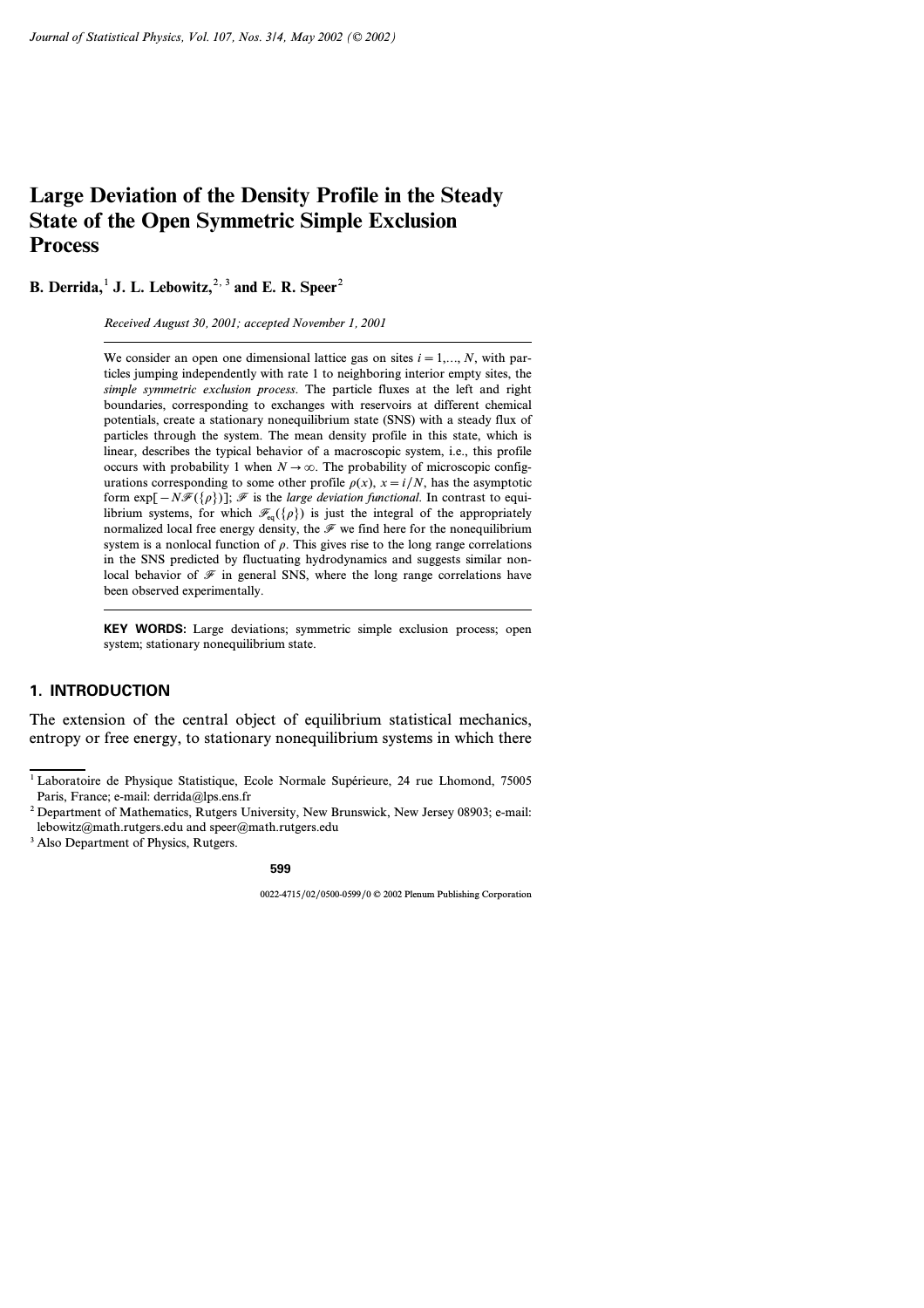is a transport of matter or energy has proved difficult. One knows from various approximate theories like fluctuating hydrodynamics that such systems exhibit long range correlations very different from those of equilibrium systems. $(1-3)$  These correlations extend over macroscopic distances, as has been established rigorously in some models, and reflect the intrinsic nonadditivity of such systems. They have been measured experimentally in a fluid with a steady heat current.<sup> $(2, 4)$ </sup> Their derivation from a well defined macroscopic functional valid beyond local equilibrium (where there are no such correlations) is clearly desirable. We report here what we believe is the first exact derivation of such a functional for a nonequilibrium model which is relatively simple but exhibits the realistic feature of macroscopically long range correlations.

Before describing our model and results, we review briefly the corresponding results for equilibrium systems.<sup> $(5-8)$ </sup> Let us ask for the probability of finding an isolated macroscopic equilibrium system, having a given number of particles and energy and contained in a given volume  $V$ , in a specified macro state  $M$ , that is, of finding the microscopic configuration X of the system in a certain region  $\Gamma_M$  of its phase space. According to the basic tenet of equilibrium statistical mechanics, embedded in the Boltzmann–Gibbs–Einstein formalism, this probability is proportional to  $\exp[S(\mathcal{M})/k_B]$ , where the (Boltzmann) entropy  $S(\mathcal{M})$  of the macro state M is defined by  $S(\mathcal{M})=k_B \log |\Gamma_{\mathcal{M}}|$ , with  $|\Gamma_{\mathcal{M}}|$  the phase space volume of  $\Gamma_M$ . <sup>(5–9)</sup>

When the system is not isolated but is part of a much larger system a situation idealized by considering the system to be in contact with an infinite thermal reservoir at temperature  $T$  and chemical potential  $\nu$ —then the entropy in the formula above is replaced by an appropriate free energy. Consider in particular a lattice gas in a unit cube containing  $L^d$  sites with spacing  $1/L$  (similar formulas will hold for continuum systems), and suppose that the macro state of interest is specified by a *density profile* prescribing the density  $\rho(x)$  at each macroscopic position x in the cube. Then the probability of finding the system in this macro state is given for large *L* by

$$
P(\{\rho(x)\}) \sim \exp[-L^d \mathcal{F}_{eq}(\{\rho\})],\tag{1.1}
$$

with

$$
\mathscr{F}_{\text{eq}}(\{\rho\}) = \int [f_{\nu}(\rho(x)) - f_{\nu}(\bar{\rho})] dx. \tag{1.2}
$$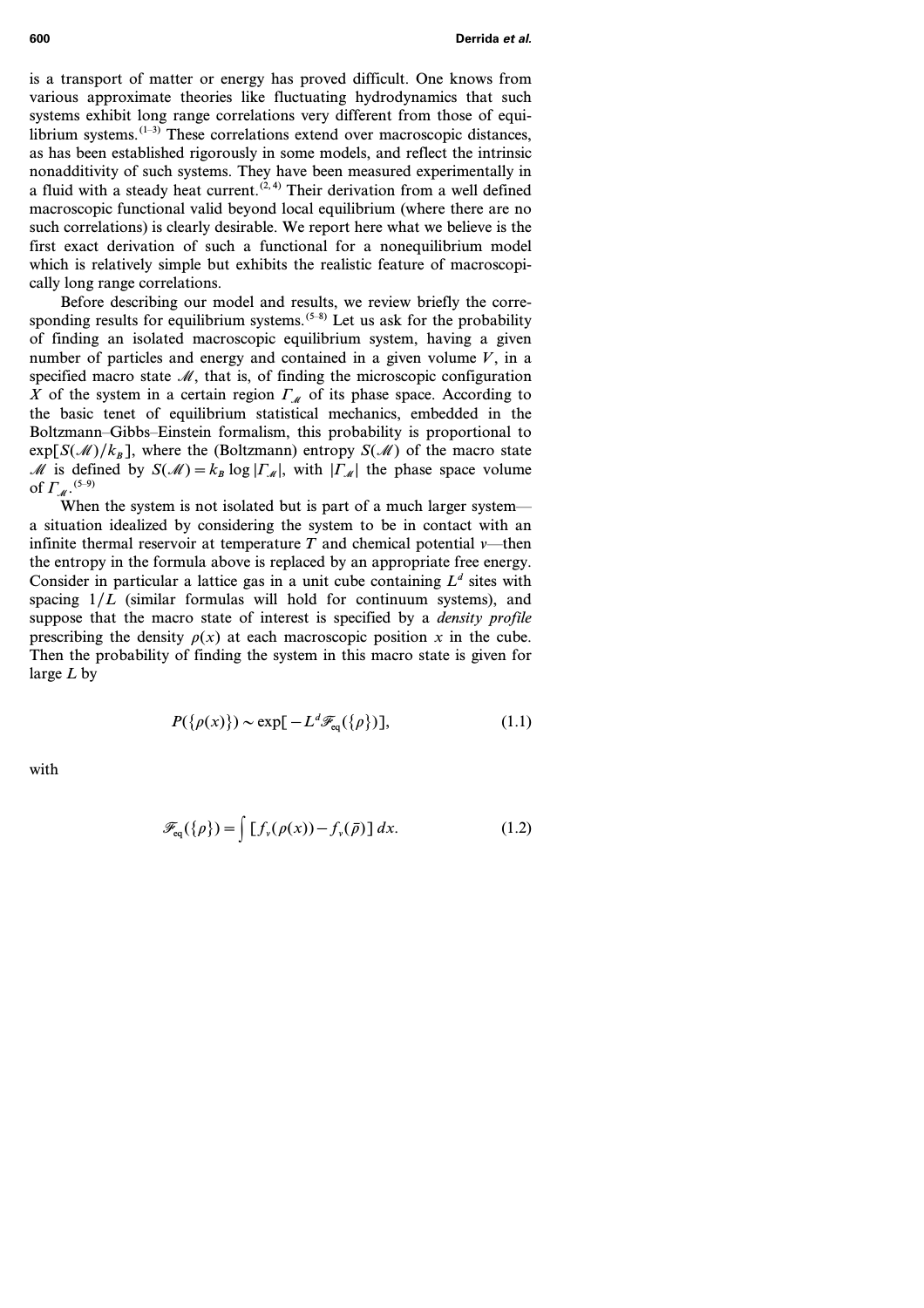The integration in (1.2) is over the unit cube,  $f_n(r) = a(r) - \nu r$ , where  $a(r)$  is the usual Helmholtz free energy density for a uniform equilibrium system at density *r*, and the equilibrium density  $\bar{\rho} = \bar{\rho}(v)$  corresponding to the chemical potential  $\nu$  is obtained by minimizing  $f_n$ :

$$
v = \frac{\partial a(r)}{\partial r}\bigg|_{r = \bar{\rho}(v)}.\tag{1.3}
$$

Note that  $-f_{\nu}(\bar{\rho})$  is just the pressure in the grand canonical ensemble. We have suppressed the dependence of  $f$  and  $\mathcal{F}_{eq}$  on the constant temperature  $T$ , and assume for simplicity that neither  $\bar{\rho}$  nor  $\rho(x)$ , for any *x*, lies in a phase transition region at this temperature.

The challenge is to extend these results to nonequilibrium systems, in particular, to systems which are maintained in a stationary nonequilibrium state (SNS) with a steady flux of particles by contact with two boundary reservoirs at different chemical potentials. We would like to generalize the formula (1.2) for  $\mathcal{F}_{eq}({\rho})$ , obtaining a large deviation functional  $\mathcal{F}({\rho})$ such that the probability of observing a density profile  $\rho(x)$  is given by a formula analogous to (1.1). The typical profile would then correspond to the  $\rho$  which minimizes  $\mathscr F$ . A similar analysis and an appropriate  $\mathscr F$  would certainly be useful for the study of pattern formation in more general SNS. An interesting example is the Bénard system, in which the particle flux is replaced by a heat flux maintained by reservoirs at different temperatures, with the hotter reservoir below the system, and the typical patterns change abruptly from uniform to rolls to hexagonal cells as the fluid is driven away from equilibrium.<sup>(10)</sup> Open systems of this type have been discussed extensively in the literature from both a microscopic and macroscopic point of view; see refs. 11, 12, and references therein.

Given our current limited understanding of such SNS, however, it is necessary to start with the simplest systems; our results here are for the one dimensional symmetric simple exclusion process  $(SSEP)$ ,  $(13-15)$  driven by boundary reservoirs at distinct chemical potentials  $v_0$  and  $v_1$ . We consider a lattice of *N* sites, in which each site *i* is either empty ( $\tau$ <sup>*i*</sup> = 0) or occupied by a single particle  $(\tau_i = 1)$ , so that each of the  $2^N$  possible configurations of the system is characterized by *N* binary variables  $\tau_1, \ldots, \tau_N$ . Each particle independently attempts to jump to its right neighboring site, and to its left neighboring site, in each case at rate *1* (so that there is no preferred direction). It succeeds if the target site is empty; otherwise nothing happens. At the boundary sites, *1* and *N*, particles are added or removed: a particle is added to site 1, when the site is empty, at rate  $\alpha$ , and removed, when the site is occupied, at rate  $\gamma$ ; similarly particles are added to site N at rate  $\delta$ and removed at rate  $\beta$ . This corresponds to the system being in contact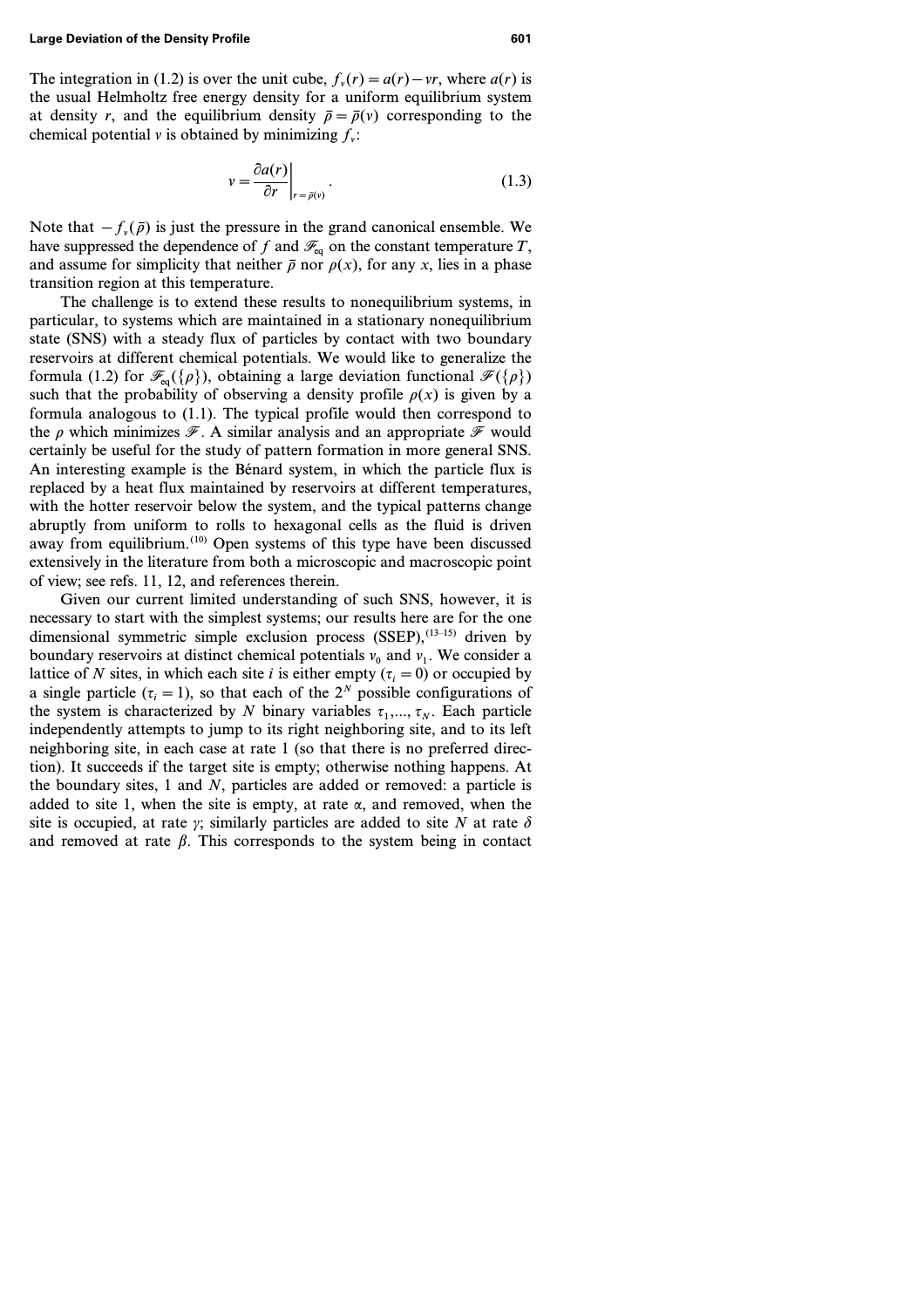with infinite left and right reservoirs having fugacities  $z_0 = \exp v_0 = \alpha/\gamma$ , and  $z_1 = \exp v_1 = \delta/\beta$ , see refs. 16 and 17. We therefore define

$$
\rho_0 = \frac{z_0}{1+z_0} = \frac{\alpha}{\gamma + \alpha}, \qquad \rho_1 = \frac{z_1}{1+z_1} = \frac{\delta}{\beta + \delta}, \qquad (1.4)
$$

and think of these as the densities of the reservoirs. They will in fact be the stationary densities at the left and right ends of the system when  $N \to \infty$ (see (7.12) below).

We refer to  $z_0$  and  $z_1$  as fugacities because if we were to place our system in contact with only the left (right) reservoir by limiting particle input and output to just the left (right) side, i.e., by setting  $\delta = \beta = 0$  $(\alpha = \gamma = 0)$ , then its stationary state would be one of equilibrium with fugacity  $z_0$  ( $z_1$ ), with no net flux of particles. Of course if  $z_0 = z_1 = z$ then the system would be in an equilibrium state whether in contact with one or both reservoirs, i.e., in a product measure with uniform density  $\rho = z/(1+z)$ ; this value follows from (1.3), since for this system

$$
a(r) = r \log r + (1 - r) \log(1 - r).
$$
 (1.5)

For the model considered here the typical profile  $\bar{p}(x, \tilde{t})$ , on the macroscopic spatial-temporal scale with variables  $(x, \tilde{t})$  defined by  $i \rightarrow xN$ and  $t \to \tilde{t}N^2$ , is for  $N \to \infty$  governed by the diffusion equation<sup>(16–18)</sup>

$$
\frac{\partial \bar{\rho}(x,\tilde{t})}{\partial \tilde{t}} = \frac{\partial^2 \bar{\rho}(x,\tilde{t})}{\partial x^2}, \qquad \rho(0,\tilde{t}) = \rho_0, \quad \rho(1,\tilde{t}) = \rho_1,\tag{1.6}
$$

which gives for the stationary state  $\bar{\rho}(x) = \rho_0 + (\rho_1 - \rho_0) x$ . Spohn<sup>(3)</sup> (see also ref. 19) computed explicitly, for  $\alpha + \gamma = \beta + \delta = 1$ , both the expected density profile and the pair correlation in the stationary state, and showed that the results agree, in the above scaling limit, with those obtained from fluctuating hydrodynamics.

While higher order correlations can also be obtained in principle, the difficulty of the computation increases rapidly with the desired order. The complete measure on the microscopic configurations in the steady state may, however, be computed through the so-called matrix method.<sup>(20-24)</sup> From this measure we would like to determine the probability of seeing an arbitrary macroscopic density profile  $\rho(x)$ ,  $x \in [0, 1]$ ; by definition, this is the sum of the probabilities of all microscopic configurations which are consistent with  $\rho(x)$ , e.g., all configurations  $\tau$  such that for any  $x_0, x_1$ with  $0 \le x_0 < x_1 \le 1$ ,  $|\frac{1}{N} \sum_{i=x_0}^{x_1 N} \tau_i - \int_{x_0}^{x_1} \rho(x) dx| < \delta_N$ , for some appropriate choice of  $\delta_N$  with  $\delta_N \to 0$  as  $N \to \infty$ , e.g.,  $\delta_N = N^{-\kappa}$ ,  $0 < \kappa < 1$ .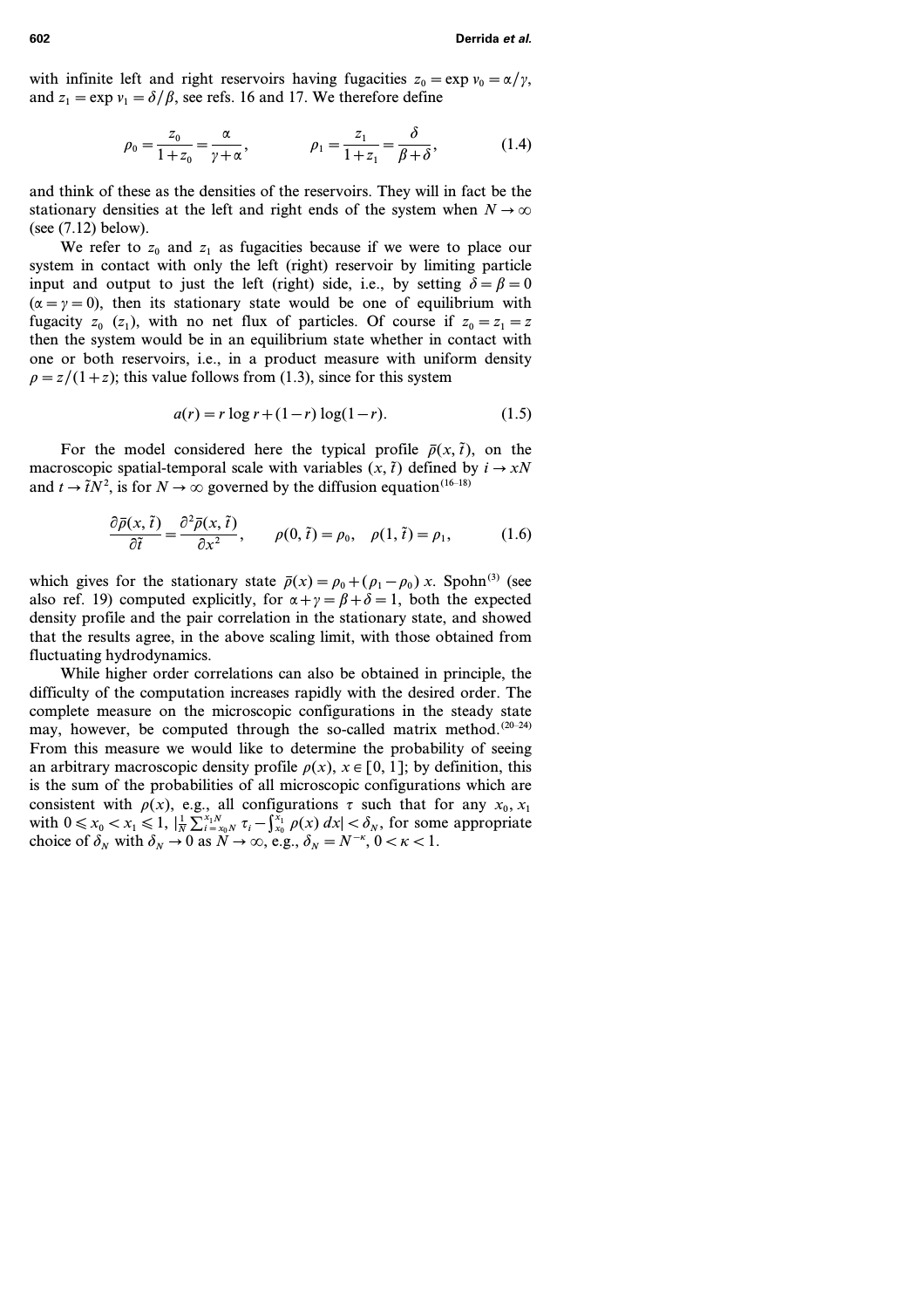The deviations of macroscopic systems from typical behavior, e.g., from the profile  $\bar{p}(x, \tilde{t})$  governed by the diffusion equation, is a central issue of statistical mechanics.<sup> $(5-8, 11, 12)$ </sup> The time dependent problem was first studied by Onsager and Machlup, $(25)$  who considered space-time fluctuations for Hamiltonian systems in equilibrium (for which  $\bar{\rho}$  is constant). The problem of observing a profile  $\rho(x, \tilde{t})$  not necessarily close to  $\bar{\rho}(x, \tilde{t})$ , the so-called problem of large deviations, was later studied rigorously for the SSEP on a torus by Kipnis, Olla, and Varadhan, $(26)$  who found an exact expression for the probability of observing such a profile (see also refs. 15 and 18). An important ingredient in their analysis was the fact that the dynamics satisfied detailed balance with respect to any product measure with constant density, and that such a product measure is in fact the appropriate microscopic measure at each macroscopic position. This corresponds for stochastic systems to reversibility of the microscopic dynamics, which also plays an important role in the Onsager–Machlup theory. There have been various attempts to extend these results to open systems in which the dynamics no longer satisfy detailed balance with respect to the stationary measure.<sup>(12, 27-29)</sup> Bertini *et al*.<sup>(28)</sup> have indeed succeeded in doing this for the so-called zero-range process with open boundaries, for which the microscopic stationary state is also a product measure. The problem is more difficult for our system, where it is known<sup>(3)</sup> that the stationary microscopic state contains long range correlations—correlations expected to be generic for  $SNS^{(1, 30-32)}$  and even measured experimentally in some cases.<sup>(4)</sup> We shall see that this is reflected in a nonlocal structure for  $\mathcal{F}({\rho})$ ). A preliminary version of our results was given in ref. 33, and more recently Bertini *et al.*<sup>(29)</sup> succeeded in rederiving this result, and obtaining a large deviation functional for space-time profiles, using a semi-macroscopic method (which could be further checked, at least for small fluctuations, by comparing its predictions with the direct calculation of the time dependent correlations given in ref. 34).

# **2. SUMMARY OF RESULTS**

In the present paper we give the exact asymptotic formula for the probability  $P_N({\rho(x)})$  of seeing a density profile  $\rho(x)$ ,  $0 \le \rho(x) \le 1$ , in the one dimensional open system with SSEP internal dynamics. (The exact sense in which we establish this formula is sketched later in this section.) Let  $\rho_0$  and  $\rho_1$  be defined as in (1.4); we will assume for definiteness that  $\rho_0 > \rho_1$  (results for the case  $\rho_0 < \rho_1$  then follow from the right-left symmetry or the particle-hole symmetry, and for the case  $\rho_0 = \rho_1$  by taking the limit  $\rho_0 \rightarrow \rho_1$ ).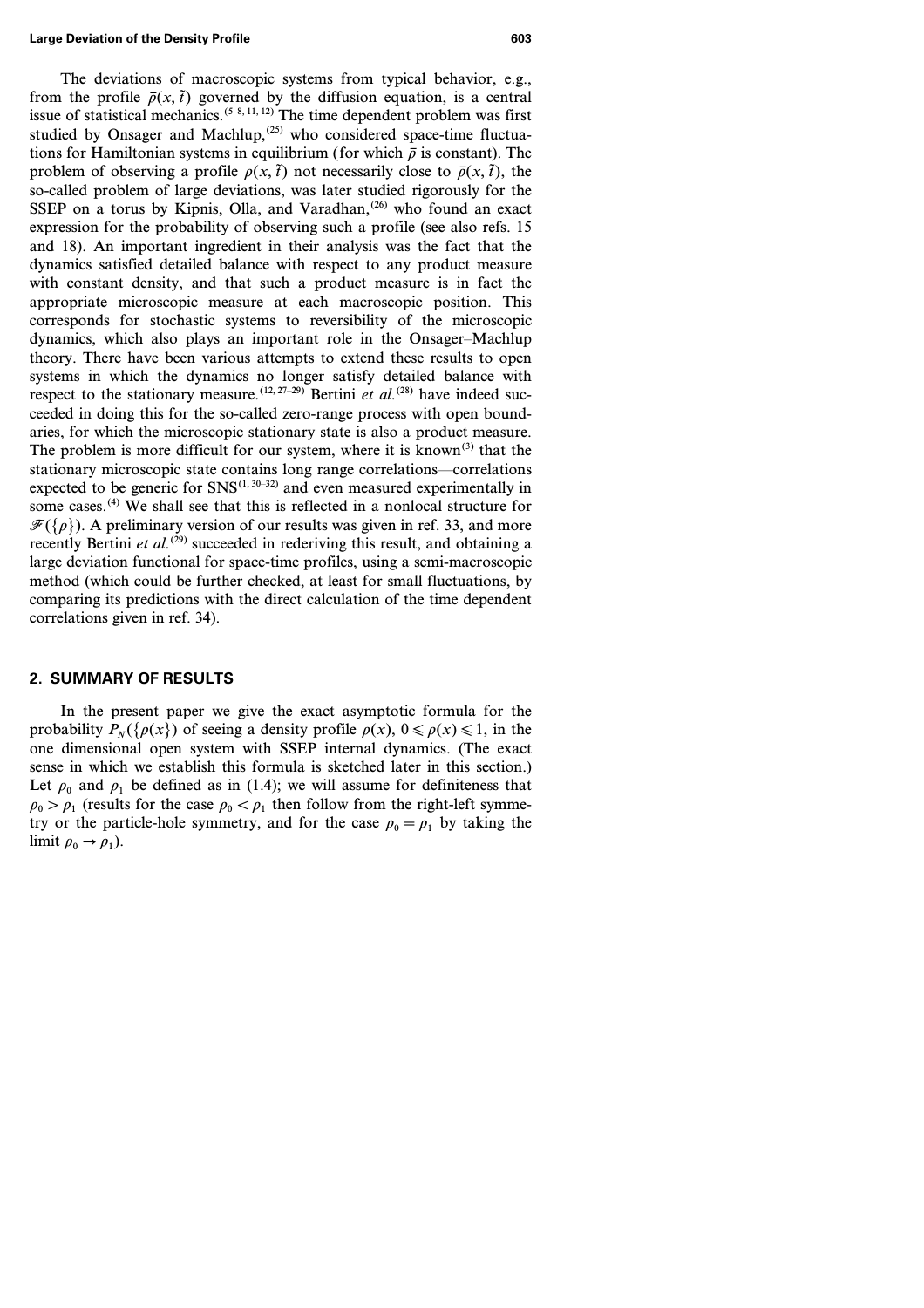Our main result is then:

$$
\lim_{N \to \infty} \frac{\log P_N(\{\rho(x\})}{N} \equiv -\mathscr{F}(\{\rho\}),\tag{2.1}
$$

where

$$
\mathcal{F}(\{\rho\}) = \int_0^1 dx \left\{ \rho(x) \log \left( \frac{\rho(x)}{F(x)} \right) + (1 - \rho(x)) \log \left( \frac{1 - \rho(x)}{1 - F(x)} \right) + \log \left( \frac{F'(x)}{\rho_1 - \rho_0} \right) \right\}.
$$
\n(2.2)

The auxiliary function  $F(x)$  in (2.2) is given as a function of the density profile  $\rho(x)$  by the monotone solution of the nonlinear differential equation

$$
\rho(x) = F(x) + \frac{F(x)(1 - F(x)) F''(x)}{F'(x)^2},
$$
\n(2.3)

with the boundary conditions

$$
F(0) = \rho_0, \qquad F(1) = \rho_1. \tag{2.4}
$$

We will show in Section 5 that such a solution exists and is (at least when  $\rho_0$  < 1 and  $\rho_1$  > 0) unique.

We now summarize some consequences of  $(2.2)$ – $(2.4)$ .

(a) Let us denote the right hand side of (2.2), considered as a functional of two independent functions  $\rho(x)$  and  $F(x)$ , by  $\mathcal{G}$ :

$$
\mathcal{G}(\{\rho\}, \{F\})) = \int_0^1 dx \left\{ \rho(x) \log \left( \frac{\rho(x)}{F(x)} \right) + (1 - \rho(x)) \log \left( \frac{1 - \rho(x)}{1 - F(x)} \right) + \log \left( \frac{F'(x)}{\rho_1 - \rho_0} \right) \right\}.
$$
\n(2.5)

If one looks for a monotone function  $F$ , satisfying the constraint  $(2.4)$ , for which  $\mathscr{G}(\{\rho\}, \{F\})$  is an extremum, one obtains (2.3) as the corresponding Euler–Lagrange equation:

$$
\frac{\delta \mathcal{G}(\{\rho\}, \{F\})}{\delta F(x)} = 0.
$$
\n(2.6)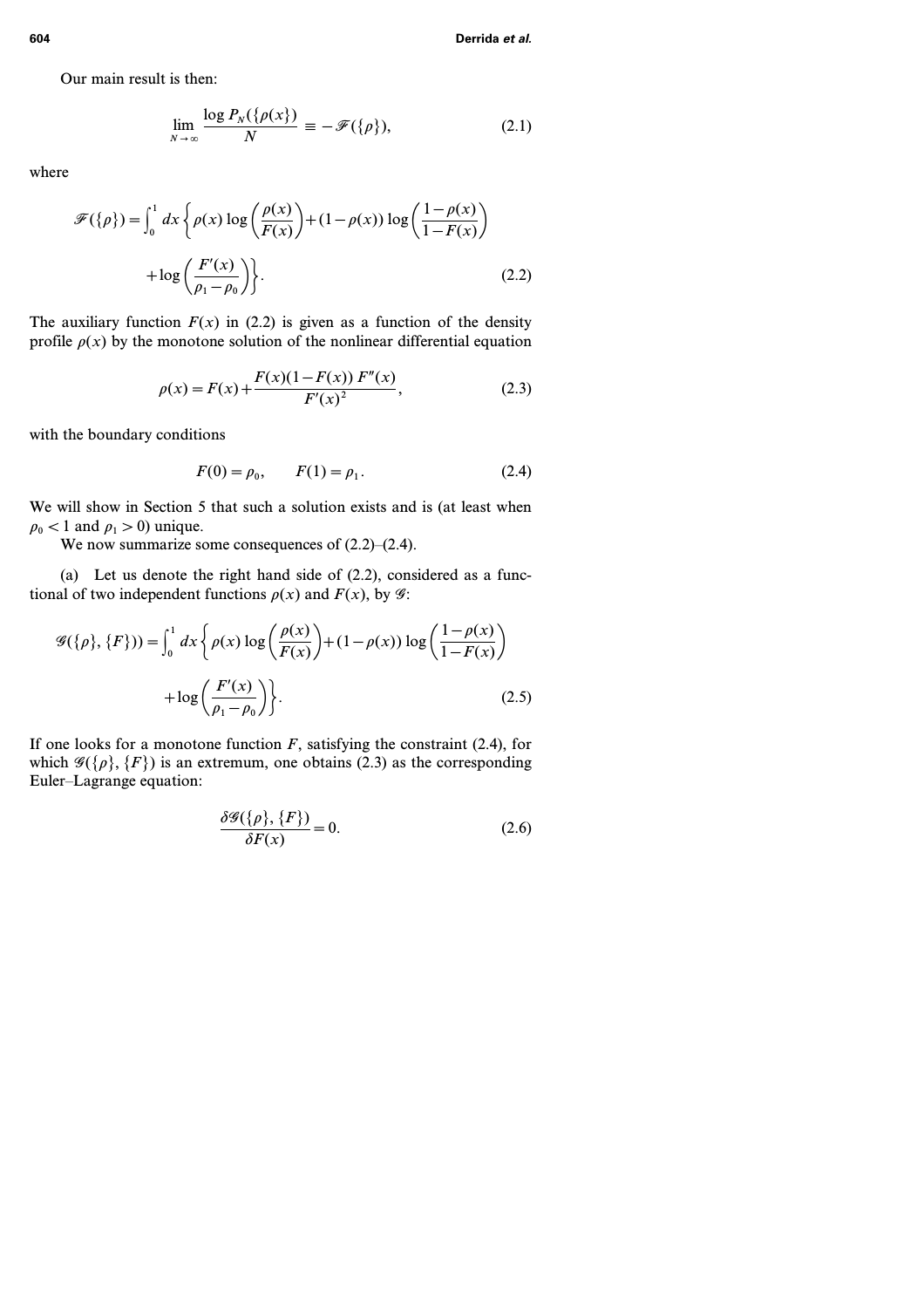We will show in Section 5 that the unique monotone solution of (2.3) (or equivalently of  $(2.6)$ ) is in fact a maximizer of  $(2.5)$ :

$$
\mathscr{F}(\{\rho\}) = \sup_{F} \mathscr{G}(\{\rho\}, \{F\}).
$$
\n(2.7)

We will also show that  $\mathcal F$  is a convex function of  $\{\rho\}$ . (More precisely, our derivations will be for the case  $1 > \rho_0 > \rho_1 > 0$ , but we expect the conclusions to hold in general, that is, for  $1 \ge \rho_0 > \rho_1 \ge 0$  and by symmetry for  $1 \geqslant \rho_1 > \rho_0 \geqslant 0.$ 

(b) From  $(2.6)$  one sees at once that for *F* the solution of  $(2.3)$ ,  $(2.4)$ ,

$$
\frac{\delta \mathcal{F}(\{\rho\})}{\delta \rho(x)} = \frac{\delta \mathcal{G}(\{\rho\}, \{F\})}{\delta \rho(x)} = \log \left[ \frac{\rho(x)}{F(x)} \cdot \frac{1 - F(x)}{1 - \rho(x)} \right],\tag{2.8}
$$

and this together with (2.3) implies that the minimum of  $\mathcal{F}(\{\rho\})$  occurs for  $p(x) = F(x) = \overline{p}(x)$ , where

$$
\bar{\rho}(x) = \rho_0(1-x) + \rho_1 x. \tag{2.9}
$$

Moreover, from (2.2) and (2.3) one has  $\mathcal{F}({\{\bar{\rho}\}})=0$ , confirming that the most likely profile  $\bar{p}(x)$  is obtained with probability one in the limit  $N \rightarrow \infty$ . Any other profile will have  $\mathcal{F}({\rho}) > 0$  and thus, for large *N*, exponentially small probability. The profile may be discontinuous, or may fail to satisfy the boundary conditions  $\rho(0) = \rho_0$  or  $\rho(1) = \rho_1$ , and still satisfy  $\mathcal{F}({\rho}) < \infty$ . When  $\rho_0 = 0$  or  $\rho_1 = 1$  there are some profiles for which  $\mathcal{F} = +\infty$ ; their probability is super-exponentially small in *N*. For examples, see (d) below and Section 8.

(c) It is natural to contrast the SNS under consideration here with a *local equilibrium* Gibbs measure for the same system—a lattice gas with only hard core exclusion—with no reservoirs at the boundaries but with a spatially varying chemical potential  $v(x)^{(26, 15)}$  which is adjusted to maintain the same optimal profile  $\bar{p}(x)$ . For this system the large deviation functional (free energy) is obtained directly from (1.2), with  $f_v(r) = r \log r +$  $(1 - r) \log(1 - r) - \nu r$ 

$$
\mathscr{F}_{eq}(\{\rho\}) = \int_0^1 \left\{ \rho(x) \log \frac{\rho(x)}{\bar{\rho}(x)} + [1 - \rho(x)] \log \frac{(1 - \rho(x))}{(1 - \bar{\rho}(x))} \right\} dx.
$$
 (2.10)

In general the two expressions (2.2) and (2.10) are different, and from (2.7),

$$
\mathscr{F}(\{\rho\}) = \sup_{F} \mathscr{G}(\{\rho\}, \{F\}) \geq \mathscr{G}(\{\rho\}, \{\bar{\rho}\}) = \mathscr{F}_{eq}(\{\rho\}). \tag{2.11}
$$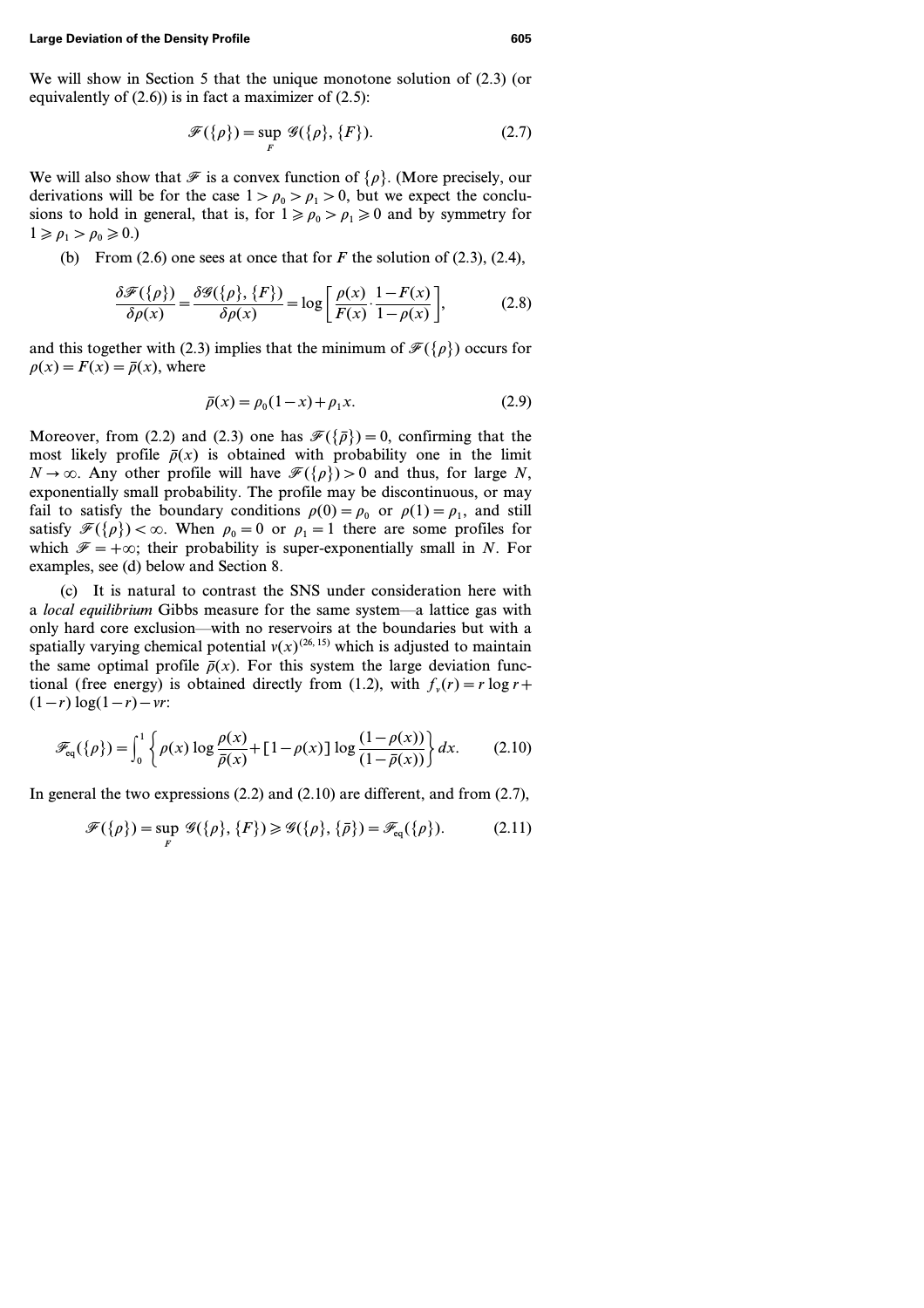$\mathcal{F}({\rho})$  and  $\mathcal{F}_{eq}({\rho})$  agree only for  $\rho(x) = \bar{\rho}(x)$  or in the limiting case  $\rho_0 = \rho_1$ , in which the system is in equilibrium with  $\bar{\rho}(x) = \rho_0$ . (Equations (2.2)–(2.4) have a well-defined limit for  $\rho_1 \nearrow \rho_0$ , with  $F(x) = \rho_0 + (\rho_1 - \rho_0) x$ *+O((* $\rho_1 - \rho_0$ )<sup>2</sup>).) Otherwise  $\mathcal{F}({\rho})$  lies above  $\mathcal{F}_{eq}({\rho})$  and thus gives reduced probability for fluctuations away from the typical profile.

Note that the integrand in (2.10) (or (1.2)) is local: changing  $\rho(x)$  in some interval *[a, b]* only changes the value of this integrand inside that interval. This is not true for the integrand of  $(2.2)$ , because  $F$  is determined by the differential equation (2.3) and so  $F(x)$  will generally depend on the value of  $\rho(y)$  everywhere in [0, 1].

(d) For a constant profile  $\rho(x) = r$ , the solution *F* of (2.3) and (2.4) satisfies  $F' = AF'(1 - F)^{1-r}$ , where *A* is fixed by (2.4), and

$$
\mathscr{F}(\{\rho\}) = \log \left[ \int_{\rho_0}^{\rho_1} \left( \frac{r}{z} \right)^r \left( \frac{1-r}{1-z} \right)^{1-r} \frac{dz}{\rho_1 - \rho_0} \right].
$$
 (2.12)

We see that  $\mathcal{F}({\rho})=\infty$  if  $r=0$  and  $\rho_0=1$ , or  $r=1$  and  $\rho_1=0$ . By contrast  $\mathcal{F}_{eq}(\{\rho\})$  as given in (2.10) would be

$$
\mathscr{F}_{\text{eq}}(\{\rho\}) = \int_{\rho_0}^{\rho_1} \log \left[ \left(\frac{r}{z}\right)^r \left(\frac{1-r}{1-z}\right)^{1-r} \right] \frac{dz}{\rho_1 - \rho_0},\tag{2.13}
$$

which is finite except in the degenerate cases  $\rho_0 = \rho_1 = 1$  and  $\rho_0 = \rho_1 = 0$ , in which case the measure is concentrated on a single configuration and  $\mathscr{F}_{eq} = \infty$  unless  $\rho = \rho_0$ .

(e) If we minimize  $\mathscr F$  subject to the constraint of a fixed mean density  $\int_0^1 \rho(x) dx$ , the right hand side of (2.8) becomes an arbitrary constant, and together with (2.3) one obtains that the most likely profile is exponential:  $p(x) = A_1 \exp(\theta x) + A_2$  (with  $F(x) = 1 - A_2 + A_2(1 - A_2) \exp(-\theta x)/A_1$ ), the constants being determined by the value of the mean density and the boundary conditions (2.4). (This exponential form, which is the stationary solution of a diffusion equation with drift, was first suggested to us by Errico Presutti).

Similarly, if we impose a fixed mean density in *k* nonoverlapping intervals,  $\int_{a_i}^{b_i} \rho(x) dx = c_i$  for  $i = 1,..., k$ , with no other constraints, then one can show using (2.3) and (2.8) that the optimal profile has an exponential form inside these intervals and is linear outside; it will in general not be continuous at the end points of the intervals.

Using the fact that the exponential is the optimal profile for the case of a fixed mean density in the entire interval, we may compute the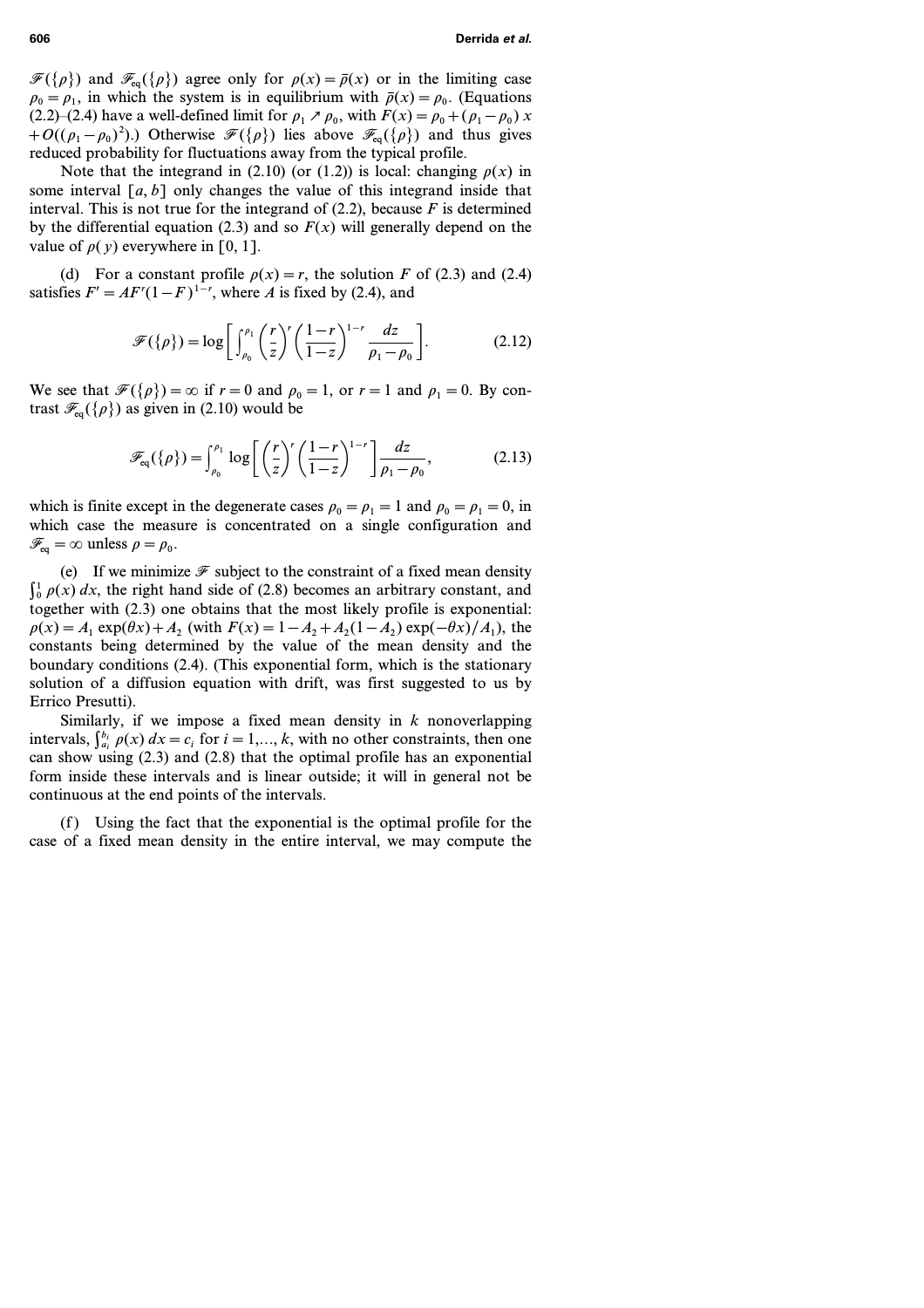distribution of *M*, the total number of particles in the system, in the steady state for large *N*. The result for the variance of *M* which is obtained by applying this computation to small fluctuations agrees with that obtained in [3] directly from the microscopic model (see also Section 7.2) and from fluctuating hydrodynamics [2]:

$$
\lim_{N \to \infty} N^{-1} [\langle M^2 \rangle_{\text{SNS}} - \langle M \rangle^2]
$$
  
= 
$$
\lim_{N \to \infty} N^{-1} [\langle M^2 \rangle_{\text{eq}} - \langle M \rangle^2] - \frac{(\rho_1 - \rho_0)^2}{12}.
$$
 (2.14)

(Since  $\bar{\rho}$  is given by (2.9) for both systems,  $\langle M \rangle_{\text{SNS}} = \langle M \rangle_{\text{eq}} = \langle M \rangle =$  $(\rho_0 + \rho_1)/2$ .) Note that the variance is reduced in comparison to that in a system in local equilibrium (2.10) with the same  $\bar{p}$ ; this reduction of fluctuations was already visible in (2.11). We may also obtain (2.14) by expanding  $\mathcal{F}(\rho(x))$  about  $\bar{\rho}(x)$  in (2.2); see Section 7.1.

The structure of the rest of the paper is as follows: In Sections 3 and 4 and Appendices A and B we derive our main result  $(2.2)$ – $(2.4)$  from the knowledge of the weights of the microscopic configurations as given by their matrix product expressions. Our approach consists in considering the system of N sites as decomposed into *n* boxes of  $N_1, N_2, ..., N_n$  sites. We first calculate the generating function of the probability  $P_{N_1,\dots,N_n}(M_1,\dots,M_n)$ , that  $M_1$  particles are located on the first  $N_1$  sites,  $M_2$  particles on the next *N<sup>2</sup>* sites of the lattice, etc. We then use this generating function to obtain  $P_{N_1,N_2}(M_1,...,M_n)$ . The expression we obtain appears in a parametric form because we extract this probability from the generating function through a Legendre transformation. Then we take the limit of an infinite system which corresponds implicitly to the usual hydrodynamic scaling limit, as explained in great detail in refs. 15 and 18, by first letting  $N \to \infty$ , keeping  $N_i/N = y_i$  fixed, and then letting  $y_i \rightarrow 0$  to obtain (2.2)–(2.4).

In Section 5 we prove that for any profile  $\rho(x)$  there exists a unique monotonic function  $F(x)$  which satisfies (2.3) and (2.4). We also establish there, for  $1 > \rho_0 > \rho_1 > 0$ , that  $\mathcal{F}(\{\rho\}) = \sup_F \mathcal{G}(\{\rho\}, \{F\})$  and that  $\mathcal F$  is a convex functional of  $\rho(x)$ , as discussed in (a) above. In the course of this discussion we describe the behavior of the large deviation functional for piecewise constant density profiles. In Section 6 we calculate optimal profiles under various constraints, as discussed in (e) above. In Section 7 we calculate the correlations of the fluctuations of the density profile around the most probable one and we show that a direct calculation of these correlations agrees with what can be calculated from  $(2.2)$ – $(2.4)$ . Lastly in Section 8 we exhibit a few examples of density profiles for which one can calculate explicitly the function *F* and the value of  $\mathcal{F}({\rho})$ .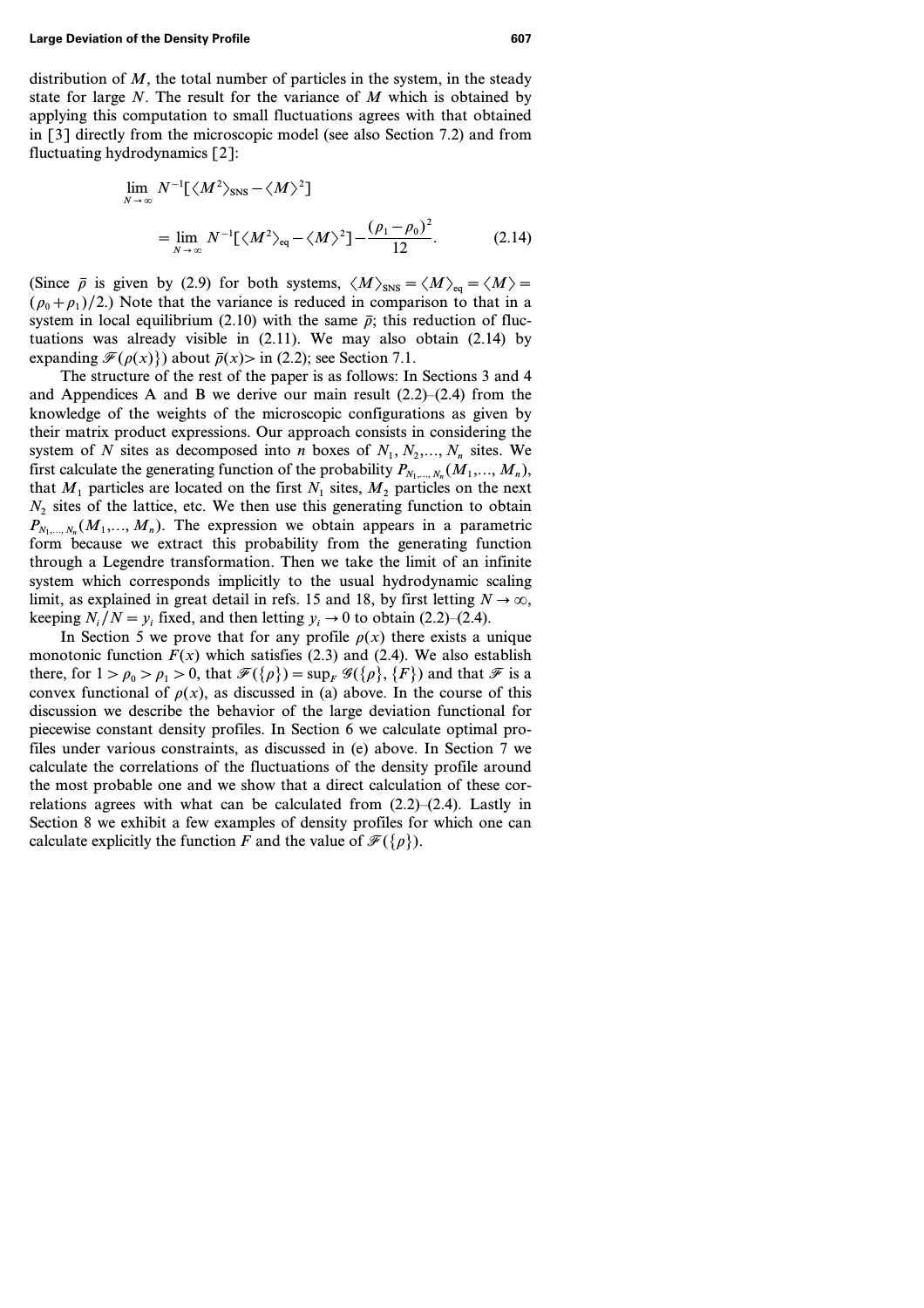### **3. EXACT GENERATING FUNCTION**

For the SSEP with open boundaries as described in the Introduction, the probability of a configuration  $\tau = {\tau_1,...,\tau_N}$  in the (unique) steady state of our model is given by<sup>(20–24, 14)</sup>

$$
P_N(\tau) = \frac{\omega_N(\tau)}{\langle W | (D+E)^N | V \rangle},\tag{3.1}
$$

where the weights  $\omega_N(\tau)$  are given by

$$
\omega_N(\tau) = \langle W | \Pi_{i=1}^N(\tau_i D + (1 - \tau_i) E) | V \rangle \tag{3.2}
$$

and the matrices *D* and *E* and the vectors  $|V\rangle$  and  $\langle W|$  satisfy

$$
DE - ED = D + E,\t(3.3)
$$

$$
(\beta D - \delta E)|V\rangle = |V\rangle, \tag{3.4}
$$

$$
\langle W | (\alpha E - \gamma D) = \langle W |.
$$
 (3.5)

To obtain the probability of a specified density profile we first calculate the sum  $\Omega_{N_1,\ldots,N_n}(M_1,M_2,\ldots,M_n)$  of the weights  $\omega_N$  of all the configurations with  $M_1$  particles located on the first  $N_1$  sites,  $M_2$  particles on the next  $N_2$  sites, etc. The key to obtaining (2.2) is that the following generating function can be computed exactly:

$$
Z(\lambda_1, ..., \lambda_n; \mu_1, ..., \mu_n) \equiv \sum \frac{\mu_1^{N_1}}{N_1!} \cdots \frac{\mu_n^{N_n}}{N_n!} \lambda_1^{M_1} \cdots \lambda_n^{M_n} \frac{\Omega_{N_1, ..., N_n}(M_1, ..., M_n)}{\langle W | V \rangle} = \frac{\langle W | e^{\mu_1 \lambda_1 D + \mu_1 E} \cdots e^{\mu_n \lambda_n D + \mu_n E} | V \rangle}{\langle W | V \rangle},
$$
(3.6)

where the sum is over all  $N_i$ ,  $M_i$  with  $0 \le M_i \le N_i$ . As shown in Appendix A, *Z* can be computed explicitly:

$$
Z = \left(\frac{\rho_0 - \rho_1}{g}\right)^{a+b} \exp\left[a \sum_{i=1}^n \mu_i (1 - \lambda_i)\right],
$$
 (3.7)

where  $\rho_0$  and  $\rho_1$  are given by (1.4),

$$
a = \frac{1}{\gamma + \alpha}, \qquad b = \frac{1}{\beta + \delta}, \tag{3.8}
$$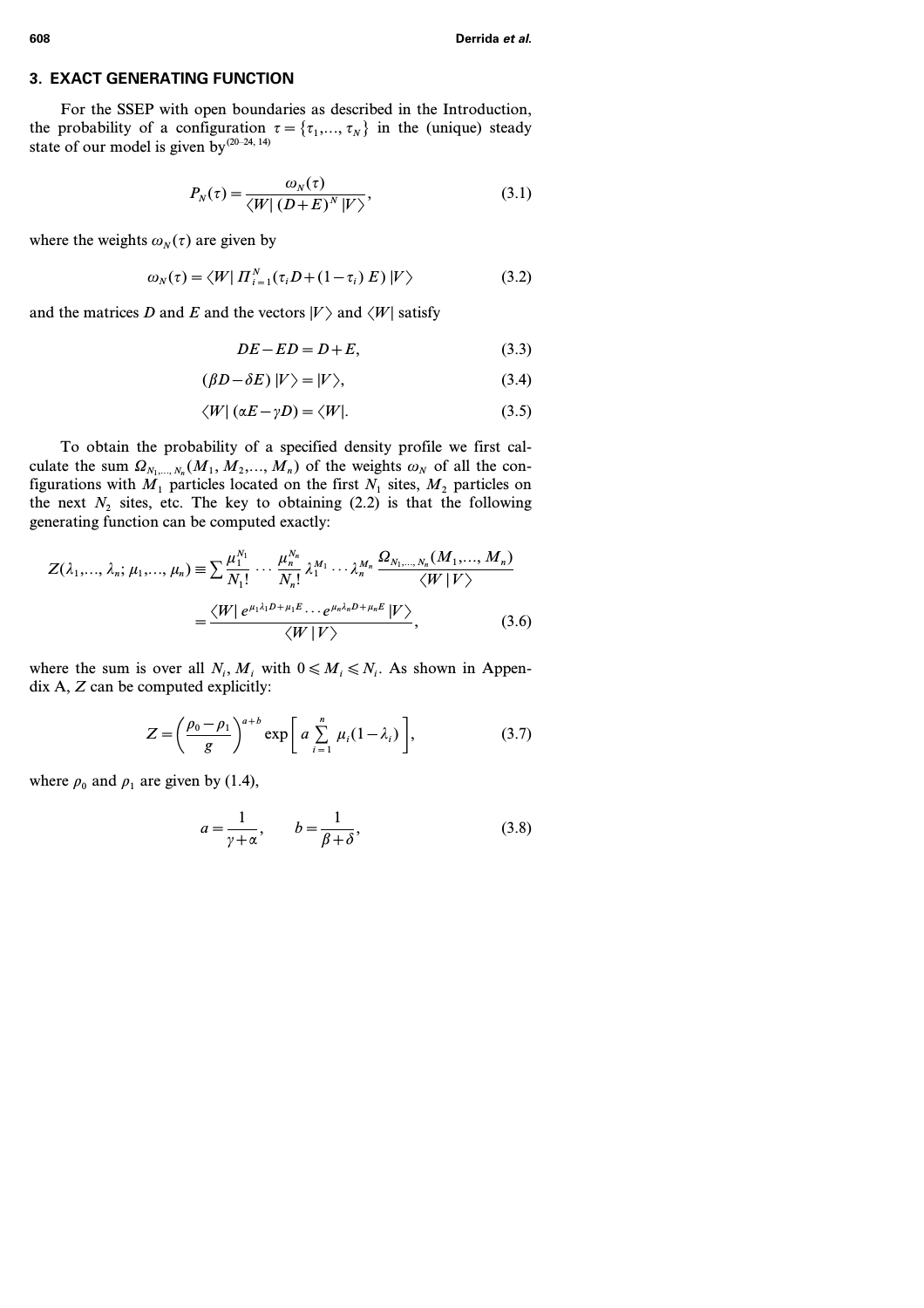and

$$
g = -\rho_1 + \rho_0 e^{\sum_{i=1}^n \mu_i (1-\lambda_i)} + \sum_{i=1}^n \frac{1}{\lambda_i - 1} \left( e^{\mu_i (1-\lambda_i)} - 1 \right) e^{\sum_{j>i} \mu_j (1-\lambda_j)}.
$$
 (3.9)

Expressions (3.7) and (3.9) are the basis of all the calculations leading to the large deviation functions. As a first step, note that

$$
Z(1; \mu) = \frac{\langle W | e^{\mu(D+E)} | V \rangle}{\langle W | V \rangle} = \left( \frac{\rho_0 - \rho_1}{\rho_0 - \rho_1 - \mu} \right)^{a+b}, \tag{3.10}
$$

so that one obtains the normalization factor in (3.1):

$$
\Omega_0 \equiv \frac{\langle W | (D+E)^N | V \rangle}{\langle W | V \rangle} = \frac{\Gamma(a+b+N)}{\Gamma(a+b)(\rho_0 - \rho_1)^N}.
$$
\n(3.11)

# **4. FROM THE GENERATING FUNCTION TO THE LARGE DEVIATION FUNCTION**

It is clear from (3.7) that  $Z(\lambda_1, \ldots, \lambda_n; \mu_1, \ldots, \mu_n)$  is singular on the hypersurface

$$
g(\mu_1, ..., \mu_n; \lambda_1, ..., \lambda_n) = 0,
$$
\n(4.1)

where *g* is given by (3.9). Let us consider a very large system of *N* sites divided into *n* boxes of  $N_1, \ldots, N_n$  sites, with  $P_{N_1, \ldots, N_n}(M_1, \ldots, M_n)$  the probability of finding  $M_1$  particles in the first box,  $M_2$  particles in the second box, etc., and let  $N_i$  and  $M_i$  be proportional to  $N: N_i = N y_i$ ,  $M_i =$  $r_i N_i = r_i y_i N$ ,  $i = 1,..., n$ . As explained in Appendix B, one can show from the definition of *Z* that for large *N* and fixed  $y_i$ ,  $r_i$ ,

$$
\frac{\log P_{N_1,\dots,N_n}(M_1,\dots,M_n)}{N} \simeq \log(\rho_0 - \rho_1) - \sum_{j=1}^n y_j \left( \log \frac{\mu_j}{y_j} + r_j \log \lambda_j \right), \quad (4.2)
$$

where the box sizes  $y_i$  and their particle densities  $r_i$  are related to the parameters  $\mu_1, \ldots, \mu_n, \lambda_1, \ldots, \lambda_n$  by

$$
y_j = \frac{\frac{\partial g}{\partial \log \mu_j}}{\sum_{i=1}^n \frac{\partial g}{\partial \log \mu_i}},
$$
\n(4.3)

$$
r_j = \frac{\frac{\partial g}{\partial \log \lambda_j}}{\frac{\partial g}{\partial \log \mu_j}},\tag{4.4}
$$

with all derivatives calculated on the manifold  $g=0$ .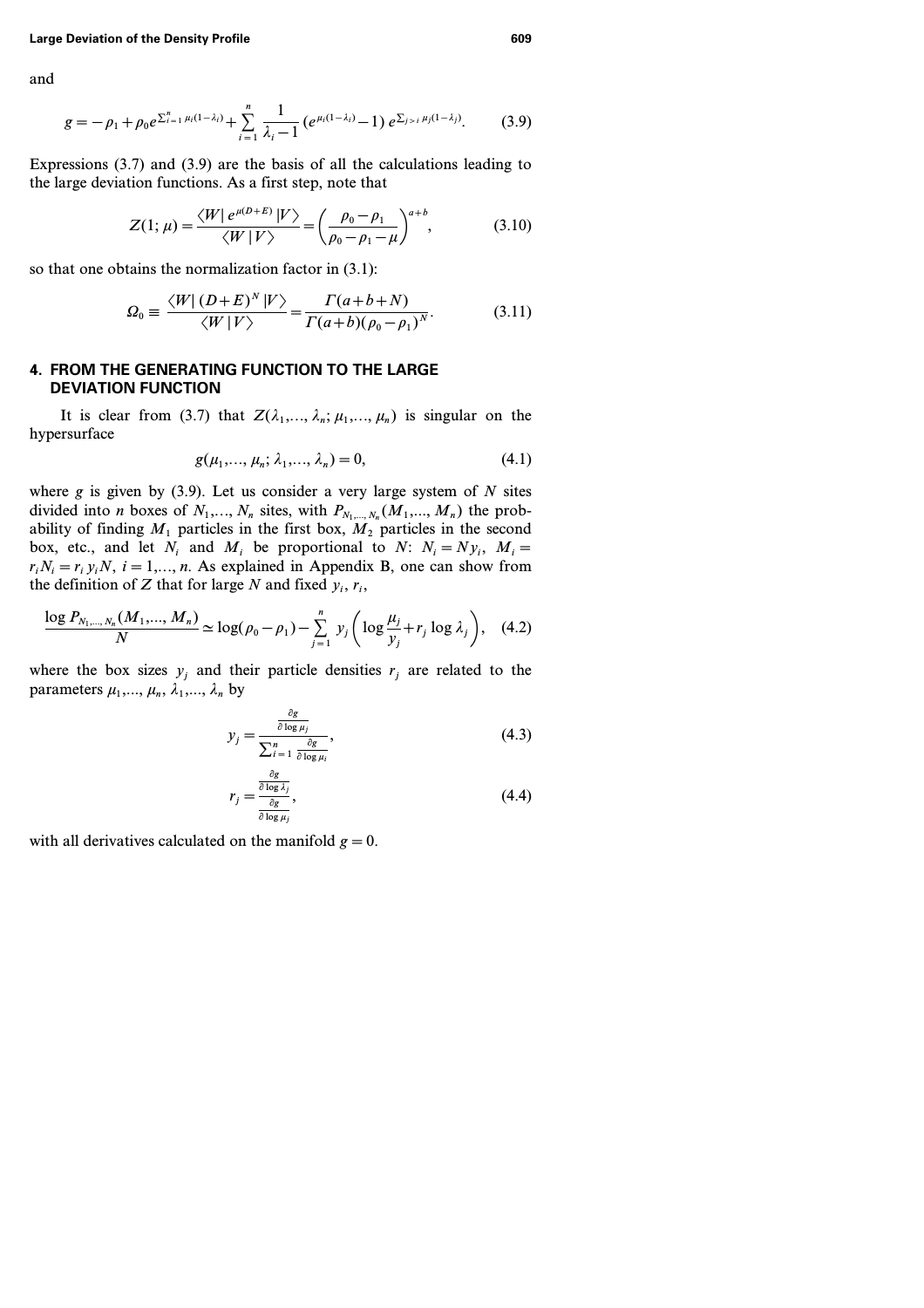Equation (4.2) gives the large deviation function in a parametric form; the  $2n+1$  equations (4.1), (4.3), and (4.4) determine the  $2n$  parameters  $\mu_1, ..., \mu_n, \lambda_1, ..., \lambda_n$  in terms of  $y_1, ..., y_n$  and  $r_1, ..., r_n$  (since  $y_1 + \cdots + y_n = 1$ , the *n* equations (4.3) give only *n−1* independent conditions, so that the system is not overdetermined). Note from (3.7) and (3.9) that the parameters *a* and *b* defined by (3.8) do not appear in the expression for the critical manifold and therefore drop out in the large *N* limit, i.e., the large deviation functional, like the typical profile, depends only on *z<sup>0</sup>* and *z<sup>1</sup>* or  $\rho_0$  and  $\rho_1$ .

### **4.1. Case of a Single Box**

One can apply the above results in the case  $n=1$  of a single box. With  $\lambda_1 \equiv \lambda$  and  $\mu_1 \equiv \mu$ , equation (4.1) for the critical manifold becomes

$$
g(\mu; \lambda) \equiv -\rho_1 + \rho_0 e^{\mu(1-\lambda)} + \frac{1}{\lambda - 1} \left( e^{\mu(1-\lambda)} - 1 \right) = 0, \tag{4.5}
$$

or more conveniently  $\tilde{g}(\mu; \lambda) = 0$ , where

$$
\tilde{g}(\mu; \lambda) = \mu(1 - \lambda) - \log\left(\frac{1 - \rho_1 + \lambda \rho_1}{1 - \rho_0 + \lambda \rho_0}\right).
$$
\n(4.6)

The function  $\tilde{g}$  may be used in place of *g* in (4.3)–(4.4), because the derivatives there are evaluated on the manifold  $g=0$ , so that if the average density  $\rho = r_1$  in the box is given by

$$
\rho = \frac{-\frac{\lambda}{1-\lambda}\log\left(\frac{1-\rho_1+\lambda\rho_1}{1-\rho_0+\lambda\rho_0}\right) + \frac{\rho_0\lambda}{1-\rho_0+\lambda\rho_0} - \frac{\rho_1\lambda}{1-\rho_1+\lambda\rho_1}}{\log\left(\frac{1-\rho_1+\lambda\rho_1}{1-\rho_0+\lambda\rho_0}\right)},
$$
(4.7)

then for large *N* and  $M \simeq \rho N$ ,

$$
\frac{1}{N}\log P_N(M) \simeq -\rho \log \lambda - \log \left[\frac{\log\left(\frac{1-\rho_1+\lambda\rho_1}{1-\rho_0+\lambda\rho_0}\right)}{(\lambda-1)(\rho_1-\rho_0)}\right].
$$
\n(4.8)

**Remark.** For small fluctuations of the form

$$
\rho - \frac{\rho_0 + \rho_1}{2} = \delta \rho \ll 1,
$$
\n(4.9)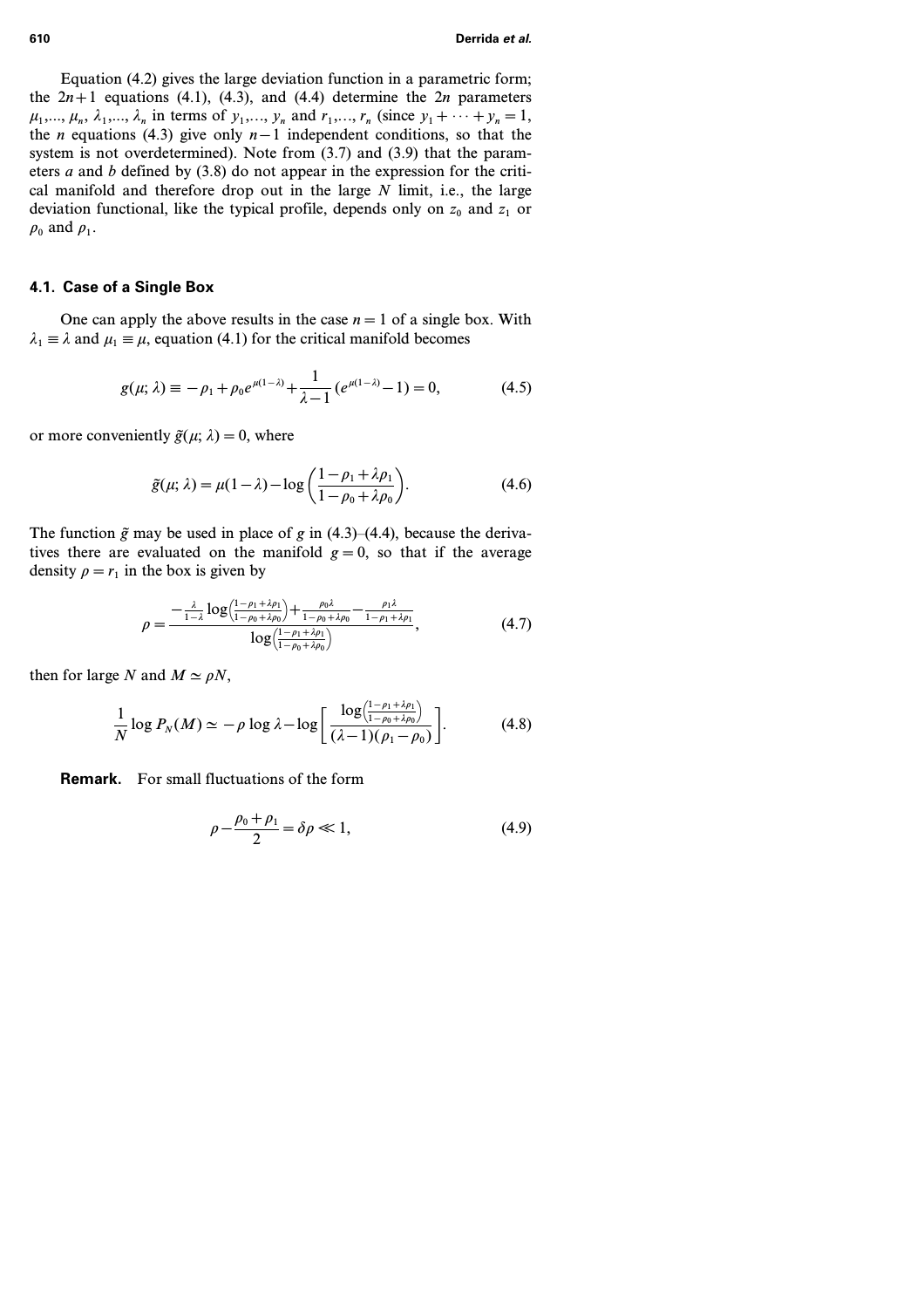(4.8) gives, again with  $M \simeq \rho N$ ,

$$
\frac{1}{N}\log P_N(M) \simeq \frac{-6(\delta\rho)^2}{6\rho_0 + 6\rho_1 - 5\rho_0^2 - 2\rho_0\rho_1 - 5\rho_1^2} + O((\delta\rho)^3). \tag{4.10}
$$

For a Bernoulli distribution with average profile (2.9) (the most likely profile, as we will see in Section 6), one would get

$$
\frac{1}{N}\log P_N(M) \simeq \frac{-3(\delta\rho)^2}{3\rho_0 + 3\rho_1 - 2\rho_0^2 - 2\rho_0\rho_1 - 2\rho_1^2} + O((\delta\rho)^3); \tag{4.11}
$$

from this we can compute the fluctuations of *M* and obtain (2.14).

# **4.2. A Finite Number** *n* **of Large Boxes**

Let us calculate  $\frac{\partial g}{\partial \log \mu_i}$  on the manifold  $g = 0$ . From (3.9), we have

$$
\frac{\partial g}{\partial \log \mu_i} = \rho_0 \mu_i (1 - \lambda_i) e^{\sum_{j=1}^n \mu_j (1 - \lambda_j)} - \mu_i e^{\sum_{j=i}^n \mu_j (1 - \lambda_j)}
$$
  
+  $\mu_i (1 - \lambda_i) \sum_{j < i} \frac{1}{\lambda_j - 1} (e^{\mu_j (1 - \lambda_j)} - 1) e^{\sum_{k > j} \mu_k (1 - \lambda_k)}, \quad (4.12)$ 

which becomes, using  $(4.1)$  and  $(3.9)$ ,

$$
\frac{\partial g}{\partial \log \mu_i} = -\mu_i e^{\sum_{j>i} \mu_j (1-\lambda_j)} + \mu_i (1-\lambda_i) \sum_{j>i} \frac{1}{1-\lambda_j} \left( e^{\mu_j (1-\lambda_j)} - 1 \right) e^{\sum_{k>j} \mu_k (1-\lambda_k)} + \rho_1 \mu_i (1-\lambda_i). \tag{4.13}
$$

One can also show that

$$
\frac{\partial g}{\partial \log \lambda_i} = -\frac{\lambda_i}{1 - \lambda_i} \frac{\partial g}{\partial \log \mu_i} - \frac{\lambda_i}{(\lambda_i - 1)^2} \left( e^{\mu_i (1 - \lambda_i)} - 1 \right) e^{\sum_{j > i} \mu_j (1 - \lambda_j)}.
$$
 (4.14)

This parametric form can be simplified by replacing the role of the two sequences of parameters  $\mu_i$  and  $\lambda_i$  by a single sequence of parameters  $G_i$ . Let us define the constant *C* by

$$
C = \sum_{i=1}^{n} \frac{\partial g}{\partial \log \mu_i},\tag{4.15}
$$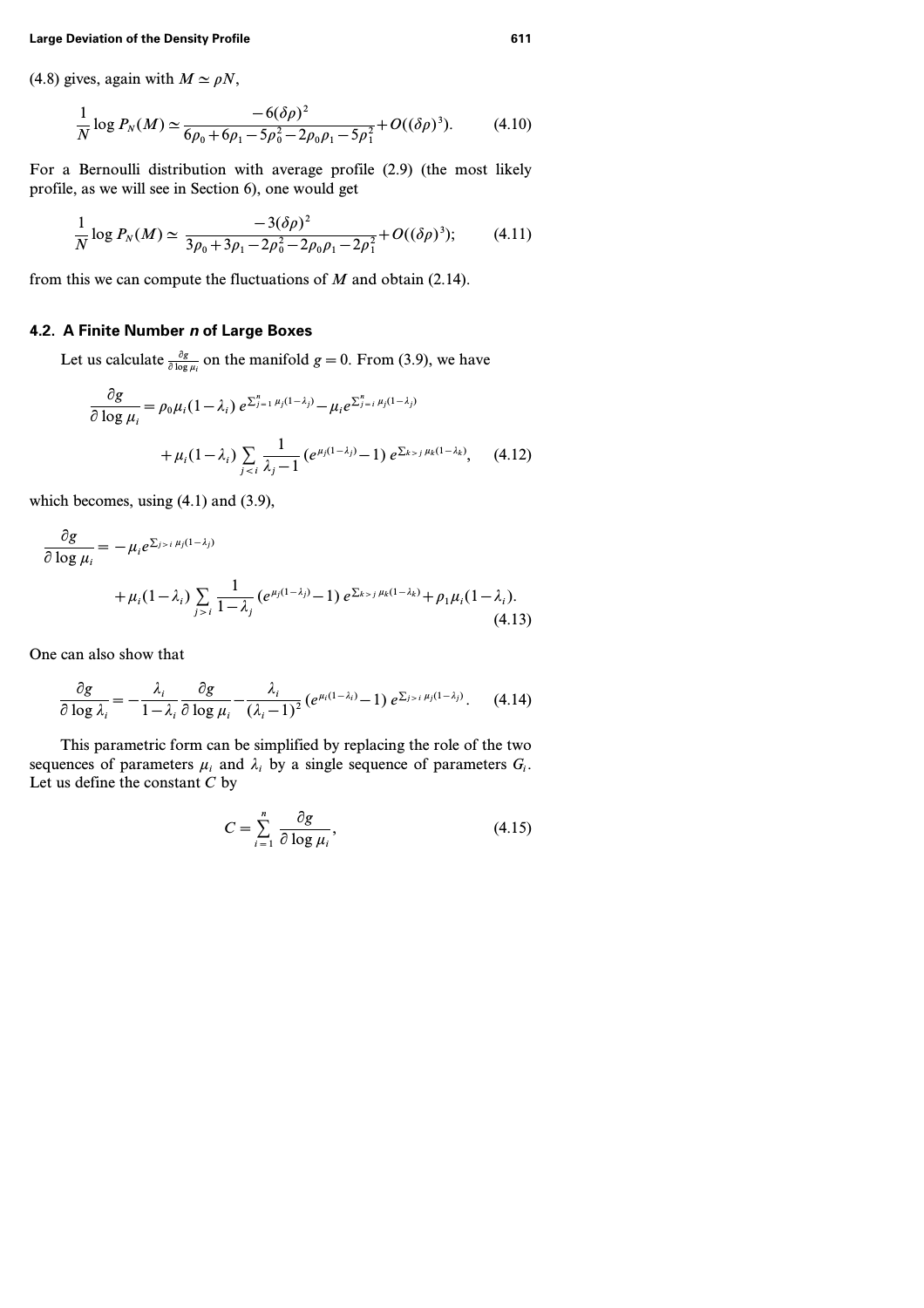and the sequence *G<sup>i</sup>* by

$$
G_i = \frac{1}{C} e^{\sum_{j=i}^{n} \mu_j (1 - \lambda_j)}, \qquad G_{n+1} = \frac{1}{C}.
$$
 (4.16)

From the very definition of the  $G_i$ 's it is clear that

$$
\mu_i = \frac{\log(G_i/G_{i+1})}{1 - \lambda_i},\tag{4.17}
$$

and from (4.3), (4.13), (4.15), and (4.16), we see that

$$
\frac{G_{i+1}}{1-\lambda_i} = -\frac{y_i}{\log(G_i/G_{i+1})} + \sum_{j>i} \frac{G_j - G_{j+1}}{1-\lambda_j} + \frac{\rho_1}{C},
$$
(4.18)

so that both the  $\mu_i$  and the  $\lambda_i$  are determined in terms of the sequence  $G_i$ , the box sizes  $y_i$  and the constant *C*. The condition (4.1) that  $g = 0$  becomes

$$
\frac{\rho_1}{C} + \sum_{i=1}^{n} \frac{G_i - G_{i+1}}{1 - \lambda_i} = \rho_0 G_1,
$$
\n(4.19)

which gives the extra equation needed to determine the constant *C* (as well as  $G_{n+1}$ ). Therefore we are left with *n* free parameters, the  $G_i$ 's for  $1 \le i \le n$ .

A more convenient way of writing the  $\lambda_i$ 's (i.e., (4.18)) in terms of the  $G_i$ 's is

$$
\frac{1}{\lambda_i - 1} = \frac{1}{G_{i+1}} \frac{y_i}{\log(G_i/G_{i+1})} - \rho_0 + \sum_{j=1}^i \left(\frac{1}{G_j} - \frac{1}{G_{j+1}}\right) \frac{y_j}{\log(G_j/G_{j+1})},\quad(4.20)
$$

and the condition (4.19) becomes

$$
\rho_0 - \rho_1 = \sum_{j=1}^n \left( \frac{1}{G_j} - \frac{1}{G_{j+1}} \right) \frac{y_j}{\log(G_j/G_{j+1})},
$$
(4.21)

which can be thought as an equation which determines  $G_{n+1}$  in terms of the  $G_i$ 's.

Once the  $\lambda_i$  are known through (4.20) and (4.21), one gets from (4.4), (4.13), and (4.14) expressions for the *ri*'s and the large deviation function:

$$
r_{i} = -\frac{\lambda_{i}}{1 - \lambda_{i}} - \frac{\lambda_{i}}{(1 - \lambda_{i})^{2}} \frac{G_{i} - G_{i+1}}{y_{i}},
$$
(4.22)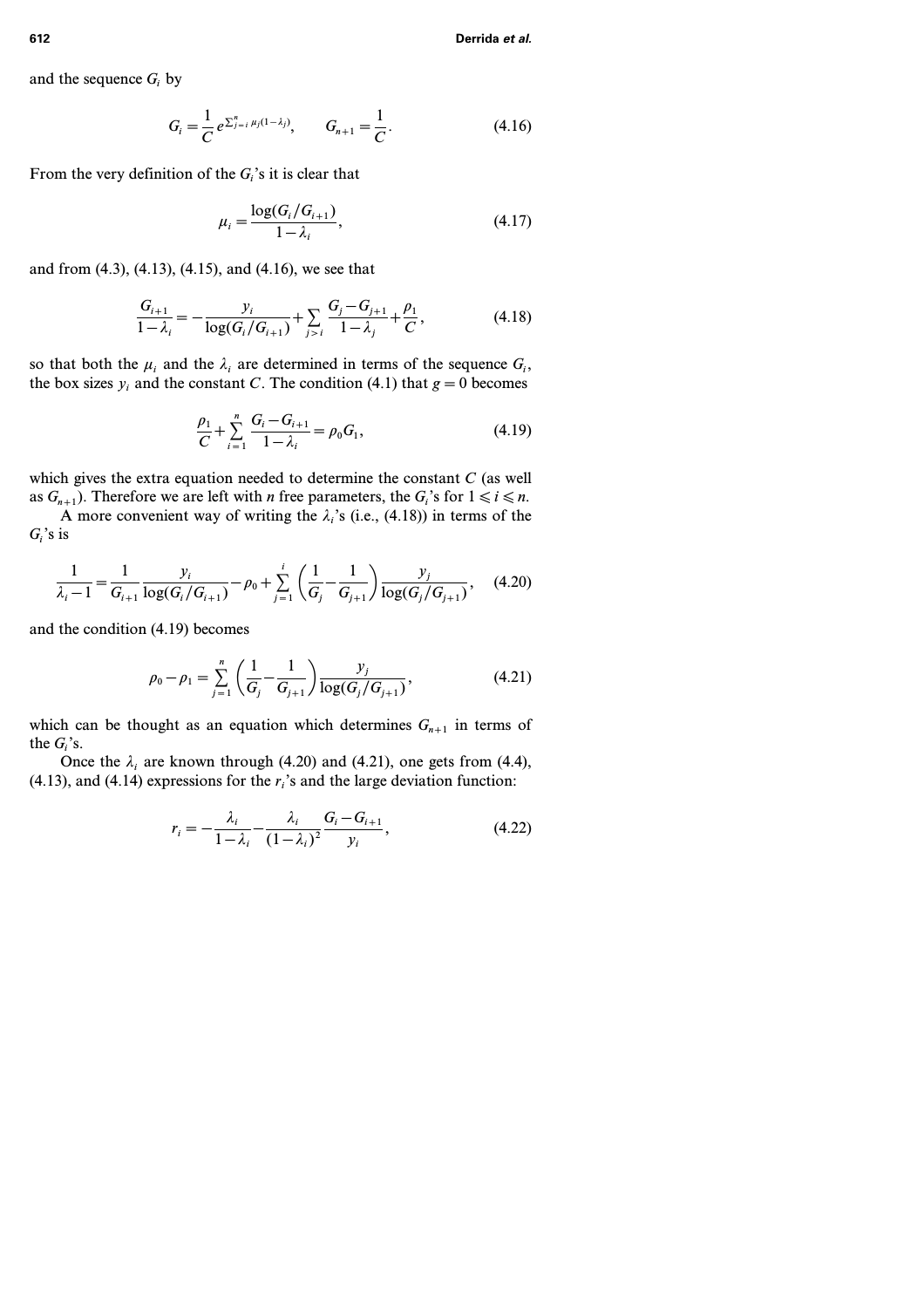and

$$
\frac{\log[P_{N_1,\dots,N_n}(M_1,\dots,M_n)]}{N}
$$
\n
$$
\simeq -\sum_{i=1}^n \left\{ y_i \log \left[ \frac{\log(\frac{G_i}{G_{i+1}})}{y_i(\rho_0 - \rho_1)} \right] - y_i \log(1 - \lambda_i) + y_i r_i \log(\lambda_i) \right\}. \tag{4.23}
$$

Equations  $(4.20)$ – $(4.23)$  determine the large deviation function for any specified number *n* of large boxes, i.e., for fixed  $y_i$ ,  $r_i$ , and  $N \to \infty$ .

# **4.3. An Infinite Number of Large Boxes and the Continuous Limit**

Letting *n* become large while keeping each box a small fraction of the total system, i.e., all the  $y_i$ 's are small or, more formally letting  $N \to \infty$ followed by  $n \to \infty$  and  $y_i \to 0$ , one can introduce a continuous variable *x*,  $0 \leq x \leq 1$  and let

$$
x_i = y_1 + y_2 + \dots + y_i \,. \tag{4.24}
$$

All the discrete sequences can now be thought of as functions of *x* with

$$
G_i \equiv G(x_i); \quad \lambda_i \equiv \lambda(x_i); \quad r_i \equiv \rho(x_i), \quad i = 1,...,n. \tag{4.25}
$$

Then using extrapolations to make  $G$ ,  $\lambda$ ,  $\rho$  smooth functions of x so that

$$
G_{i+1} - G_i \simeq y_i G'(x), \tag{4.26}
$$

one finds that (4.20) and (4.21) become

$$
\frac{1}{\lambda(x)-1} = \frac{-1}{G'(x)} - \rho_0 - \int_0^x \frac{du}{G(u)},
$$
\n(4.27)

$$
\rho_0 + \int_0^1 \frac{du}{G(u)} = \rho_1.
$$
\n(4.28)

At this stage it is convenient to replace the function  $G(x)$  by another function  $F(x)$  defined by

$$
F(x) = \rho_0 + \int_0^x \frac{du}{G(u)}.
$$
 (4.29)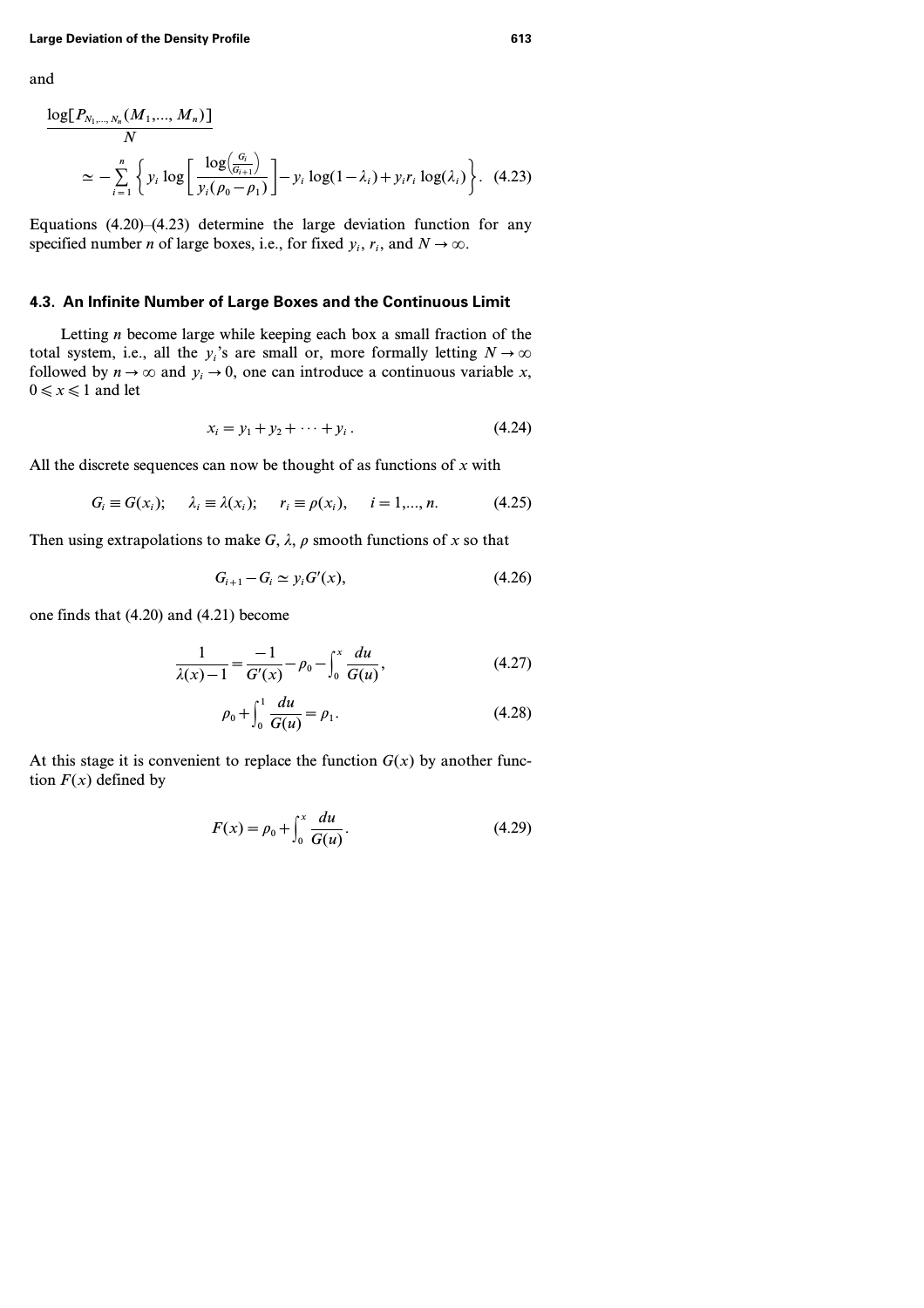The expression (4.27) of  $\lambda(x)$  becomes then

$$
\frac{1}{\lambda(x) - 1} = \frac{F'^2(x)}{F''(x)} - F(x).
$$
 (4.30)

Using the above relations we may rewrite (4.22) and (4.23) in terms of  $F$ , obtaining  $(2.2)$  and  $(2.3)$ ; the boundary conditions  $(2.4)$  come from (4.28). The monotonicity of *F* follows from the uniqueness of the sign of *G* (see (4.16); note from (4.29) that *G* is negative in the case  $\rho_0 > \rho_1$  that we consider).

# **5. THE LARGE DEVIATION FUNCTIONAL IN THE CONTINUUM LIMIT**

We derive here some properties of Eqs. (2.2)–(2.4). We discuss only the case  $1 > \rho_0 > \rho_1 > 0$  and concentrate on results for piecewise constant density profiles, in some instances giving only a sketch of the extension to more general  $\rho(x)$ . The case in which either  $\rho_0 = 1$  or  $\rho_1 = 0$  seems technically more difficult; for this case we can show the existence of a solution, but omit the proof here.

# **5.1. Uniqueness**

In this section we show that any monotone solution  $F(x)$  of (2.3) and (2.4) is unique. If  $F$  and  $\hat{F}$  are distinct solutions then necessarily  $F'(0) \neq \hat{F}'(0)$ , since the standard initial value problem for (2.3), with prescribed values of  $F(0)$  and  $F'(0)$ , has a unique solution. Suppose that  $\hat{F}(0) > F'(0)$ ; we will show that then  $\hat{F}(x) > F(x)$  for  $0 < x \le 1$ , contradicting  $F(1) = \hat{F}(1) = \rho_1$ . For otherwise let *y* to be the smallest positive number for which  $F(y) = \hat{F}(y)$ , so that

$$
F(x) < \hat{F}(x), \quad 0 < x < y \le 1.
$$
 (5.1)

Let  $g(x) = F(x)(1 - F(x))/F'(x)$  and  $\hat{g}(x) = \hat{F}(x)(1 - \hat{F}(x))/\hat{F}'(x)$ . Then  $g(0) > \hat{g}(0)$  and, from (2.3), which can be written in the form  $g'(x) =$ *1*−*F*(*x*)− $\rho$ (*x*), and (5.1),  $g'(x) - \hat{g}'(x) = \hat{F}(x) - F(x) > 0$  for  $0 < x < y$ , so that  $g(y) > \hat{g}(y)$  and hence  $F'(y) < \hat{F}'(y)$ , which is inconsistent with (5.1).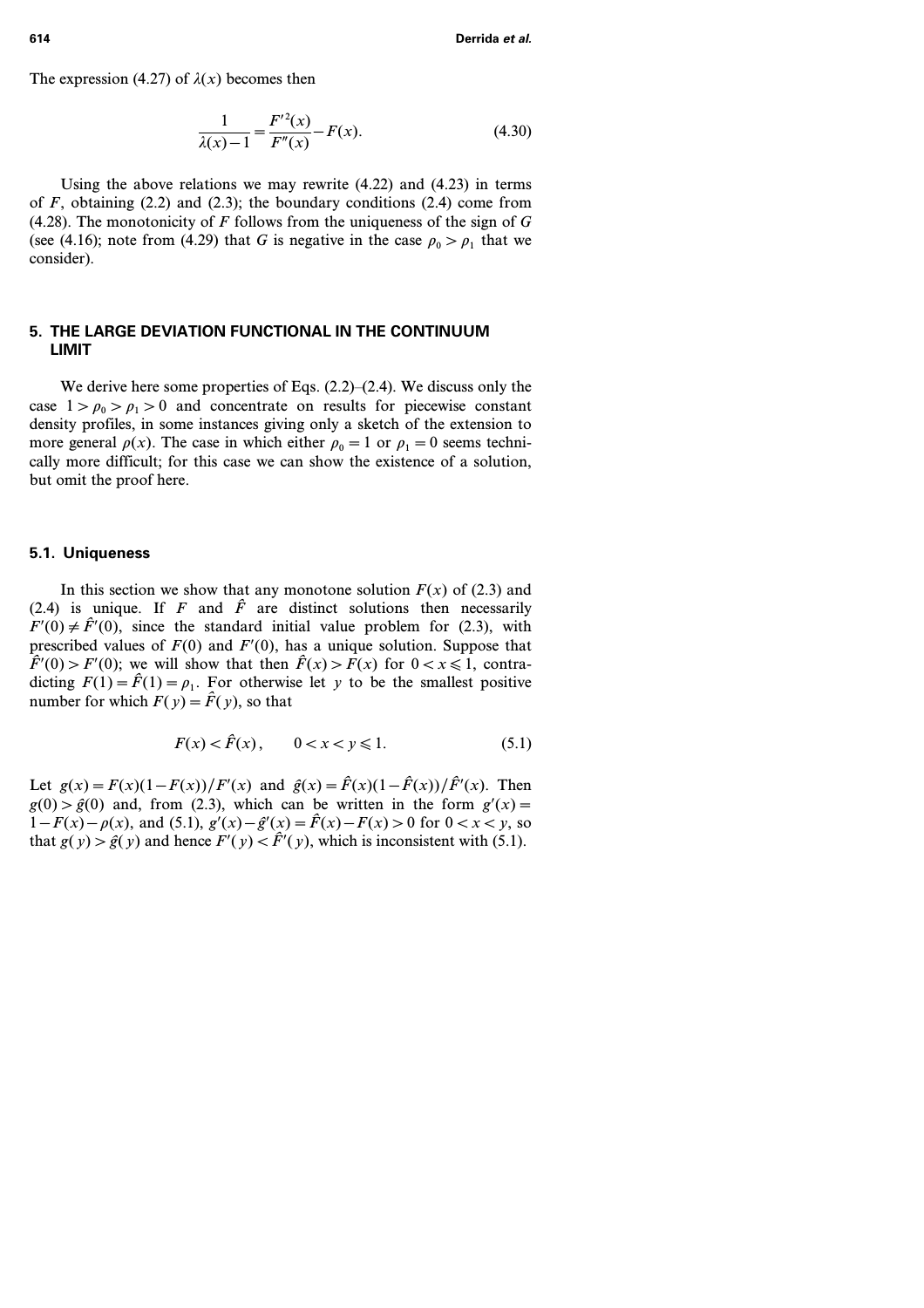# **5.2. Piecewise Constant Profiles and Extensions**

In this section we prove existence of a solution  $F<sub>\rho</sub>(x)$  of (2.3) and (2.4), and show that this solution maximizes  $\mathcal{G}({\rho}, {\{F\}})$ , given by (2.5), for a piecewise constant density profile

$$
\rho(x) = r_i \qquad \text{for} \quad x_{i-1} < x < x_i,\tag{5.2}
$$

where  $0 = x_0 < x_1 < \cdots < x_n = 1$ . We will write  $y_i = x_i - x_{i-1}$ . It follows from (2.3) that  $F_p(x)$  must satisfy

$$
F'_{\rho}(x) = A_i \psi_i(F_{\rho}(x))
$$
\n(5.3)

for  $x_{i-1}$  <  $x$  <  $x_i$ , where  $A_i$  is a (negative) constant and

$$
\psi_i(F) = \left(\frac{F}{r_i}\right)^{r_i} \left(\frac{1-F}{1-r_i}\right)^{1-r_i}.\tag{5.4}
$$

Continuity of  $F_p(x)$  and  $F'_p(x)$  implies that  $F_p(x_1),..., F_p(x_{n-1})$  and the constants  $A_1, \ldots, A_n$  must satisfy

$$
A_{i} = \frac{1}{y_{i}} \int_{F_{\rho}(x_{i-1})}^{F_{\rho}(x_{i})} \frac{dz}{\psi_{i}(z)}
$$
(5.5)

and

$$
A_i \psi_i(F_\rho(x_i)) = A_{i+1} \psi_{i+1}(F_\rho(x_i)).
$$
\n(5.6)

Conversely, the existence of values  $F_p(x_1),..., F_p(x_{n-1})$  and  $A_1,..., A_n$ satisfying (5.5) and (5.6) implies the existence of a solution  $F<sub>o</sub>$  of (2.3) and (2.4), obtained by solving (5.3) on each interval  $[x_{i-1}, x_i]$ .

So we need to prove that (5.5) and (5.6) can be solved. Now it follows from (5.3) that

$$
\mathcal{G}(\{\rho\}, \{F\}) = \mathcal{G}_0(\{r\}, (F(x_0), F(x_1), \dots, F(x_n))), \tag{5.7}
$$

where  $\{r\}=(r_1, ..., r_n)$  and for  $\{H\}=(H_0, ..., H_n)$  a sequence satisfying

$$
\rho_0 = H_0 \ge H_1 \ge \cdots \ge H_n = \rho_1,\tag{5.8}
$$

we have defined

$$
\mathscr{G}_0(\{r\}, \{H\}) = \sum_{i=1}^n y_i \log \left(-\frac{1}{y_i} \int_{H_{i-1}}^{H_i} \frac{dz}{\psi_i(z)}\right) - \log(\rho_0 - \rho_1). \tag{5.9}
$$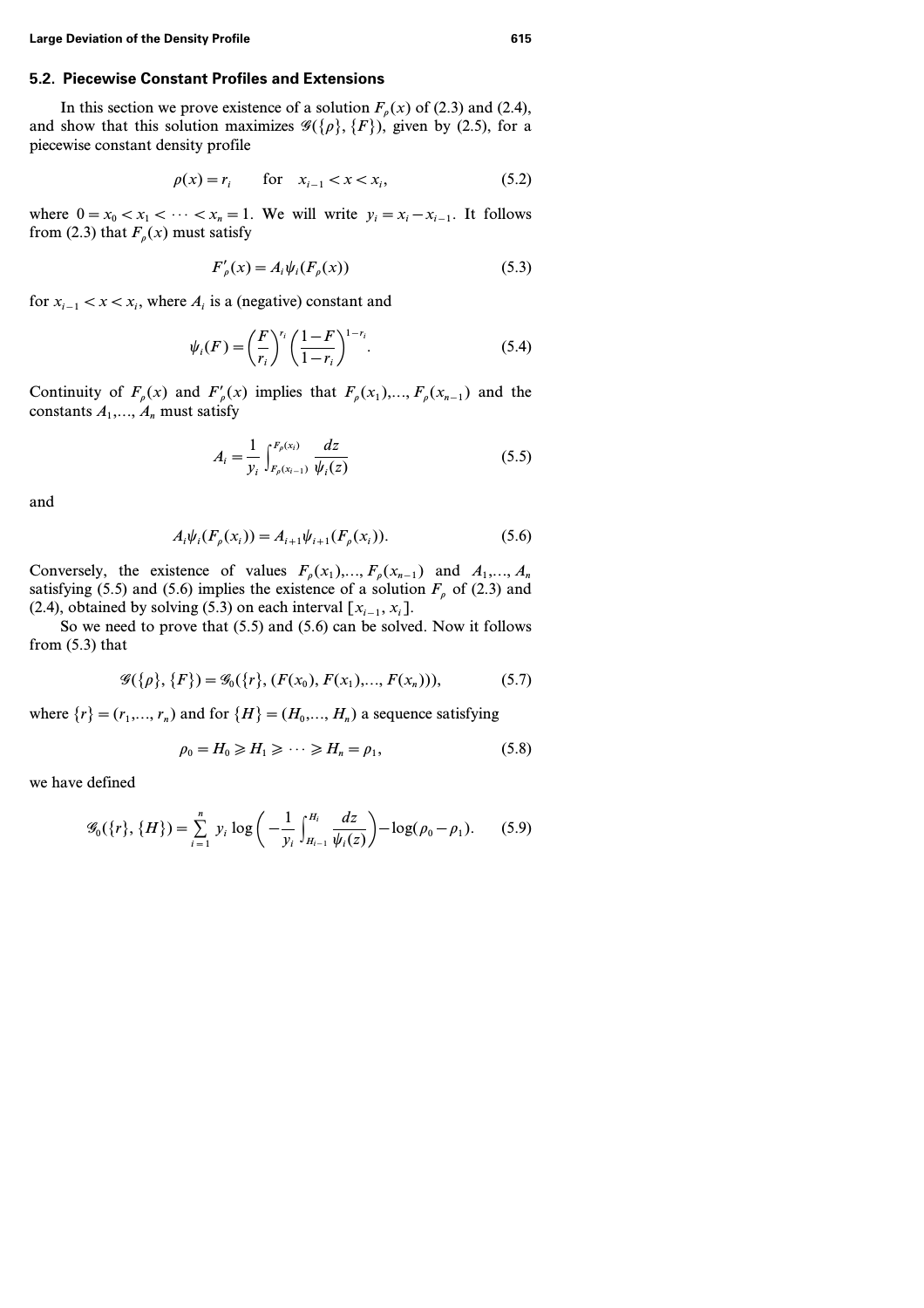Equation (2.7) suggests that we consider the problem of maximizing  $\mathscr{G}_0$ . Since  $\mathscr{G}_0$  is continuously differentiable in  $\{H\}$  on the interior of the compact domain (5.8) and equal to *−*. on its boundary, it achieves a maximum at some interior point  $\{H^*\}$  at which

$$
\frac{\partial \mathcal{G}_0}{\partial H_i}(\{r\}, \{H^*\}) \equiv \frac{1}{A_{i+1}\psi_{i+1}(H_i^*)} - \frac{1}{A_i\psi_i(H_i^*)} = 0,\tag{5.10}
$$

for  $i=1,..., n-1$ , where

$$
A_i = \frac{1}{y_i} \int_{H_{i-1}^*}^{H_i^*} \frac{dz}{\psi_i(z)}.
$$
 (5.11)

Since  $(5.10)$  and  $(5.11)$  correspond to  $(5.5)$  and  $(5.6)$ , we obtain a solution of the latter equations, and hence a solution  $F_p$  of (2.3) and (2.4), by taking  $F_p(x_i) = H_i^*$ . Note that the argument above could be used to construct a solution of (2.3) and (2.4) from any point  $\{H\}$  at which

$$
\frac{\partial \mathcal{G}_0}{\partial H_i} (\{r\}, \{H\}) = 0, \qquad i = 1, ..., n-1; \tag{5.12}
$$

since the solution is unique (see Section 5.1),  $\{H^*\}$  is the only point satisfying  $(5.12)$ .

It is now easy to verify (2.7) for  $\rho(x)$ . For if  $F(x)$  is any continuously differentiable monotone function with  $F(0) = \rho_0$  and  $F(1) = \rho_1$ , then from Jensen's inequality applied on each interval  $[x_{i-1}, x_i]$ ,

$$
\mathscr{G}(\{\rho\}, \{F\}) \leq \sum_{i=1}^{n} y_i \log \left( -\frac{1}{y_i} \int_{F(x_{i-1})}^{F(x_i)} \frac{dz}{\psi_i(z)} \right) - \log(\rho_0 - \rho_1)
$$
  

$$
\leq \sup_{H} \mathscr{G}_0(\{r\}, \{H\})
$$
  

$$
= \mathscr{G}_0(\{r\}, \{H^*\}) = \mathscr{G}(\{\rho\}, \{F_{\rho}\}) = \mathscr{F}(\{\rho\}).
$$
 (5.13)

We now discuss briefly the extension of these results to arbitrary profiles. A general proof of existence of a solution of (2.3) and (2.4) may be given which is independent of the arguments above: if  $\rho(x)$  is continuous then Theorem XII.5.1 of ref. 35 implies immediately the existence of a solution  $F$ <sup>*r*</sup> of (2.3) and (2.4), and for measurable  $\rho(x)$  only slight modifications of the proof in ref. 35 are necessary. The uniqueness theorem for the initial value problem for (2.3) implies that the derivative of the solution must be everywhere nonzero, so that the solution is monotonic. Equation (2.7) may be verified for arbitrary  $\rho(x)$  by a limiting argument from the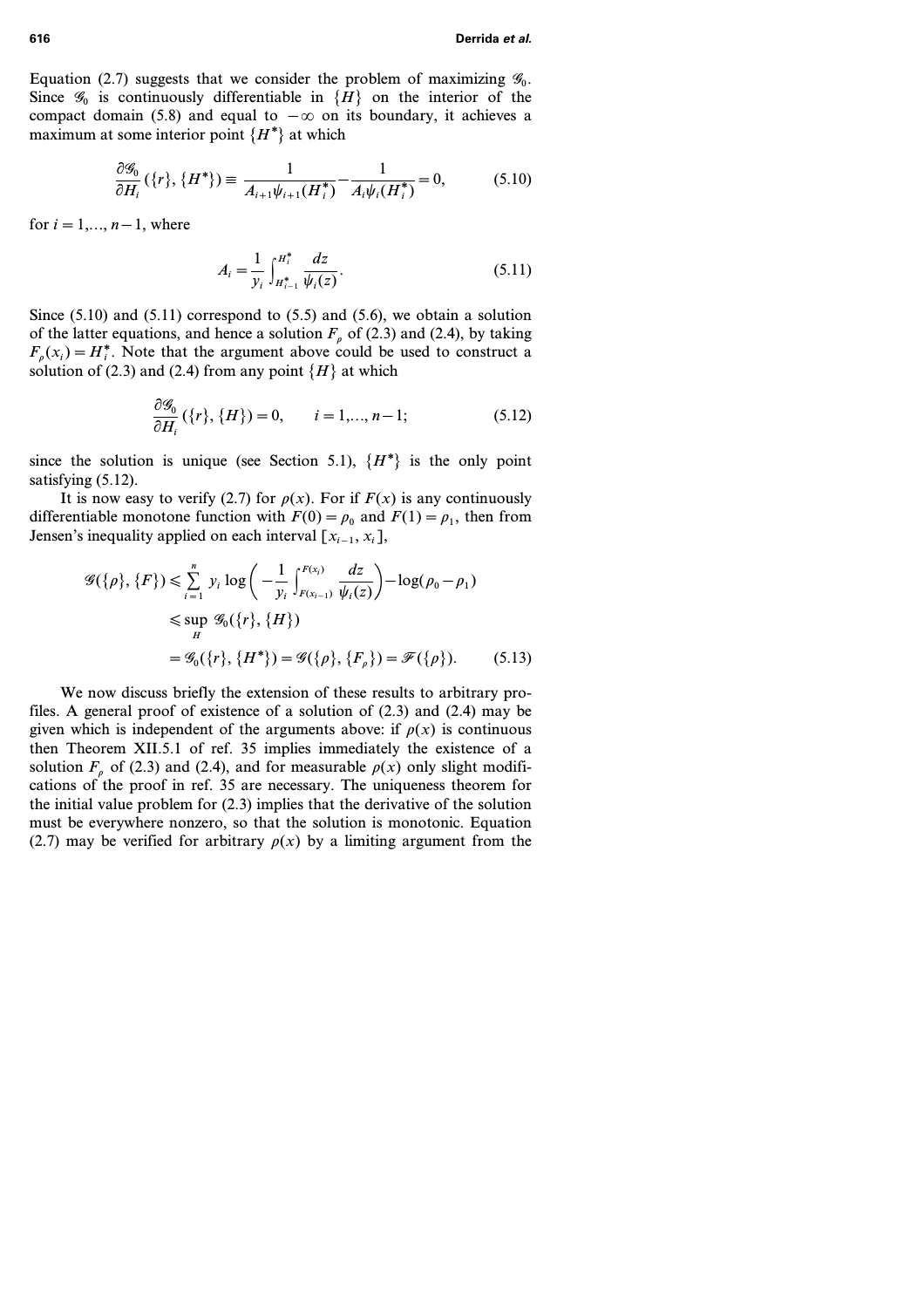same result (proved above) for piecewise constant densities; the key idea is to show that  $F_{\rho}$  and  $F'_{\rho}$  are, in the uniform norm, continuous functions of  $\rho$  in the  $L^1$  norm.

### **5.3. Convexity of**  $\mathcal{F}(\{\rho\})$

Finally we show that  $\mathcal{F}({\rho})$  is strictly convex. Recall that  $F_{\rho}$  is the solution of  $(2.3)$  and  $(2.4)$  corresponding to the profile  $\rho$ . From  $(2.6)$ ,

$$
\left. \frac{\delta \mathcal{G}}{\delta F(x)} \right|_{\{\rho\},\,\{F_{\rho}\}} = 0, \tag{5.14}
$$

we have

$$
\frac{\delta^2 \mathscr{G}}{\delta \rho(y) \delta F(x)}\bigg|_{\{\rho\},\{F_{\rho}\}} + \int_0^1 \frac{\delta^2 \mathscr{G}}{\delta F(u) \delta F(x)}\bigg|_{\{\rho\},\{F_{\rho}\}} \frac{\delta F_{\rho}(u)}{\delta \rho(y)} (\{\rho\}) du = 0, \quad (5.15)
$$

and therefore

$$
\frac{\delta^2 \mathcal{F}}{\delta \rho(x) \delta \rho(y)} (\{\rho\}) = \frac{\delta}{\delta \rho(x)} \left( \frac{\delta \mathcal{G}}{\delta \rho(y)} \Big|_{\{\rho\}, \{F_{\rho}\}} \right)
$$
  

$$
= \frac{\delta^2 \mathcal{G}}{\delta \rho(x) \delta \rho(y)} \Big|_{\{\rho\}, \{F_{\rho}\}} - \int_0^1 \int_0^1 \frac{\delta^2 \mathcal{G}}{\delta F(u) \delta F(w)} \Big|_{\{\rho\}, \{F_{\rho}\}} \times \frac{\delta F_{\rho}(u)}{\delta \rho(x)} (\{\rho\}) \frac{\delta F_{\rho}(w)}{\delta \rho(y)} (\{\rho\}) du dw. \tag{5.16}
$$

Since  $\mathscr{G}(\{\rho\}, \{F\})$  has a maximum at  $F_{\rho}$  the second term in this expression is positive semidefinite. The first term is positive definite:

$$
\frac{\delta^2 \mathscr{G}}{\delta \rho(x) \delta \rho(y)} \bigg|_{\{\rho\},\,\{F_\rho\}} = \frac{\delta(x-y)}{\rho(x)(1-\rho(x))}.
$$
\n(5.17)

### **6. OPTIMAL PROFILES**

The convexity of  $\mathcal{F}({\rho})$  established above implies the existence of a unique global minimum, corresponding to the optimal or most likely profile  $\bar{p}(x)$ . From (2.8) it follows that  $\bar{p}(x)$  must satisfy

$$
\log\left[\frac{\bar{\rho}(x)(1-F(x))}{(1-\bar{\rho}(x))F(x)}\right] = 0,\tag{6.1}
$$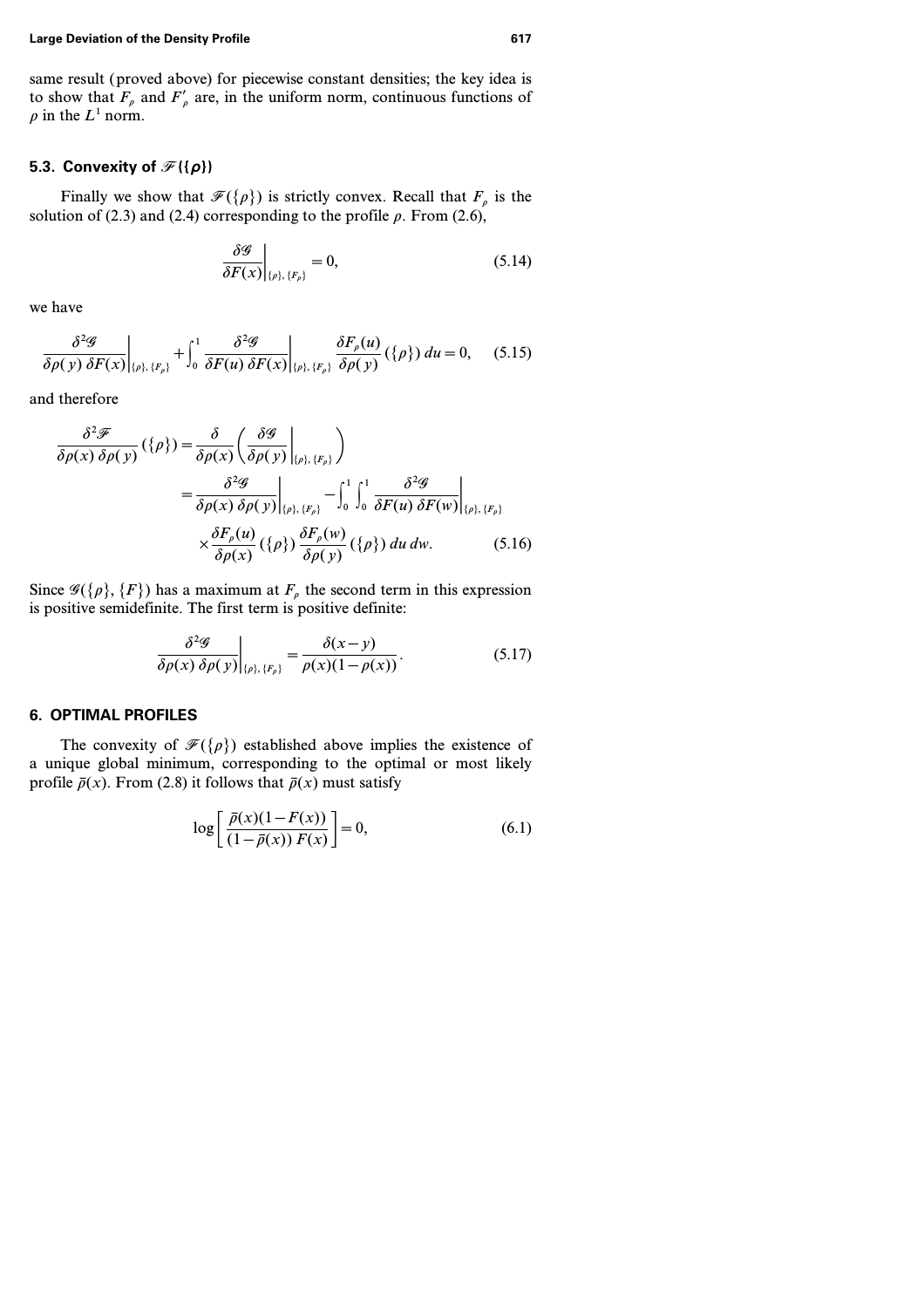where  $F(x)$  is the solution of (2.3) and (2.4) corresponding to  $\bar{p}(x)$ . Equation (6.1) leads immediately to

$$
F(x) = \bar{\rho}(x),\tag{6.2}
$$

and with (2.3) this implies that  $F''(x) = 0$ ; the boundary conditions (2.4) then yield

$$
F(x) = \bar{\rho}(x) = \rho_0 + (\rho_1 - \rho_0) x, \tag{6.3}
$$

verifying that the optimal profile is as given in (2.9).

We may also ask for the most likely profile  $\rho(x)$  under a constraint of the form

$$
\int_{0}^{1} \psi(x) \, \rho(x) \, dx = K,\tag{6.4}
$$

with fixed weighting function  $\psi(x)$  and constant *K*. From (2.8) one sees that  $\rho(x)$  must satisfy

$$
\frac{\rho(x)(1 - F(x))}{(1 - \rho(x)) F(x)} = \exp[c\psi(x)]
$$
\n(6.5)

for some constant *c*, where again  $F(x)$  is the solution of (2.3) and (2.4) corresponding to  $\rho(x)$ .

In particular, we may impose the constraint of a fixed mean density  $\rho^*$ by taking  $\psi(x) \equiv 1, K = \rho^*$ . Then from (6.5),

$$
\frac{\rho(x)(1 - F(x))}{(1 - \rho(x)) F(x)} = e^c,
$$
\n(6.6)

and we find from (2.3) that *F* must satisfy

$$
\frac{F''(x)}{F'^2(x)} = \frac{e^c - 1}{1 + (e^c - 1) F(x)}.
$$
\n(6.7)

The solutions of (6.7) have the form  $F(x) = A + B \exp(-\theta x)$ , which with the boundary conditions (2.4) leads to

$$
F(x) = \frac{(\rho_1 - \rho_0 e^{-\theta}) - (\rho_1 - \rho_0) e^{-\theta x}}{(1 - e^{-\theta})};
$$
\n(6.8)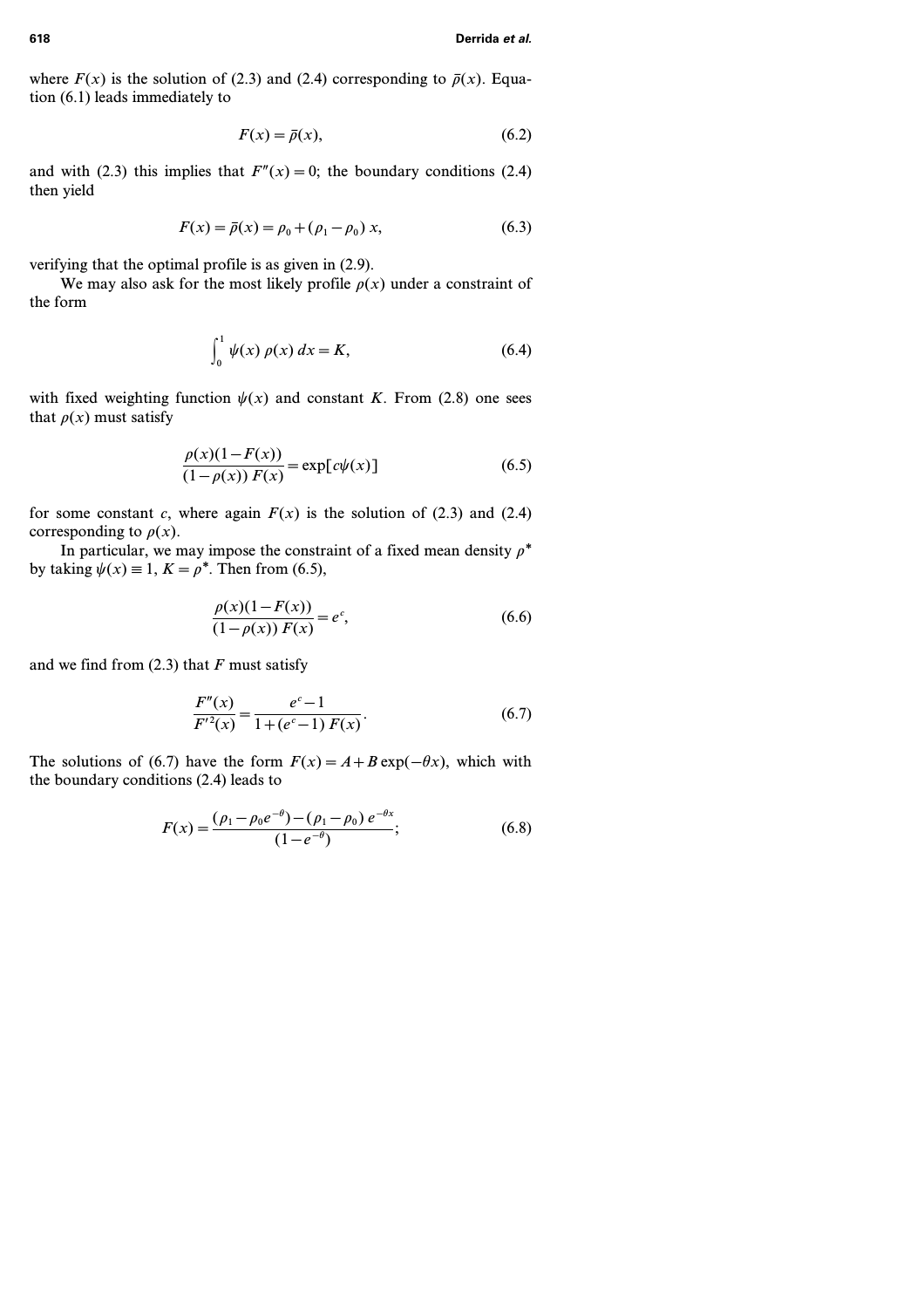from (2.3) one then finds an exponential profile

$$
\rho(x) = \frac{\left[ (1 - \rho_0) e^{-\theta} - (1 - \rho_1) \right] \left[ (\rho_1 - \rho_0 e^{-\theta}) e^{\theta x} - (\rho_1 - \rho_0) \right]}{(1 - e^{-\theta}) (\rho_1 - \rho_0)}.
$$
(6.9)

Here  $\theta$  is a free constant which must be chosen to satisfy the constraint of mean density  $\rho^*$ . If  $\rho^* = (\rho_0 + \rho_1)/2$ , the expected (and typical) total density in the stationary state, then  $\theta = 0$  and (6.9) reproduces the optimal profile  $\bar{p}(x)$ .

**Remarks.** (a) Unless  $\theta = 0$  or  $\rho_0 = 1$ ,

$$
\rho(0) \equiv \lim_{x \to 0} \rho(x) \neq \rho_0. \tag{6.10}
$$

Thus when we constrain the total number of particles to be different from its most likely value, the optimal profile is discontinuous at  $x=0$  (unless  $p_0 = 1$ ). Similar conclusions hold at  $x = 1$ , where a discontinuity occurs unless  $\theta = 0$  or  $\rho_1 = 0$ , and, by symmetry, in the case  $\rho_0 < \rho_1$ .

(b) In the limit  $\rho_1 \nearrow \rho_0$ , one should scale  $\theta \sim \rho_0 - \rho_1$  in order to obtain a meaningful answer. The resulting optimal profile is constant, with an arbitrary density  $\rho_0 + \theta \rho_0 (1 - \rho_0) / (\rho_0 - \rho_1)$ .

(c) If  $\theta$  is chosen such that

$$
e^{-\theta} = \frac{1 - \rho_1 + \rho_1 \lambda}{1 - \rho_0 + \rho_0 \lambda},
$$
\n(6.11)

one can recover (4.7) and (4.8); (4.7) by calculating  $\int_0^1 \rho(x) dx$  from (6.9), and (4.8) from (2.2), (6.8) and (6.9).

Finally, we may also impose simultaneously several constraints of the form (6.4). For example, we can decompose the system as the union of disjoint boxes and then fix the mean density in some of these, imposing no constraints in the remainder. Then (6.1) will hold in the unconstrained boxes, so that  $F(x) = \rho(x)$  will be linear there, and (6.6) will hold in the constrained boxes (with a box-dependent constant *c*), so that  $F$  and  $\rho$  will be exponential there; the specified mean densities in the constrained boxes and the requirement of continuity of  $F$  and  $F'$  at the box boundaries then completely determine  $F$  and hence  $\rho$ , which will, in general, be discontinuous at the boundaries.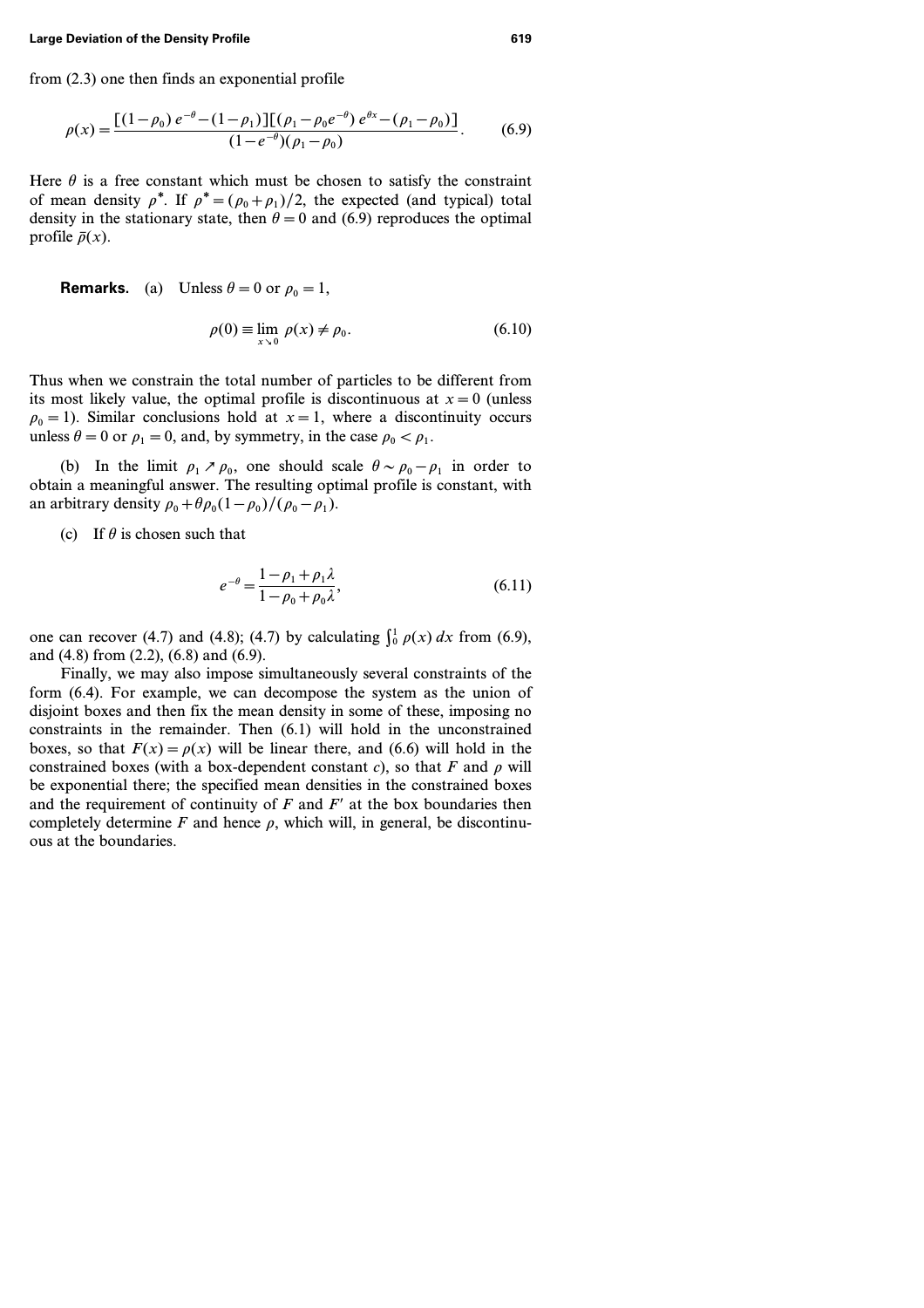Suppose, for example, that we require that the density vanish for  $0 < x < x_0$ , with no additional constraint. Then

$$
F(x) = \begin{cases} 1 - (1 - \rho_0) e^{Bx}, & \text{if } x \le x_0, \\ \rho_1 - (1 - \rho_0) B e^{Bx_0}(x - 1), & \text{if } x > x_0, \end{cases}
$$
(6.12)

and continuity of *F* at  $x = x_0$  requires that *B* satisfy

$$
\frac{1 - \rho_1}{1 - \rho_0} = [1 + B(1 - x_0)] e^{Bx_0}.
$$
 (6.13)

From (2.2) we find that  $\mathcal{F}({\rho})$ , which in this case is simply the probability that  $\rho(x)$  vanish for  $0 < x < x_0$ , is given by

$$
\mathscr{F}(\{\rho\}) = -\log\left(\frac{\rho_0 - \rho_1}{B}\right) + (1 - x_0) \log\left(\frac{1 - \rho_1}{1 + B(1 - x_0)}\right). \tag{6.14}
$$

If now we take  $\rho_0 \rightarrow 1$  with  $\rho_1$  and  $x_0$  fixed, (6.13) implies that  $B \simeq$  $-x_0^{-1} \log(1-\rho_0)$  and therefore

$$
\mathcal{F}(\{\rho\}) \simeq x_0 \log(-\log(1 - \rho_0)). \tag{6.15}
$$

Thus the probability of finding zero density in the box  $x < x_0$  when  $\rho_0 = 1$ is super-exponentially small.

### **7. SMALL FLUCTUATIONS IN THE PROFILE**

We have already given in (4.10) the formula for the probability of small fluctuations in the total number of particles in the system. In this section we compute, directly from the large deviation functional  $\mathcal{F}({\rho})$ , the covariance of small fluctuations in the profile around the stationary profile  $\bar{p}(x)=(1-x) p_0 + x p_1 (2.9)$ . We show also that the result agrees with with a direct computation of the correlation functions from the microscopic measure describing the SNS (note that the possibility that these two computations might disagree had been conjectured in ref. 12).

### **7.1. Small Fluctuations from Large Deviations**

For a small fluctuation of the density profile around its optimum  $\bar{p}(x)$ ,

$$
\rho(x) = \bar{\rho}(x) + \epsilon(x), \qquad \epsilon(x) \ll 1,
$$
\n(7.1)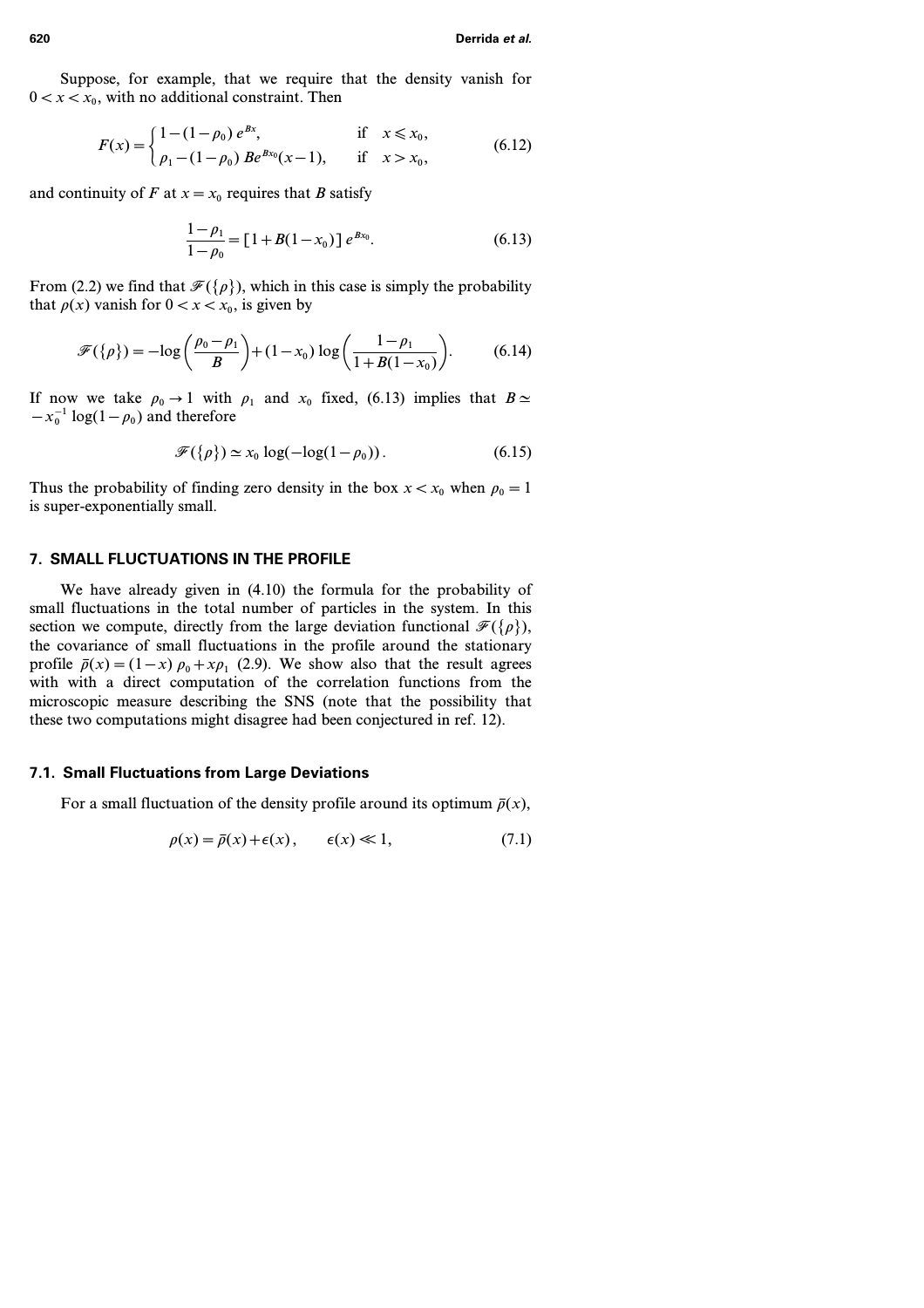there will be a corresponding variation of  $F(x)$ ,

$$
F(x) = \bar{\rho}(x) + \phi(x). \tag{7.2}
$$

From (2.4) we have  $\phi(0) = \phi(1) = 0$ , and from (2.3)  $\phi(x)$  will satisfy, to first order in  $\epsilon(x)$ ,

$$
\epsilon(x) = \phi(x) + \frac{\bar{\rho}(x)(1 - \bar{\rho}(x))}{\bar{\rho}'(x)^2} \phi''(x).
$$
 (7.3)

From (2.2), again to lowest (quadratic) order in  $\epsilon(x)$ ,

$$
\mathscr{F}(\{\rho\}) = -\frac{1}{2} \int_0^1 dx \left\{ \frac{\phi'(x)^2}{\bar{\rho}'^2} - \frac{\bar{\rho}(x)(1 - \bar{\rho}(x))}{\bar{\rho}'^4} \phi''(x)^2 \right\}.
$$
 (7.4)

One can rewrite (7.3) as

$$
\epsilon(x) = \int_0^1 dy \ C(x, y) \ \phi''(y), \tag{7.5}
$$

with  $C(x, y)$  given by

$$
C(x, y) = -(1-x) y\theta(x-y) - x(1-y) \theta(y-x) + \frac{\bar{\rho}(x)(1-\bar{\rho}(x))}{\bar{\rho}'^2} \delta(y-x),
$$
\n(7.6)

where  $\theta(x)$  is the Heaviside function, or with a more compact notation,

$$
C(x, y) = \Delta^{-1}(x, y) + \frac{\bar{\rho}(x)(1 - \bar{\rho}(x))}{\bar{\rho}'^2} \delta(x - y).
$$
 (7.7)

Here  $\Delta$  is the second derivative operator with Dirichlet boundary conditions at  $x = 0$  and  $x = 1$ . The expression (7.4) can then be written as

$$
\mathscr{F}(\{\rho\}) = \frac{1}{2\bar{\rho}'} 2 \int_0^1 dx \int_0^1 dy \, \phi''(x) \, C(x, y) \, \phi''(y)
$$

$$
= -\frac{1}{2\bar{\rho}'} 2 \int_0^1 dx \int_0^1 dy \, \epsilon(x) \, C^{-1}(x, y) \, \epsilon(y), \tag{7.8}
$$

where we have used (7.5). This formula expresses the fact that, for large *N*, density fluctuations are approximately Gaussian with covariance matrix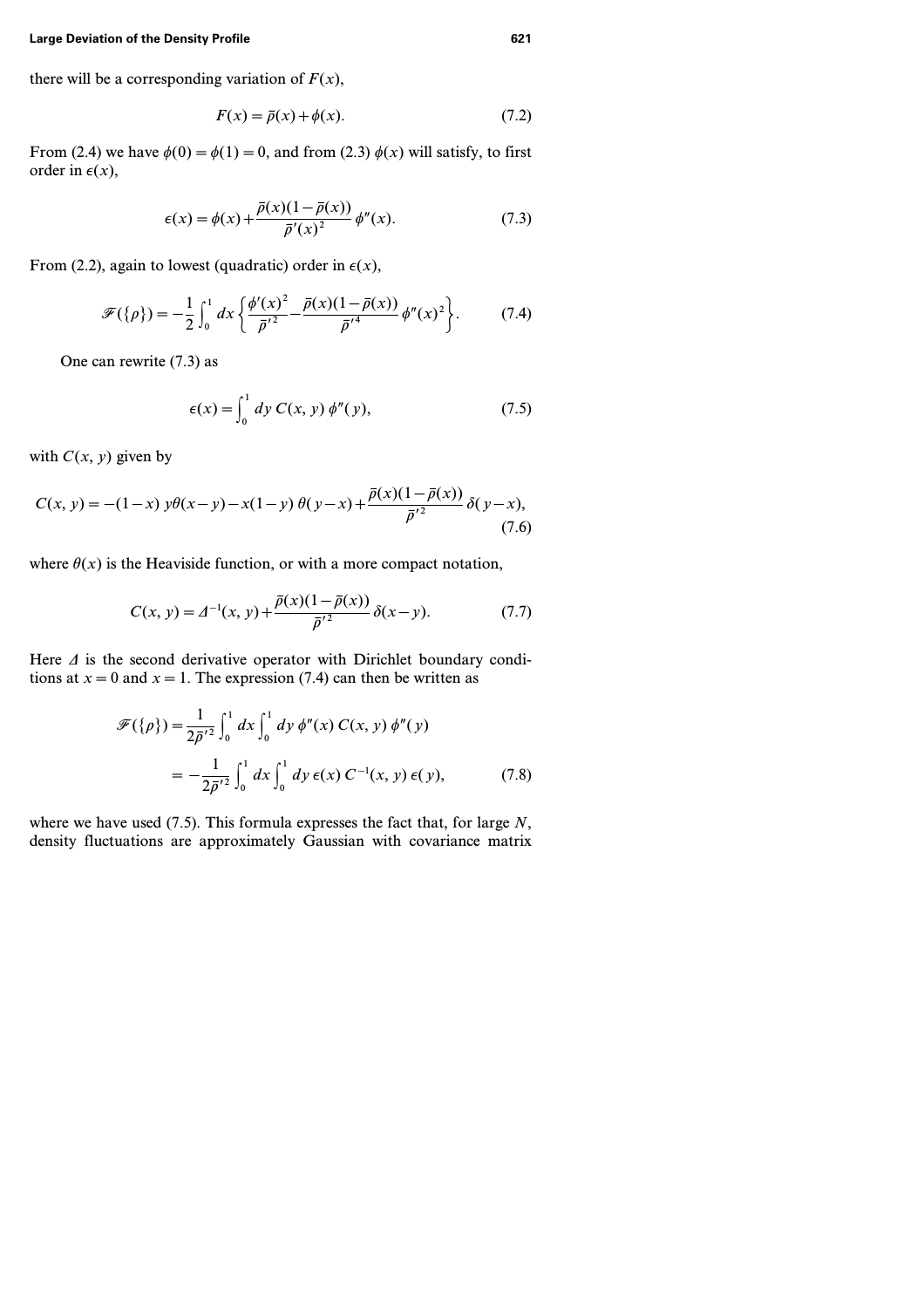$\bar{p}'^2C(x, y)/N$ . Using the explicit expression (7.6) of *C*, this leads to the formula for the correlations  $\langle \epsilon(x) \epsilon(y) \rangle$ :

$$
\langle \epsilon(x) \epsilon(y) \rangle = \frac{\bar{\rho}^{\prime 2} C(x, y)}{N}
$$
  
=  $\frac{1}{N} \{ -\bar{\rho}^{\prime 2} [(1-x) y \theta(x-y) + (1-y) x \theta(y-x) ]$   
+  $\bar{\rho}(x) (1-\bar{\rho}(x)) \delta(x-y) \}.$  (7.9)

This result was obtained earlier by Spohn,<sup>(3)</sup> and shown there to agree with the results from fluctuating hydrodynamics.

### **7.2. Microscopic Correlation Functions**

One may also compute correlations directly from from the algebra  $(3.3)$ – $(3.5)$  and the normalization factor  $(3.11)$ . By recursions over *i* and *j* one finds for  $1 \le i \le N$  that

$$
\langle W | (D+E)^{i-1} D(D+E)^{N-i} | V \rangle
$$
  
=  $\rho_0 \langle W | (D+E)^N | V \rangle - (a+i-1) \langle W | (D+E)^{N-1} | V \rangle,$  (7.10)

and for  $1 \leq j < i \leq N$  that

$$
\langle W | (D+E)^{j-1} D(D+E)^{i-j-1} D(D+E)^{N-i} | V \rangle
$$
  
=  $\rho_0^2 \langle W | (D+E)^N | V \rangle - \rho_0 (2a+i+j-2) \langle W | (D+E)^{N-1} | V \rangle$   
+  $(a+j-1)(a+i-2) \langle W | (D+E)^{N-2} | V \rangle$ . (7.11)

Using (3.11), one obtains from (7.10) the average profile

$$
\langle \tau_i \rangle = \rho_0 + \frac{a+i-1}{a+b+N-1} (\rho_1 - \rho_0),
$$
 (7.12)

and from  $(7.11)$  the truncated (microscopic) correlation function: for  $j < i$ ,

$$
\langle \tau_j \tau_i \rangle - \langle \tau_j \rangle \langle \tau_i \rangle = -(\rho_1 - \rho_0)^2 \frac{(a+j-1)(b+N-i)}{(a+b+N-1)^2 (a+b+N-2)}.
$$
 (7.13)

Equations (7.12) and (7.13) agree with the corresponding formulas in ref. 3, where for rates satisfying  $\alpha + \beta = a = \gamma + \delta = b = 1$ , random walk methods were used to calculate the one particle and pair correlation for this system.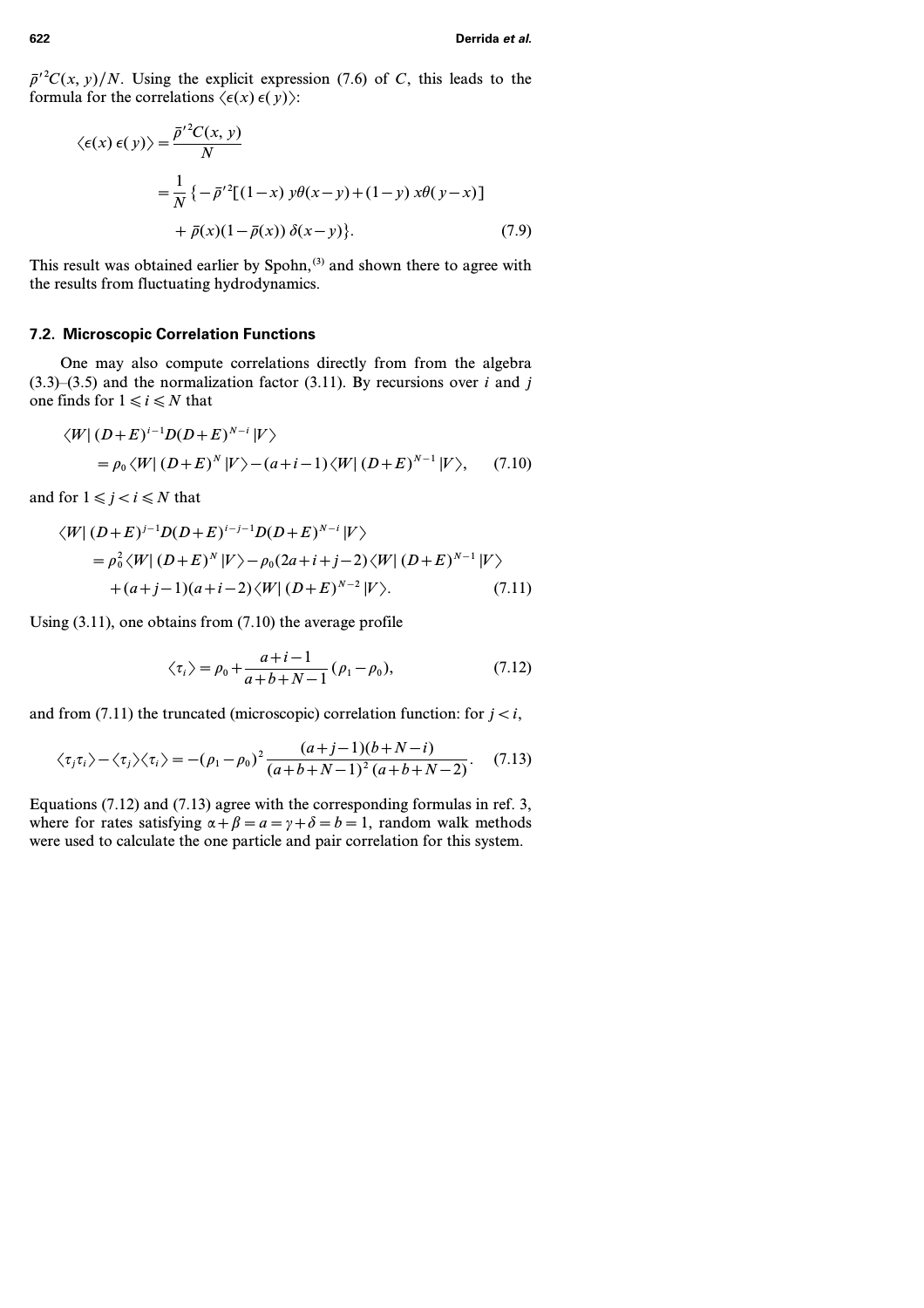In the large *N* limit, (7.12) yields the linear profile (2.9), and by summing  $(7.13)$  over *i* and *j*, one recovers  $(2.14)$ . Moreover, we may recover (7.9): if we divide the system into boxes of size  $\Delta x$  (with  $1 \ll \Delta x^{-1} \ll N$  and write, for *x* and *y* multiples of  $\Delta x$ ,

$$
\epsilon(x) \simeq \frac{1}{N\Delta x} \sum_{i=Nx}^{N(x+\Delta x)} \tau_i - \rho(x), \qquad \epsilon(y) \simeq \frac{1}{N\Delta x} \sum_{i=Ny}^{N(y+\Delta x)} \tau_i - \rho(y), \quad (7.14)
$$

then

$$
\langle \epsilon(x) \epsilon(y) \rangle - \langle \epsilon(x) \rangle \langle \epsilon(y) \rangle
$$
  
\n
$$
\simeq \frac{1}{N^2 \Delta x^2} \Biggl\{ \delta_{x, y} \sum_{i = Nx}^{N(x + \Delta x)} (\langle \tau_i \rangle - \langle \tau_j \rangle^2) + \sum_{j = Nx}^{N(x + \Delta x)} \sum_{i = Ny}^{N(y + \Delta x)} (\langle \tau_j \tau_i \rangle - \langle \tau_j \rangle \langle \tau_i \rangle) \Biggr\},
$$
\n(7.15)

and this, with (7.12) and (7.13), yields (7.9).

### **8. EXAMPLES**

Although in general the calculation of the large deviation function  $\mathcal{F}({\rho})$  for a given profile  $\rho(x)$  is not easy, since it requires the solution of the nonlinear second order differential equation (2.3), there are nevertheless some cases for which it can be done. Piecewise constant profiles were discussed in Section 5.2; in particular, for a profile of constant density *r* the large deviation functional is given by (2.12), and this function can be found explicitly when  $r=0$  or 1 (in which case  $F(x)$  is exponential) or  $r=1/2$ (when  $F(x)$  is sinusoidal).  $\mathcal{F}({\rho})$  can also be found explicitly in some cases for the optimal profiles under constraint, discussed in Section 6.

One may also construct examples by specifying  $F(x)$  and obtaining  $p(x)$  from (2.3) and  $\mathcal{F}({p})$  from (2.2). One must check in each case that  $0 \le \rho(x) \le 1$ , since this is not guaranteed by (2.3). In the remainder of this section we give two examples of this type which address the question: for what profiles  $\rho(x)$  is  $\mathcal{F}({\rho})$  infinite? If  $1 > \rho_0 > \rho_1 > 0$  then  $\mathcal{F}({\rho}) < \infty$ ; this follows from (2.2) and the fact that, by the uniqueness theorem for the initial value problem for (2.3) (see remark at the end of Section 5.2),  $F'(x)$ cannot vanish. Suppose then that  $\rho_0 = 1$  (analysis of the case  $\rho_1 = 0$  is similar). The examples below suggest that  $\mathcal{F}({\rho}) = \infty$  when  $\lim_{x \to 0} \rho(x) = 0$ and this limit is approached faster than any power of *x*. This is also supported by the example at the end of Section 6, which shows that  $\mathcal{F}({\rho})=\infty$ if  $\rho_0 = 1$  and  $\rho(x)$  vanishes identically on an arbitrarily small interval  $0 < x < x_0$ . However, we have not formulated any sharp conjecture.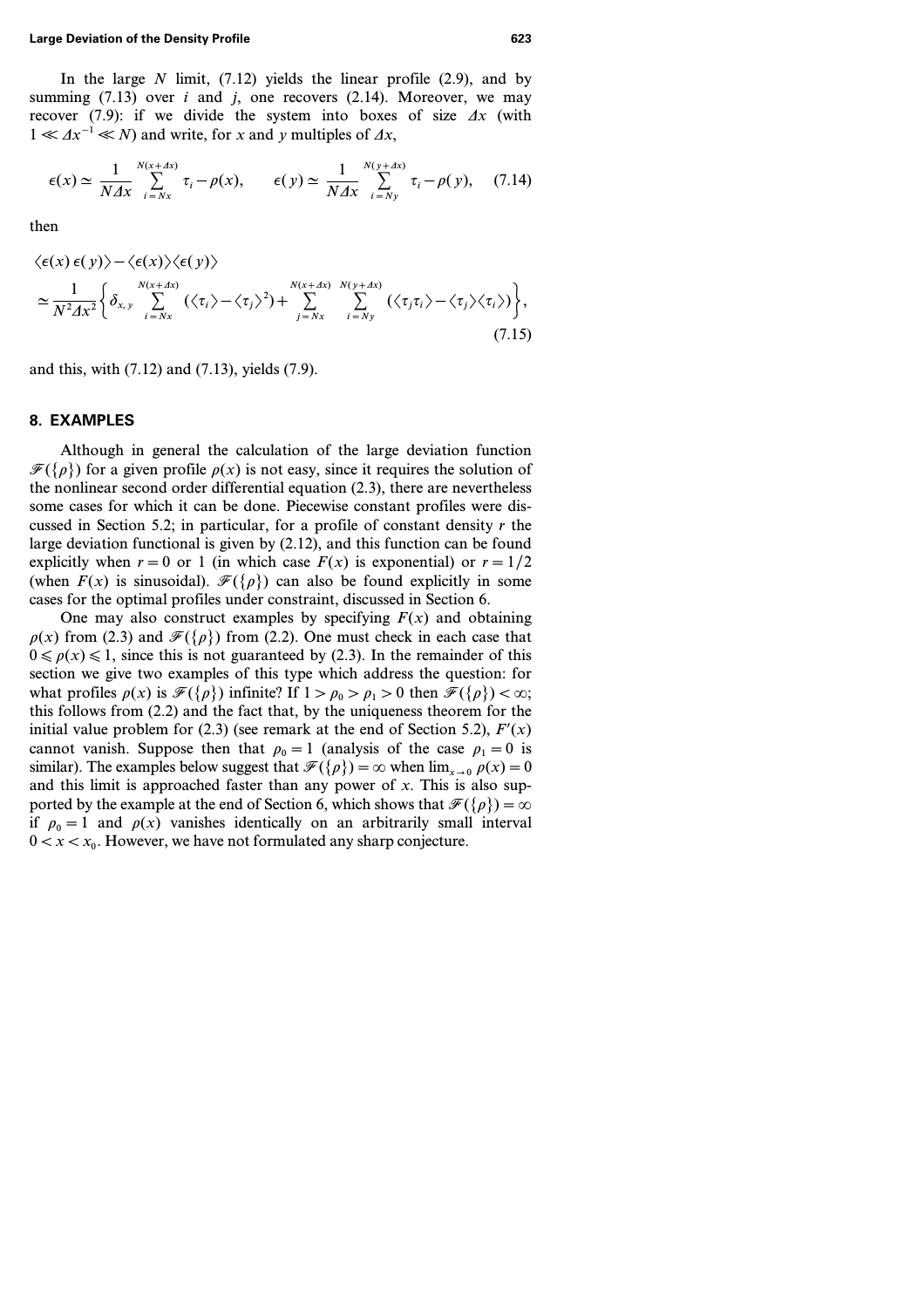In both examples we take  $\rho_0 = 1$ . For the first, define

$$
F(x) = 1 - (1 - \rho_1) e^{c(1 - 1/x^n)},
$$
\n(8.1)

with  $c$  a positive constant. Note that  $F$  is monotone decreasing and satisfies the boundary conditions (2.4). Then

$$
F'(x) = -\frac{nc}{x^{n+1}}(1 - F(x)),
$$
\n(8.2)

$$
F''(x) = -\left(\frac{nc}{x^{n+1}}\right)^2 \left(1 - \frac{n+1}{cn}x^n\right) (1 - F(x)),\tag{8.3}
$$

and hence from (2.3),

$$
\rho(x) = \frac{n+1}{cn} x^n F(x). \tag{8.4}
$$

Thus  $\rho(x)$  vanishes like  $x^n$  at  $x=0$ , while  $\lim_{x\to 1} \rho(x) = \rho_1(n+1)/cn$ . Certainly we may choose *c* (e.g.,  $c = (n+1)/n$ ) to ensure that  $0 \le \rho(x) \le 1$ for all  $x$  (note that by choosing  $c$  sufficiently small we see that (2.3) for an admissible *F* does not guarantee  $0 \leq \rho(x) \leq 1$ . If we then write (2.2) in the form

$$
\mathcal{F}(\{\rho\}) = \int_0^1 dx \left\{ \rho(x) \log \frac{\rho(x)(1 - F(x))}{(1 - \rho(x)) F(x)} + \log \frac{(1 - \rho(x))}{(1 - \rho_1)} + \log \frac{-F'(x)}{(1 - F(x))} \right\}
$$
(8.5)

then (8.1), (8.2), and (8.4) show that  $\mathcal{F}({p}) < \infty$ . Finally, we again take  $\rho_0 = 1$  and  $c > 0$  and define

$$
F(x) = 1 - (1 - \rho_1) e^{c(e - e^{1/x})}.
$$
 (8.6)

Then

$$
F'(x) = -\frac{ce^{1/x}}{x^2} (1 - F(x)),
$$
\n(8.7)

$$
F''(x) = -\left(\frac{ce^{1/x}}{x^2}\right)^2 \left(1 - \frac{2x+1}{c}e^{-1/x}\right) (1 - F(x)),\tag{8.8}
$$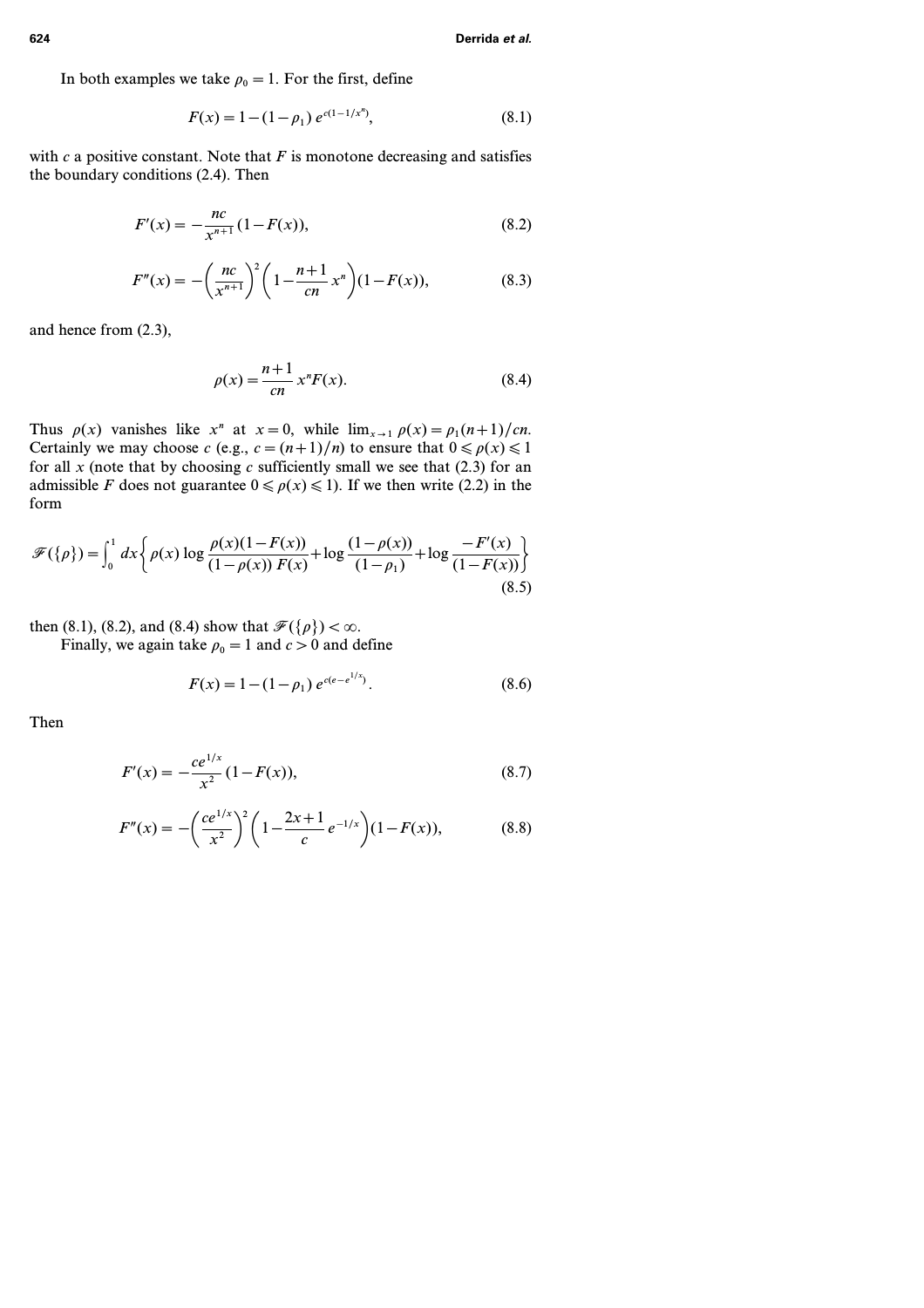and

$$
\rho(x) = \frac{2x+1}{c} e^{-1/x} F(x).
$$
 (8.9)

Now  $\rho(x)$  vanishes faster than any power of *x* at  $x = 0$ . Again we may choose *c* (e.g., *c* = 3) so that  $0 \le p(x) \le 1$  for all *x*; if we then write (2.2) as in  $(8.5)$  we see from  $(8.6)$ ,  $(8.7)$ , and  $(8.9)$  that although the first two terms are finite, the last contributes  $\int_0^1 dx/x$ , so that  $\mathcal{F}(\{\rho\}) = \infty$ .

### **9. CONCLUSION**

In the present work, we have seen that the large deviation functional  $\mathcal{F}({\rho})$  of the density profile  $\rho(x)$  can be calculated for the SSEP, starting from the known weights of the microscopic configurations. We find that the large deviation function is in general finite, although there are counterexamples (see (2.12) and Section 8).

The simplest way we found to write our results is a parametric form  $(2.2)$ – $(2.4)$  in which both the large deviation function and the density profile are expressed in terms of a monotonic function  $F(x)$  varying between  $\rho_0$  and  $\rho_1$ , the densities of the two reservoirs at the two ends of the system.

An interesting question posed by the present work is how the additivity property of the free energy of equilibrium systems is modified in the nonequilibrium case. We first note that if a system of *N* sites, in contact with left and right reservoirs at chemical potentials corresponding to densities  $\rho_a$  and  $\rho_b$ , is described by a macroscopic coordinate *x* satisfying  $a \le x \le b$  (rather than  $0 \le x \le 1$ ), then the probability *P* of observing a profile  $\rho(x)$ ,  $a \le x \le b$ , satisfies

$$
\log P \simeq -\frac{N}{b-a} \mathscr{F}_{[a,b]}(\{\rho\};\rho_a,\rho_b),\tag{9.1}
$$

$$
\mathscr{F}_{[a,b]}(\{\rho\};\rho_a,\rho_b) \equiv \int_a^b dx \left\{ \rho(x) \log \left( \frac{\rho(x)}{F(x)} \right) + (1 - \rho(x)) \log \left( \frac{1 - \rho(x)}{1 - F(x)} \right) + \log \left( \frac{(b - a) F'(x)}{\rho_b - \rho_a} \right) \right\},\tag{9.2}
$$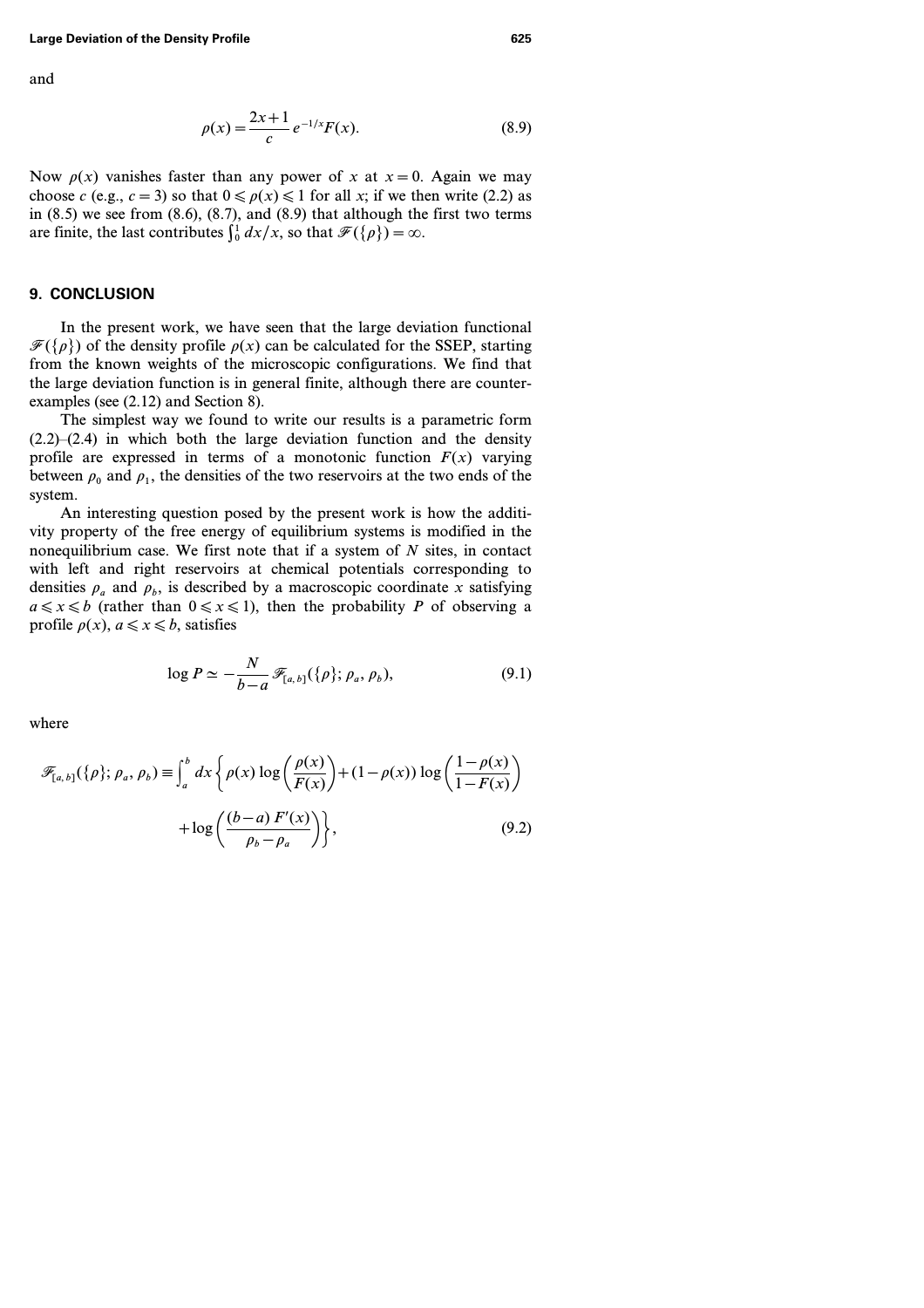and  $F(x)$  is related to  $\rho(x)$  on the interval  $a < x < b$  by (2.3) with the boundary conditions

$$
F(a) = \rho_a, \qquad F(b) = \rho_b. \tag{9.3}
$$

(Note that *F'(x)* has the same sign as  $\rho_b - \rho_a$ , so that the argument of the log is positive in the last term of (9.2).)

Now consider two systems, of *Nu* and *N(1 − u)* sites respectively (with  $0 < u < 1$ ), with the left system in contact with left and right reservoirs at chemical potentials corresponding to densities  $\rho_0$  and  $\rho_m$  and the right system with reservoirs corresponding to densities  $\rho_m$  and  $\rho_1$  (with no other relation between them, in particular with no particles jumping directly from one system to the other). If  $\rho(x)$  is a profile on  $0 < x < 1$  and  $\rho^{(1)}(x)$  and  $p^{(2)}(x)$  are its restrictions to the intervals  $0 < x < u$  and  $u < x < 1$ , then we would like to relate the probability  $P<sub>N</sub>$  of observing  $\rho(x)$  to the probabilities  $P_N^{(1)}$  and  $P_N^{(2)}$  of observing  $\rho^{(1)}(x)$  and  $\rho^{(2)}(x)$  in the two subsystems. If F were truly local we would have  $P_N \simeq P_N^{(1)} P_N^{(2)}$ . The most naive generalization of this idea here would be that  $P_N \simeq \sup_{\rho_m} (P_N^{(1)} P_N^{(2)})$  or, since from (9.1)  $\log P_N^{(1)} \simeq -N \mathcal{F}_{[0,u]}(\{\rho^{(1)}\}; \ \rho_0, \rho_m)$  and  $\log P_N^{(2)} \simeq -N \mathcal{F}_{[u,1]}(\{\rho^{(2)}\};$  $\rho_m$ ,  $\rho_1$ ), equivalently that  $\mathscr{F}_{[0,1]}(\{\rho\};\rho_0,\rho_1) = \inf_{\rho_m} [\mathscr{F}_{[0,u]}(\{\rho^{(1)}\};\rho_0,\rho_m) +$  $\mathcal{F}_{[u, 1]}(\{\rho^{(2)}\}; \rho_m, \rho_1)\}\)$ . One can check, however, that this is not true.

Instead, we observe that if we define a "modified free energy"  $\mathcal{H}$  by

$$
\mathscr{H}_{[a,b]}(\{\rho\};\rho_a,\rho_b) = \mathscr{F}_{[a,b]}(\{\rho\};\rho_a,\rho_b) + (b-a)\log\left(\frac{\rho_a-\rho_b}{b-a}\right),\tag{9.4}
$$

then we obtain from  $(2.7)$  the "additivity" property

$$
\mathscr{H}_{[0,1]}(\{\rho\};\rho_0,\rho_1)=\sup_{\rho_m}\{\mathscr{H}_{[0,u]}(\{\rho^{(1)}\};\rho_0,\rho_m)+\mathscr{H}_{[u,1]}(\{\rho^{(2)}\};\rho_m,\rho_1)\}.
$$
\n(9.5)

The occurrence in (9.5) of the supremum rather than infimum is a consequence of (2.2), but we do not understand its physical basis at this time.

It is perhaps surprising that the additivity property (9.5) suffices to determine the large deviation functional completely. For suppose we divide our system as above, but into *n* rather than 2 subsystems, with division points  $0 = x_0 < x_1 < \cdots < x_n = 1$ , and denote the corresponding reservoir densities by  $\rho_0 = F_0 > F_1 > \cdots > F_{n-1} > F_n = \rho_1$ . Then iterating (9.5) we find that

$$
\mathscr{F}_{[0,1]}(\{\rho\};\rho_0,\rho_1)
$$
\n
$$
= \sup_{F_1,\dots,F_{n-1}} \sum_{j=1}^n \left\{ \mathscr{F}_{[x_{j-1},x_j]}(\{\rho\};F_{j-1},F_j) + y_j \log \left( \frac{F_{j-1} - F_j}{(\rho_0 - \rho_1) y_j} \right) \right\}, \quad (9.6)
$$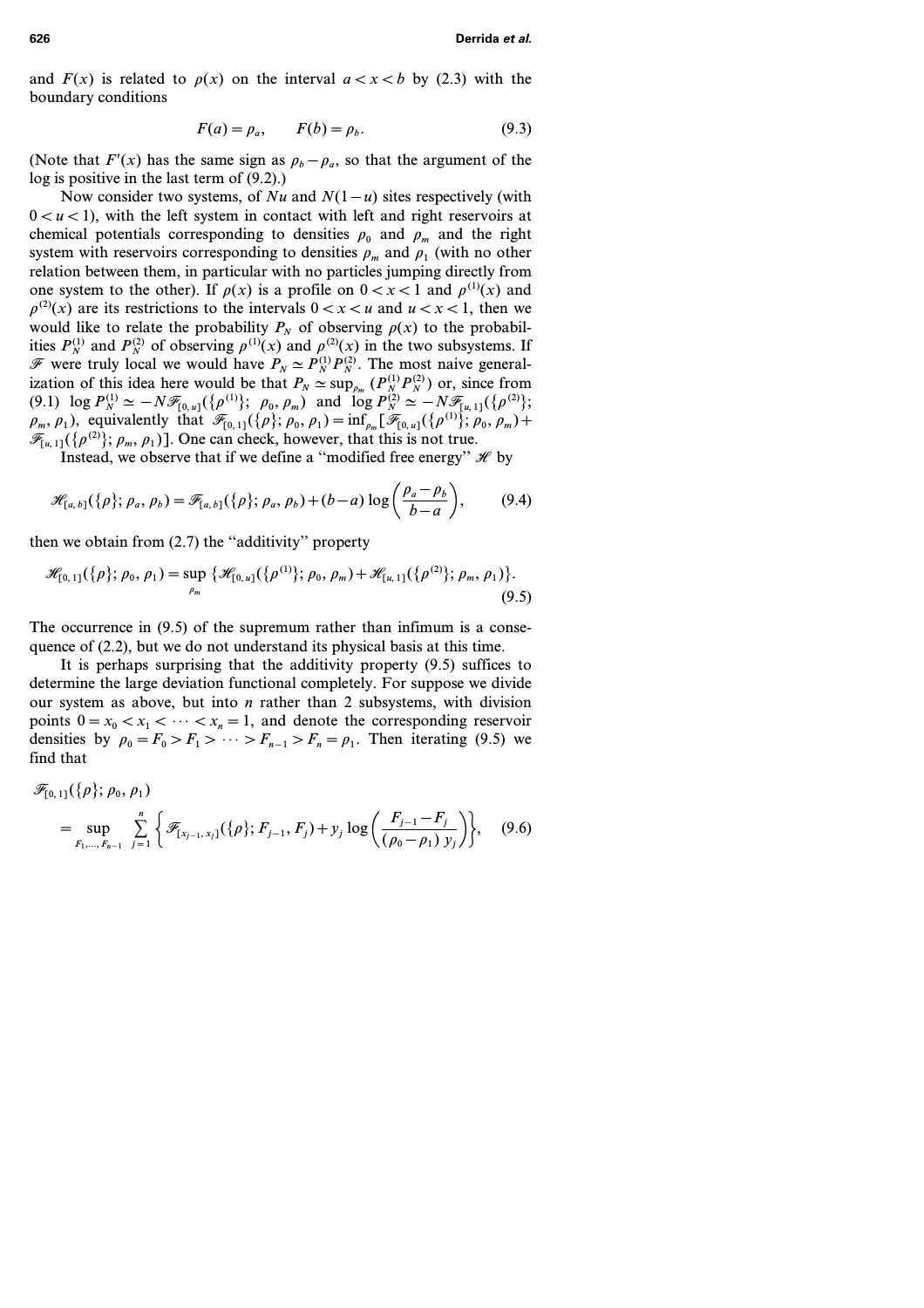where  $y_i = x_i - x_{i-1}$ . When *n* is large and all  $y_i$  are small,

$$
F_j - F_{j-1} \simeq y_j F'(x_j); \tag{9.7}
$$

moreover, since  $F_j \simeq F_{j-1}$ , that is, the two reservoirs at the ends of the interval  $[x_{i-1}, x_i]$  have essentially the same chemical potentials, we can expect each this subsystem to be in equilibrium, so that from (2.10),

$$
\mathscr{F}_{[x_{j-1}, x_j]}(\{\rho\}; F_{j-1}, F_j)
$$
\n
$$
\simeq y_j \left[ \rho(x_j) \log \left( \frac{\rho(x_j)}{F(x_j)} \right) + (1 - \rho(x_j)) \log \left( \frac{1 - \rho(x_j)}{1 - F(x_j)} \right) \right].
$$
\n(9.8)

By substituting (9.7) and (9.8) into (9.6) and taking the limit  $n \to \infty$  with  $y_i \rightarrow 0$  for all *j*, we obtain our basic result (2.7).

Clearly it would be of great interest to give a direct derivation of the additivity property (9.5), and to know if this property is limited to the SSEP or whether similar relations hold for more general systems.

### **APPENDIX A: DERIVATION OF (3.7) AND (3.9)**

# **A.1. A First Consequence of (3.3)**

Let us first prove that if *D* and *E* are operators satisfying (3.3),

$$
DE - ED = D + E,\tag{A.1}
$$

then

$$
e^{xD+ yE} = \left(\frac{(x-y) e^y}{xe^y - ye^x}\right)^E \left(\frac{(x-y) e^x}{xe^y - ye^x}\right)^D.
$$
 (A.2)

Equation (A.2) and similar equations below are to be interpreted in terms of formal power series in *x* and *y*.

One can easily check from (A.1) that for all  $p \ge 0$ 

$$
DEp = (E+1)p D + E(E+1)p - Ep+1,
$$
 (A.3)

which means that for "arbitrary functions"  $f(E)$ , one has

$$
Df(E) = f(E+1) D + E[f(E+1) - f(E)].
$$
 (A.4)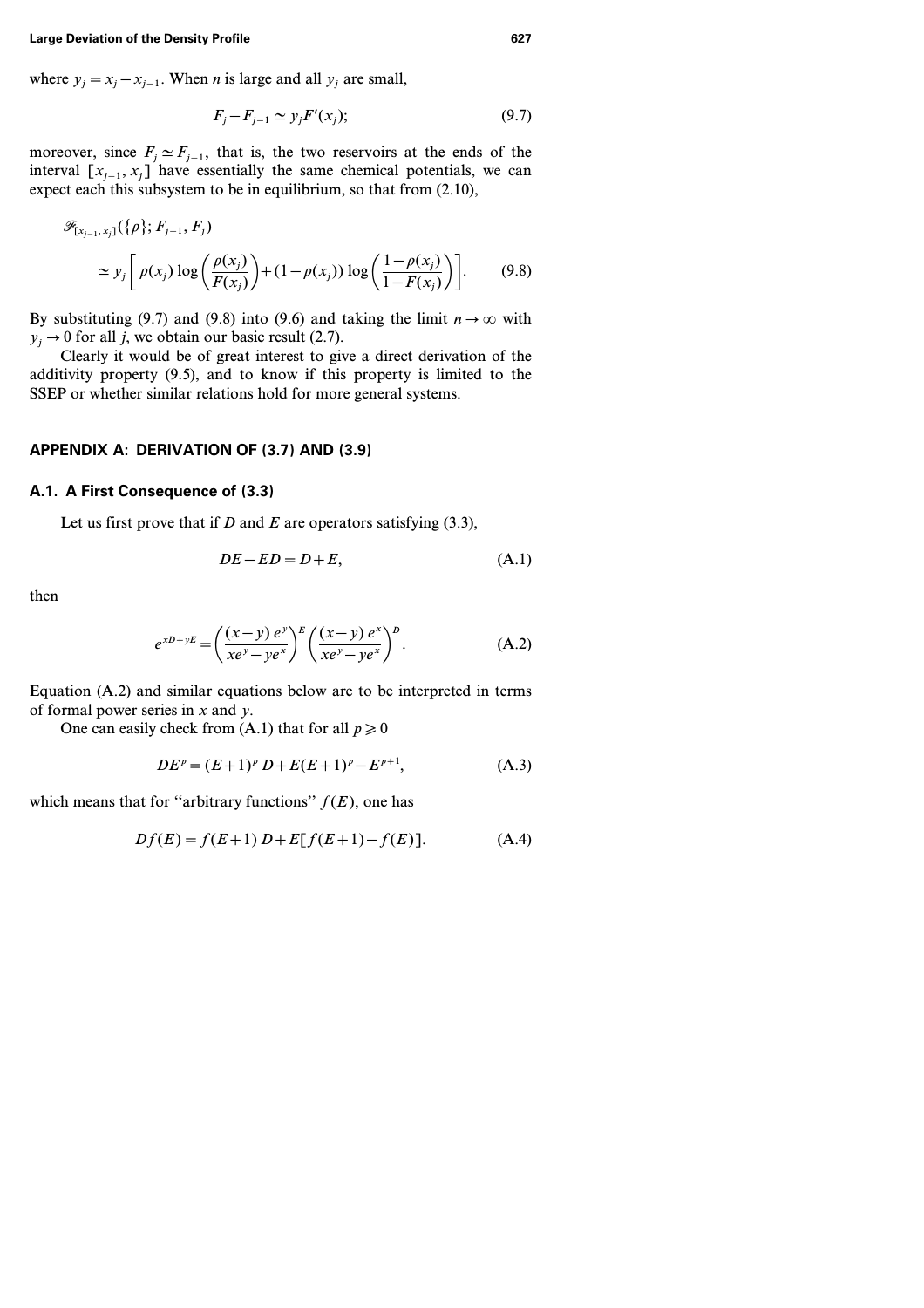Then if one tries to write  $e^{z(xD+yE)}$  under the form

$$
e^{z(xD+yE)} = e^{tE}e^{uD},\tag{A.5}
$$

one gets that

$$
\frac{dt}{dz} = x(e^t - 1) + y,
$$
\n(A.6)  
\n
$$
\frac{du}{dz} = xe^t,
$$
\n(A.7)

and by integrating over *z*, one obtains (A.2).

# **A.2. Other Consequences of (3.3)**

Using (A.2), one derives easily the following three identities:

$$
e^{xD+ yE} = \left(\frac{xe^x - ye^y}{(x-y)e^y}\right)^D \left(\frac{xe^x - ye^y}{(x-y)e^x}\right)^E, \tag{A.8}
$$

$$
e^{xD}e^{yE} = \left(\frac{e^y}{e^x + e^y - e^{x+y}}\right)^E \left(\frac{e^x}{e^x + e^y - e^{x+y}}\right)^p, \tag{A.9}
$$

$$
e^{xE}e^{yD} = \left(\frac{e^x + e^y - 1}{e^x}\right)^D \left(\frac{e^x + e^y - 1}{e^y}\right)^E.
$$
 (A.10)

Then combining (A.8) and (A.9), one can also show that

$$
e^{xE}e^{yD} = \left(\frac{(\rho_0 - \rho_1) e^x}{1 - (1 - \rho_0) e^x - \rho_1 e^y}\right)^{\rho_0 E - (1 - \rho_0) D}
$$
  
 
$$
\times \left(\frac{(\rho_0 - \rho_1) e^y}{1 - (1 - \rho_0) e^x - \rho_1 e^y}\right)^{(1 - \rho_1) D - \rho_1 E}, \tag{A.11}
$$

and that

$$
e^{uE}e^{vD}e^{xD+yE} = \left(\frac{(x-y) e^{u+y}}{(x-y) e^y + y(e^{v+y} - e^{v+x})}\right)^E
$$

$$
\times \left(\frac{(x-y) e^{v+x}}{(x-y) e^y + y(e^{v+y} - e^{v+x})}\right)^D.
$$
(A.12)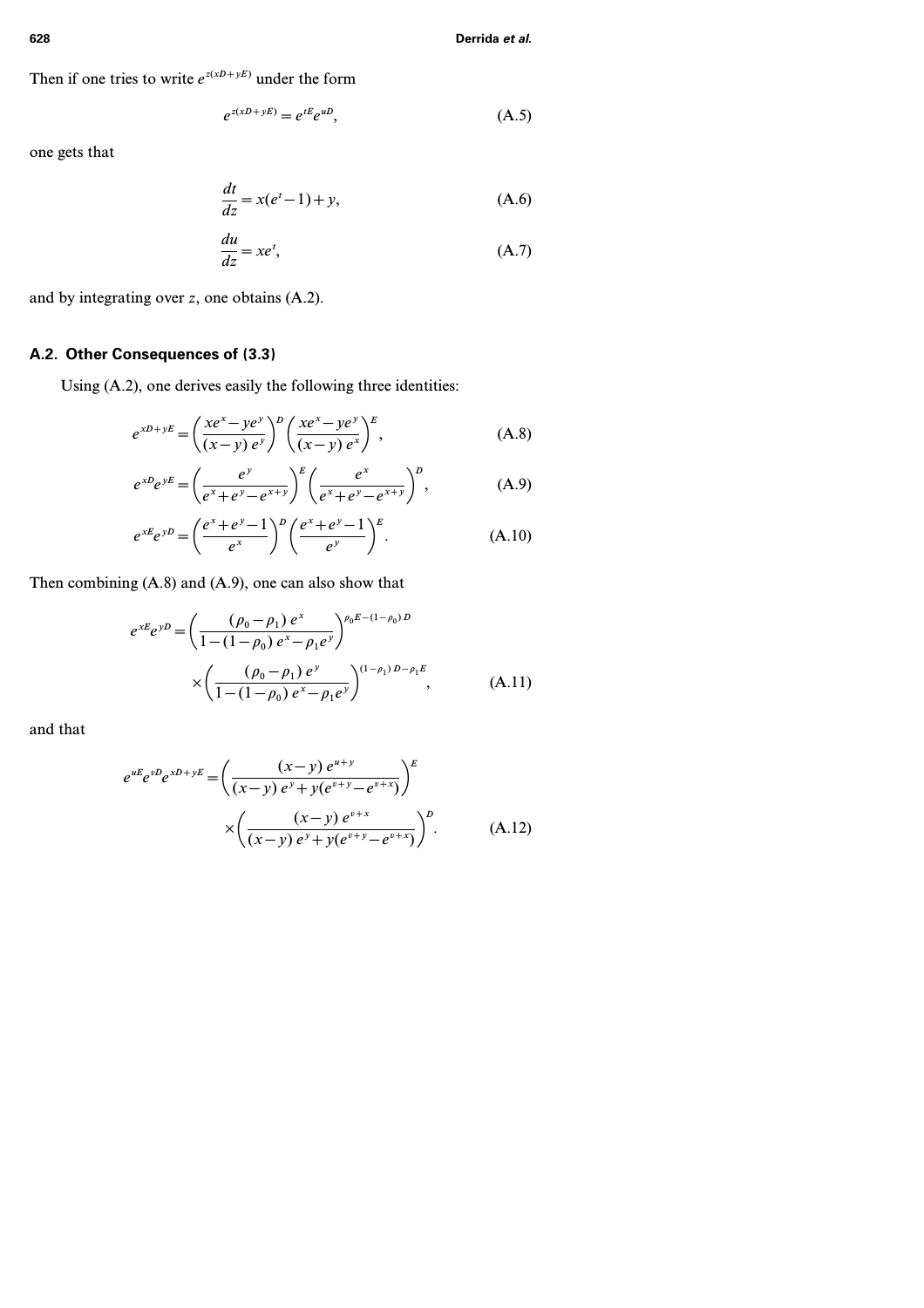# **A.3. Derivation of (3.7)**

As a consequence of (A.12) we see that if  $\{x_n\}$  and  $\{y_n\}$  are two sequences and if the sequences  $\{u_n\}$  and  $\{v_n\}$  are defined by the recursion

$$
e^{u_{n+1}E}e^{v_{n+1}D}=e^{u_nE}e^{v_nD}e^{x_{n+1}D+y_{n+1}E}, \qquad (A.13)
$$

with the initial condition

$$
u_0 = v_0 = 0,\t\t(A.14)
$$

then the general expressions of  $u_n$  and  $v_n$  are given by

$$
e^{v_n} = \left[ e^{\sum_{i=1}^n y_i - x_i} + \sum_{i=1}^n \frac{y_i}{x_i - y_i} \left( e^{y_i - x_i} - 1 \right) e^{\sum_{j>i} y_j - x_j} \right]^{-1}, \tag{A.15}
$$

$$
e^{u_n}=e^{\sum_{i=1}^n y_i-x_i}\left[e^{\sum_{i=1}^n y_i-x_i}+\sum_{i=1}^n\frac{y_i}{x_i-y_i}(e^{y_i-x_i}-1)e^{\sum_{j>i}y_j-x_j}\right]^{-1}.\quad (A.16)
$$

Therefore

$$
e^{\mu_1 \lambda_1 D + \mu_1 E} \cdots e^{\mu_k \lambda_k D + \mu_k E} = e^{\mu_n E} e^{\nu_n D}, \tag{A.17}
$$

where  $u_n$  and  $v_n$  are given by

$$
e^{v_n} = \left[ e^{\sum_{i=1}^n \mu_i (1-\lambda_i)} + \sum_{i=1}^n \frac{1}{\lambda_i - 1} \left( e^{\mu_i (1-\lambda_i)} - 1 \right) e^{\sum_{j>i} \mu_j (1-\lambda_j)} \right]^{-1}, \quad (A.18)
$$

$$
e^{u_n} = e^{\sum_{i=1}^n \mu_i (1-\lambda_i)} \left[ e^{\sum_{i=1}^n \mu_i (1-\lambda_i)} + \sum_{i=1}^n \frac{1}{\lambda_i - 1} \left( e^{\mu_i (1-\lambda_i)} - 1 \right) e^{\sum_{j>i} \mu_j (1-\lambda_j)} \right]^{-1}.
$$
\n(A.19)

Then using (A.11), one can rewrite (A.17) as

$$
e^{\mu_1 \lambda_1 D + \mu_1 E} \cdots e^{\mu_k \lambda_k D + \mu_k E} = e^{U_n [-D + \rho_0 (D + E)]} e^{V_n [D - \rho_1 (D + E)]}, \tag{A.20}
$$

$$
e^{V_n} = \frac{\rho_1 - \rho_0}{g}, \qquad e^{U_n} = e^{V_n + \sum_{i=1}^n \mu_i (1 - \lambda_i)}, \tag{A.21}
$$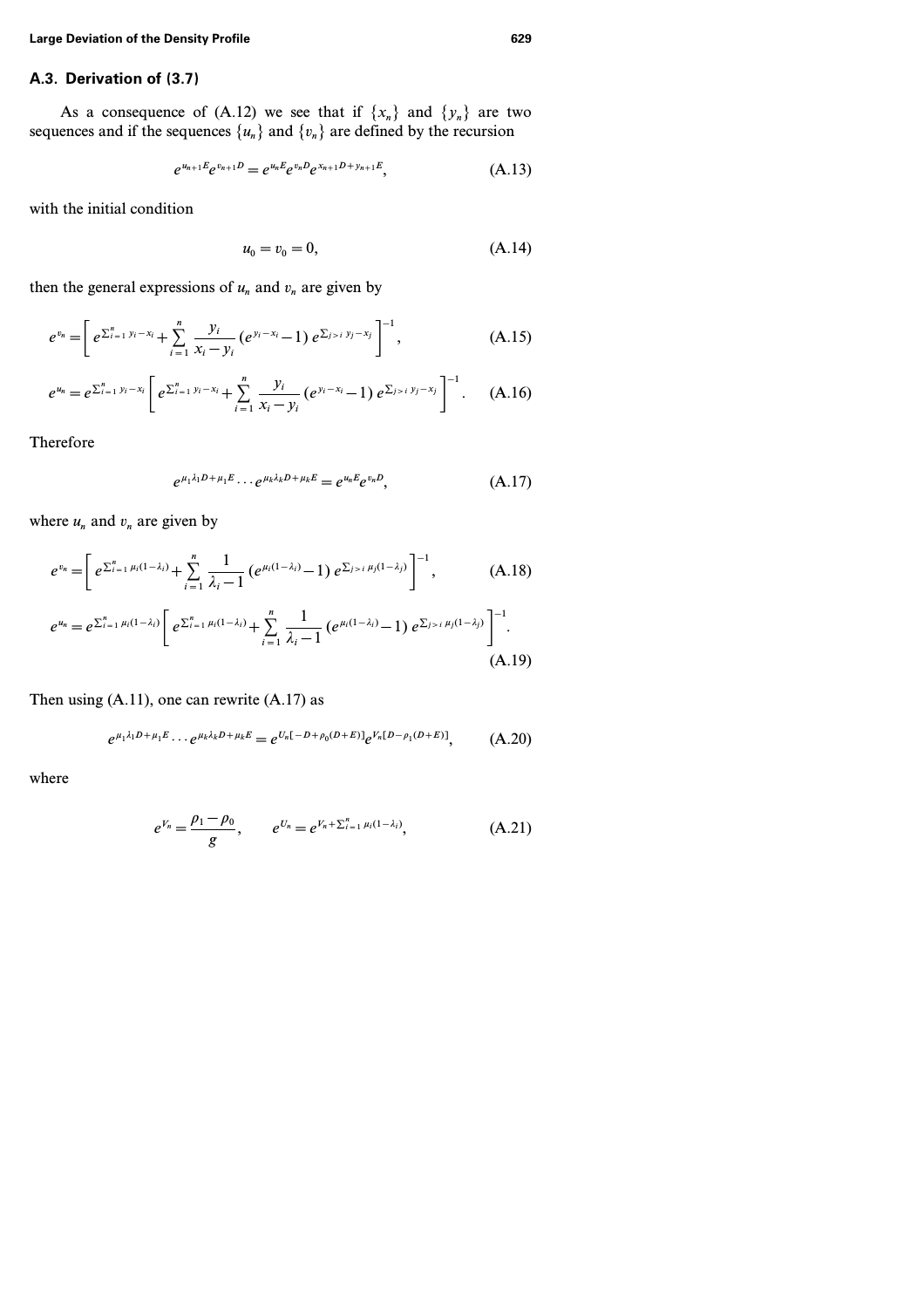with *g* given by (3.9). Lastly, with  $\rho_0$ ,  $\rho_1$ , *a*, and *b* given by (1.4) and (3.8), the algebraic rules  $(3.4)$  and  $(3.5)$  can be written as

$$
[D - \rho_1(D+E)] |V\rangle = b |V\rangle, \qquad (A.22)
$$

$$
\langle W | [-D + \rho_0 (D + E)] = a \langle W |,
$$
 (A.23)

and one obtains (3.7) from (A.20).

# **APPENDIX B: DERIVATION OF (4.1)–(4.4)**

Consider a system of *N* sites, divided into *n* boxes, with a fugacity  $\lambda_1$ on the  $N_1$  first sites on the left, then  $\lambda_2$  on the next  $N_2$  sites and so on,  $\lambda_n$  on the last  $N_n$  sites. Clearly we have

$$
N = N_1 + N_2 + \dots + N_n. \tag{B.1}
$$

Let us define  $\Omega$  by

$$
\Omega = \frac{\langle W | (\lambda_1 D + E)^{N_1} \cdots (\lambda_n D + E)^{N_n} | V \rangle}{\langle W | V \rangle}
$$
  
= 
$$
\sum_{0 \le M_i \le N_i} \lambda_1^{M_1} \cdots \lambda_n^{M_n} \frac{\Omega_{N_1, \dots, N_n} (M_1, \dots, M_n)}{\langle W | V \rangle},
$$
 (B.2)

(see (3.6)), and  $\Omega_0$  as in (3.11),

$$
\Omega_0 = \frac{\langle W | (D+E)^N | V \rangle}{\langle W | V \rangle}.
$$
\n(B.3)

Here we have suppressed the dependence of  $\Omega_0$  on *N* and of  $\Omega$  on  $N_1, \ldots, N_n$ and  $\lambda_1, \ldots, \lambda_n$ . Suppose that for large  $N_1, \ldots, N_n$ , the quantity defined by (B.2) has the following behavior:

$$
\Omega \sim e^{Nh(y_1, y_2, \dots, y_n; \lambda_1, \dots, \lambda_n)} N_1! \cdots N_n!,
$$
\n(B.4)

$$
y_i = \frac{N_i}{N}.\tag{B.5}
$$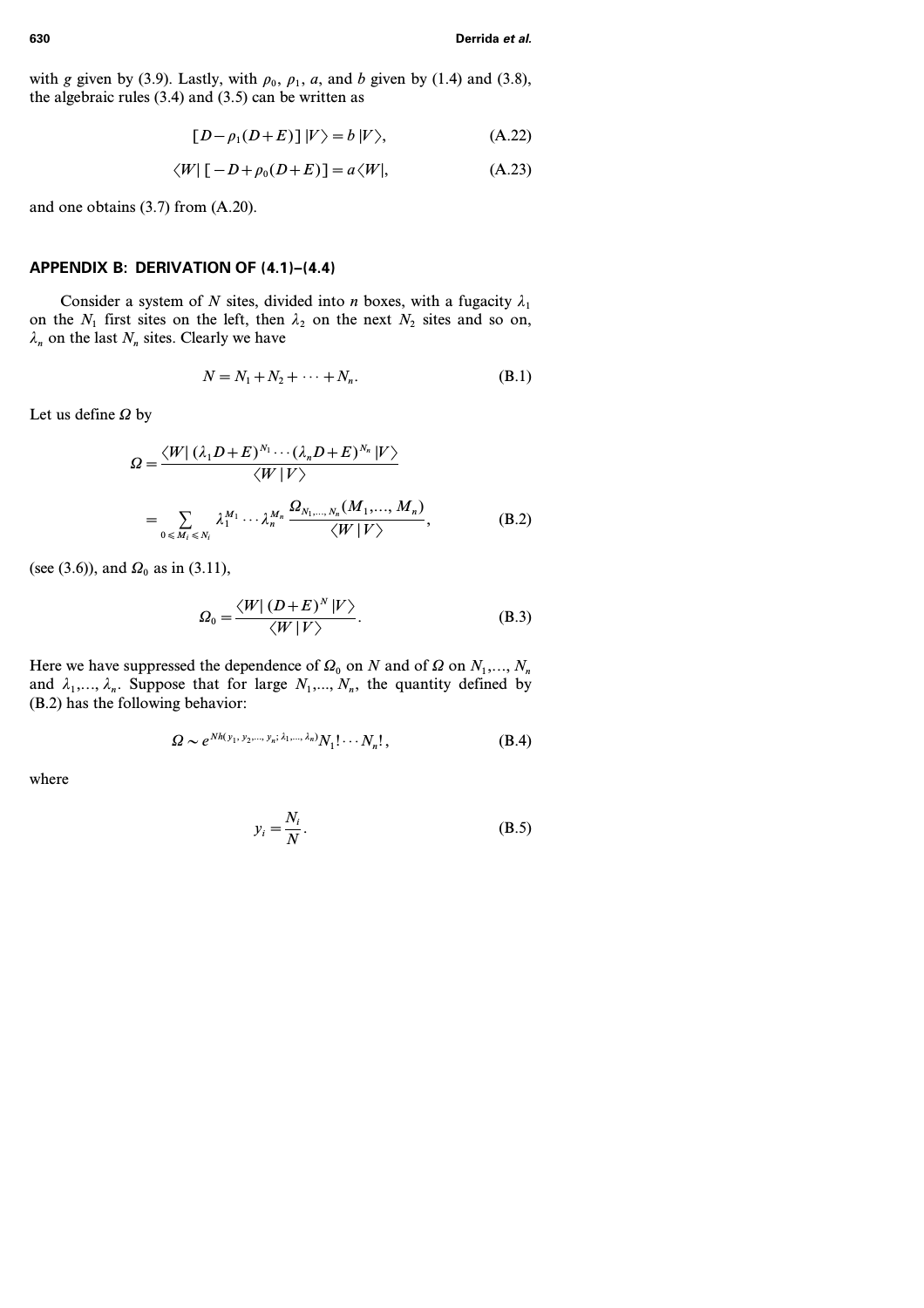Clearly one has that the average density  $r_i$  of particles in box  $i$ , in the ensemble with fugacities  $\lambda_1, \ldots, \lambda_n$ , is given by

$$
r_i y_i = \frac{\langle M_i \rangle_{\lambda_1, \dots, \lambda_n}}{N} = \frac{1}{N} \frac{\partial \log \Omega}{\partial \log \lambda_i} \simeq \frac{\partial h}{\partial \log \lambda_i}.
$$
 (B.6)

If we assume that the distribution of the  $M_i$  is strongly peaked near their mean values then

$$
\Omega \equiv \Omega_0 \sum_{M_1,\dots,M_n} \lambda_1^{M_1} \cdots \lambda_n^{M_n} P_{N_1,\dots,N_n}(M_1,\dots,M_n)
$$
  
 
$$
\approx \Omega_0 \lambda_1^{r_1 y_1 N} \cdots \lambda_n^{r_n y_n N} P_{N_1,\dots,N_n}(r_1 y_1 N,\dots,r_n y_n N),
$$
 (B.7)

where  $P_{N_1,\dots,N_n}(M_1,\dots,M_n)$  denotes the probability computed in the ensemble in which  $\lambda_i = 1$  for all *i*. From (B.4) and (B.7),

$$
\frac{\log P_{N_1,...N_n}(M_1,...,M_n)}{N}
$$
\n
$$
\simeq h(y_1,...,y_n; \lambda_1,..., \lambda_n) - r_1 y_1 \log \lambda_1 - \dots - r_n y_n \log \lambda_n + K, \quad (B.8)
$$

with  $M_i = r_i y_i$  and K given by (see (3.11))

$$
K = -\frac{\log \Omega_0}{N} + \sum_{i=1}^{n} \frac{\log(N_i!)}{N} \simeq \log(\rho_0 - \rho_1) + \sum_{i=1}^{n} y_i \log y_i.
$$
 (B.9)

We thus obtain  $P_{N_1,\dots,N_n}(M_1,\dots,M_n)$  in a parametric form (B.8): as we vary the  $\lambda_i$ 's, the densities  $r_i$  in the boxes vary according to (B.6).

Let us now see how we can extract the function *h* which appears in  $(B.4)$  from  $(3.6)$ – $(3.9)$ . If we consider the generating function  $(3.6)$ ,

$$
Z = \sum_{N_1=0}^{\infty} \cdots \sum_{N_n=0}^{\infty} \frac{\mu_1^{N_1}}{N_1!} \cdots \frac{\mu_n^{N_n}}{N_n!} \frac{\langle W | (\lambda_1 D + E)^{N_1} \cdots (\lambda_n D + E)^{N_n} | V \rangle}{\langle W | V \rangle}, \quad (B.10)
$$

and use the asymptotic form (B.4), we see that *Z* becomes singular along a manifold

$$
g = 0,\tag{B.11}
$$

$$
g = \max_{y_1, \ldots, y_n \text{ with } y_1 + \cdots + y_n = 1} \left[ h(y_1, \ldots, y_n; \lambda_1, \ldots, \lambda_n) + y_1 \log \mu_1 + \cdots + y_n \log \mu_n \right].
$$
\n(B.12)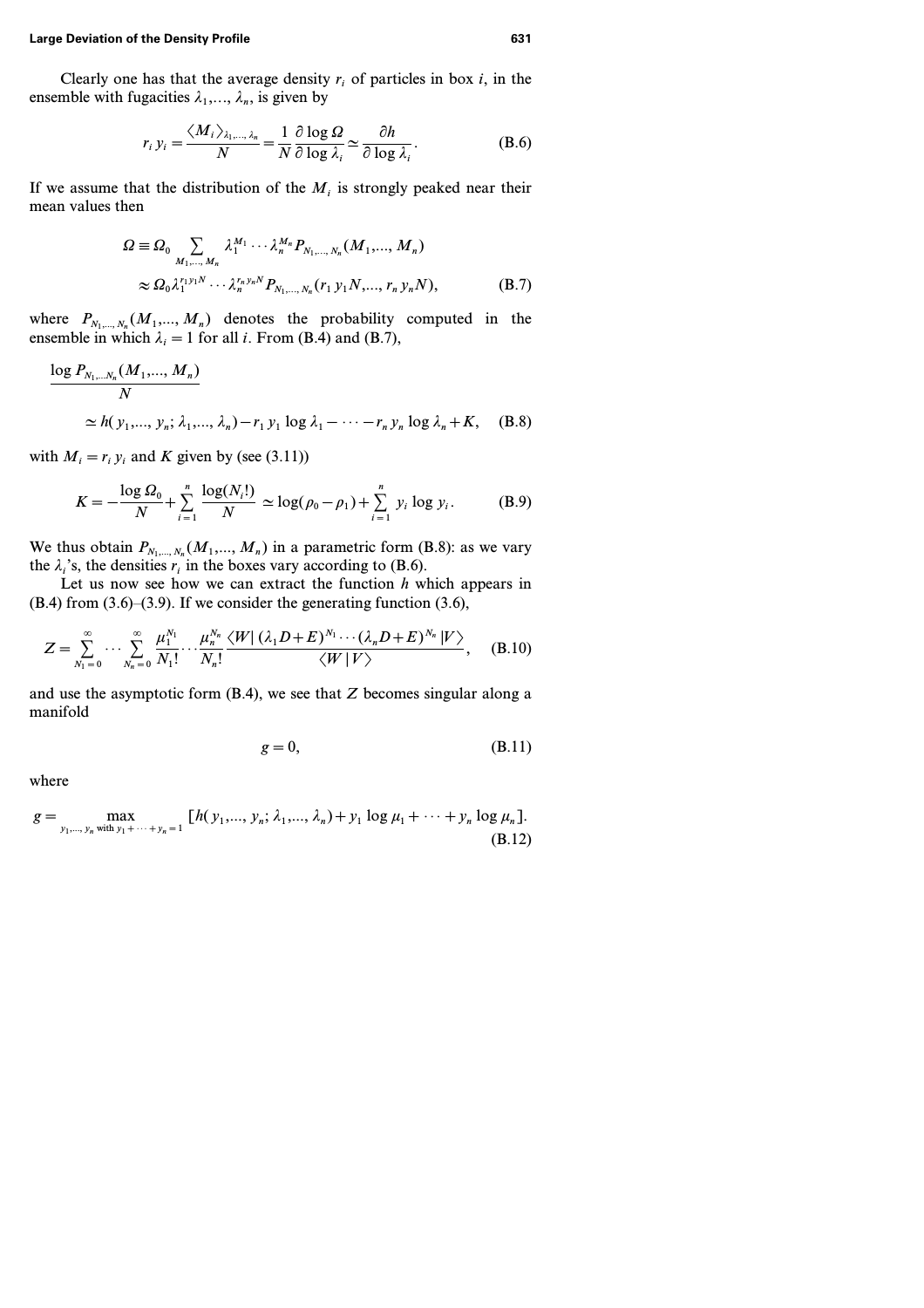Along this manifold, we have obviously

$$
h = -\sum_{i=1}^{n} y_i \log \mu_i,
$$
 (B.13)

so that (B.8) and (B.9) reduce to (4.2). Moreover we see from (B.12) that

$$
y_i = \frac{1}{C} \frac{\partial g}{\partial \log \mu_i},\tag{B.14}
$$

where the constant  $C$  is a Lagrange multiplier associated to the constraint that  $\sum_i y_i = 1$ , and this establishes (4.3). Lastly (4.4) follows simply from the fact that along the hypersurface given by  $(B.11)$  and  $(B.12)$ , one has

$$
\frac{\partial g}{\partial \log \lambda_i} = \frac{\partial h}{\partial \log \lambda_i},
$$
 (B.15)

which shows that  $(4.4)$  follows from  $(B.6)$ .

### **ACKNOWLEDGMENTS**

We thank L. Bertini, A. De Sole, D. Gabrielle, G. Giacomin, G. Jona-Lasinio, C. Landim, E. Lieb, J. Mallet-Paret, R. Nussbaum, E. Presutti, and R. Varadhan for very helpful discussions and communications. The work of J. L. Lebowitz was supported by NSF Grant DMR-9813268, AFOSR Grant F49620/0154, DIMACS and its supporting agencies, the NSF under contract STC-91-19999 and the N. J. Commission on Science and Technology, and NATO Grant PST.CLG.976552. J.L.L. and E. R. Speer acknowledge the hospitality of the I.H.E.S. in the spring of 2000, where this work was begun.

### **REFERENCES**

- 1. R. Schmitz, Fluctuations in nonequilibrium fluids, *Phys. Rep.* **171**:1–58 (1988), and references therein.
- 2. J. R. Dorfman, T. R. Kirkpatrick, and J. V. Sengers, Generic long-range correlations in molecular fluids, *Annu. Rev. Phys. Chem.* **45**:213–239 (1994).
- 3. H. Spohn, Long range correlations for stochastic lattice gases in a non-equilibrium steady state, *J. Phys. A.* **16**:4275–4291 (1983).
- 4. W. B. Li, K. J. Zhang, J. V. Sengers, R. W. Gammon, and J. M. Ortiz de Zárate, Concentration fluctuations in a polymer solution under a temperature gradient, *Phys. Rev. Lett.* **81**:5580–5583 (1998).
- 5. O. E. Lanford, *Entropy and Equilibrium States in Classical Mechanics* (Springer, Berlin, 1973).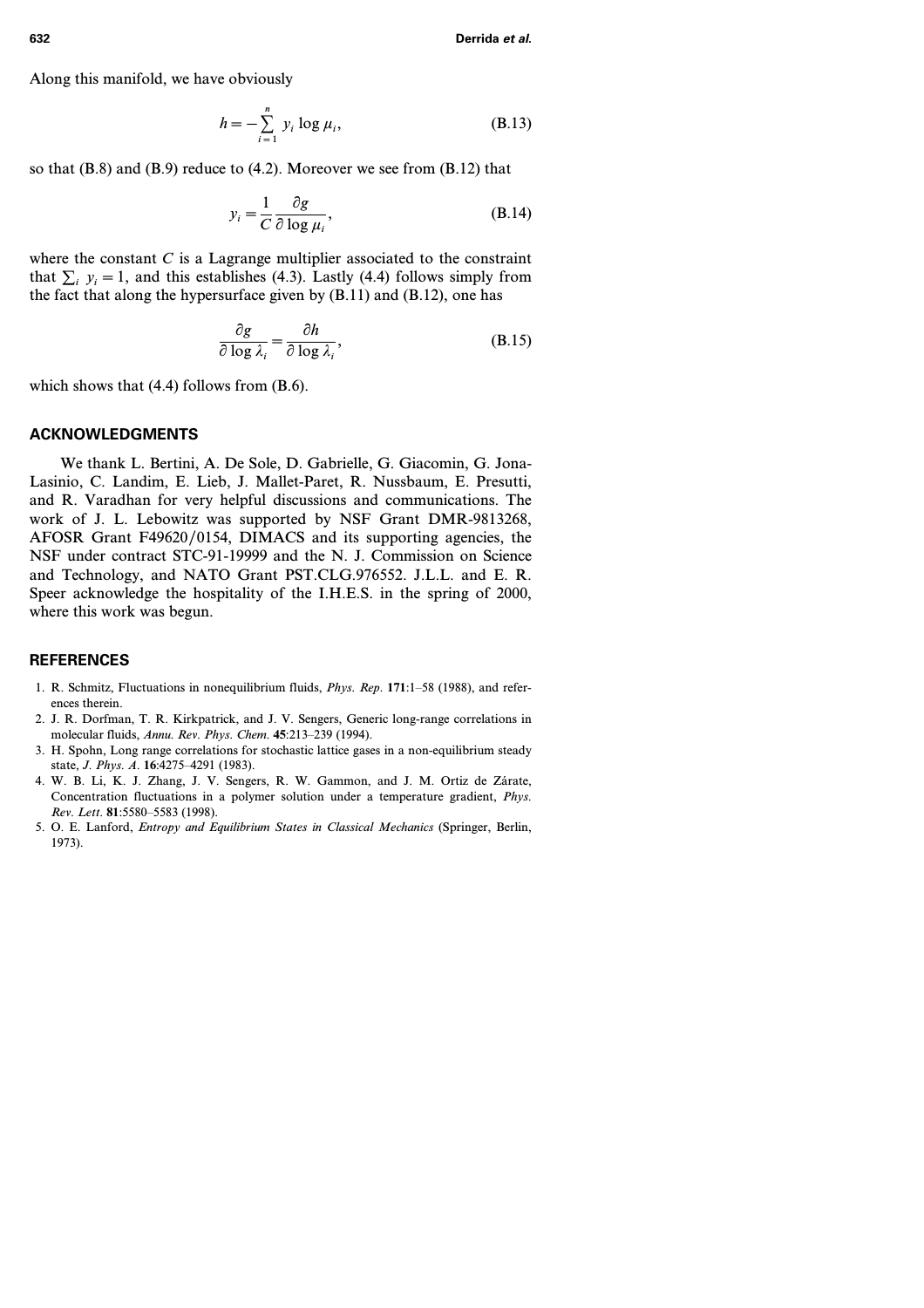- 6. S. Olla, Large deviations for Gibbs random fields, *Probab. Theory Related Fields* **77**: 343–357 (1988).
- 7. R. Ellis, *Entropy, Large Deviations, and Statistical Mechanics* (Springer, New York, 1985).
- 8. A. Martin-Löf, *Statistical Mechanics and the Foundations of Thermodynamics* (Springer, Berlin, 1979).
- 9. C. Cercignani, *Ludwig Boltzmann: The Man Who Trusted Atoms* (Oxford University Press, Oxford, 1998).
- 10. M. C. Cross and P. C. Hohenberg, Pattern formation outside of equilibrium, *Rev. Modern Phys.* **65**:851–1112 (1993).
- 11. R. Graham, Onset of cooperative behavior in nonequilibrium steady states, in *Order and Fluctuations in Equilibrium and Nonequilibrium Statistical Mechanics,* G. Nicolis, G. Dewel, and J. W. Turner, eds. (Wiley, New York, 1981).
- 12. G. Eyink, Dissipation and large thermodynamic fluctuations, *J. Statist. Phys.* **61**:533–572 (1990).
- 13. T. M. Liggett, *Interacting Particle Systems* (Springer-Verlag, New York, 1985).
- 14. T. M. Liggett, *Stochastic Interacting Systems: Contact, Voter, and Exclusion Processes* (Springer-Verlag, New York, 1999).
- 15. H. Spohn, *Large Scale Dynamics of Interacting Particles* (Springer-Verlag, Berlin, 1991).
- 16. G. Eyink, J. L. Lebowitz, and H. Spohn, Hydrodynamics of stationary nonequilibrium states for some lattice gas models, *Comm. Math. Phys.* **132**:253–283 (1990).
- 17. G. Eyink, J. L. Lebowitz, and H. Spohn, Lattice gas models in contact with stochastic reservoirs: Local equilibrium and relaxation to the steady state, *Comm. Math. Phys.* **140**:119–131 (1991).
- 18. C. Kipnis and C. Landim, *Scaling Limits of Interacting Particle Systems* (Springer-Verlag, Berlin, 1999).
- 19. A. De Masi, P. Ferrari, N. Ianiro, and E. Presutti, Small deviations from local equilibrium for a process which exhibits hydrodynamical behavior II, *J. Statist. Phys.* **29**:81–93 (1982).
- 20. B. Derrida, M. R. Evans, V. Hakim, and V. Pasquier, Exact solution of a 1D asymmetric exclusion model using a matrix formulation, *J. Phys. A* **26**:1493–1517 (1993).
- 21. F. H. L. Essler and V. Rittenberg, Representations of the quadratic algebra and partially asymmetric diffusion with open boundaries, *J. Phys. A* **29**:3375–3408 (1996).
- 22. N. Rajewsky and M. Schreckenberg, Exact results for one-dimensional cellular automata with different types of updates, *Physica A* **245**:139–144 (1997).
- 23. T. Sasamoto, One dimensional partially asymmetric simple exclusion process with open boundaries: Orthogonal polynomials approach, *J. Phys. A* **32**:7109–7131 (1999).
- 24. R. A. Blythe, M. R. Evans, F. Colaiori, and F. H. L. Essler, Exact solution of a partially asymmetric exclusion model using a deformed oscillator algebra, *J. Phys. A* **33**:2313–2332 (2000).
- 25. L. Onsager and S. Machlup, Fluctuations and irreversible processes, *Phys. Rev.* **91**: 1505–1512, 1512–1515 (1953).
- 26. C. Kipnis, S. Olla, and S. R. S. Varadhan, Hydrodynamics and large deviations for simple exclusion processes, *Comm. Pure Appl. Math.* **42**:115–137 (1989).
- 27. G. Eyink, J. L. Lebowitz, and H. Spohn, Hydrodynamics and fluctuations outside of local equilibrium, *J. Statist. Phys.* **83**:385–472 (1996).
- 28. L. Bertini, A. De Sole, D. Gabrielli, G. Jona–Lasinio, and C. Landim, Fluctuations in stationary non equilibrium states of irreversible processes, *Phys. Rev. Lett.* **87**:040601 (2001).
- 29. L. Bertini, A. De Sole, D. Gabrielli, G. Jona–Lasinio, and C. Landim, Macroscopic fluctuation theory for stationary non equilibrium states, cond-mat/0108040.